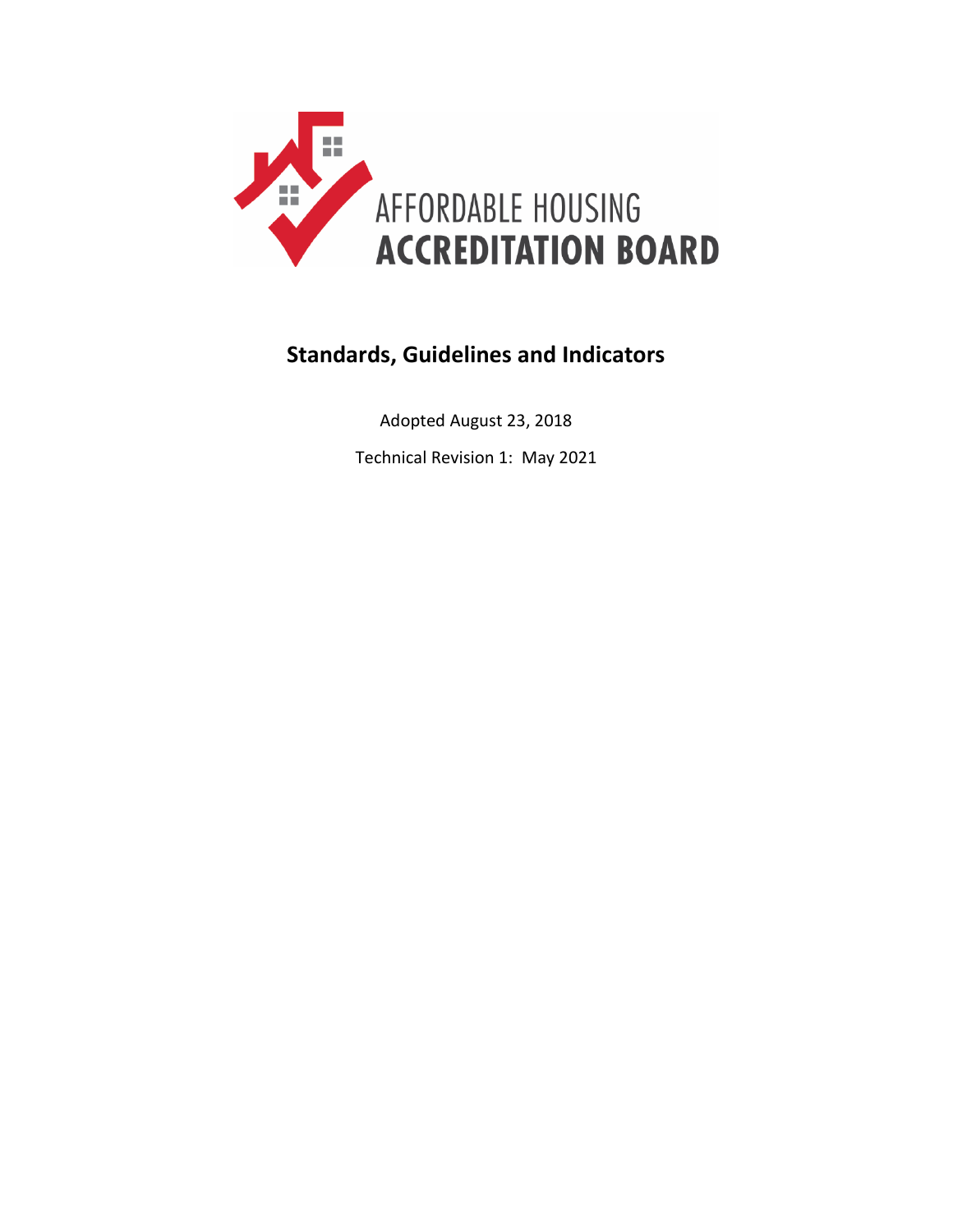# **Standard 1: Governance (10 Guidelines with 22 Indicators)**

The governing body is responsible for adopting and revising policies and the budget, and for providing organizational oversight with the advice of appropriate legal counsel. Board members come from diverse backgrounds enabling them to govern to benefit the organization's mission.

Guideline 1.1: Members of the governing body are appointed in full compliance with its organizational documents.

| Indicator                                                                                                                                                                                                                            | <b>Common Documentation</b><br>used as Evidence for<br>Compliance<br>٠                               | <b>Common Additional</b><br><b>Information Reviewed for</b><br>Compliance<br><b>Interview Board Chair</b><br>$\blacksquare$ |
|--------------------------------------------------------------------------------------------------------------------------------------------------------------------------------------------------------------------------------------|------------------------------------------------------------------------------------------------------|-----------------------------------------------------------------------------------------------------------------------------|
| 1.1.1: The governing body<br>reviews and appoints<br>members in accordance with<br>its bylaws and applicable<br>laws and regulations.                                                                                                | <b>Organization By-laws</b><br><b>Enabling Legislation</b><br>п<br><b>Cooperation Agreement</b><br>п | <b>Interview Board Member</b><br>$\blacksquare$<br>Board demographics<br>٠<br><b>Board composition</b><br>п                 |
| 1.1.2: The governing body<br>has a written process for<br>termination of a member for<br>cause.                                                                                                                                      | <b>Organization By-laws</b><br>п<br><b>Enabling Legislation</b><br>ш                                 | Narrative<br>$\blacksquare$                                                                                                 |
| 1.1.3: The organization has<br>an orientation and training<br>process that is followed and<br>regularly updated to support<br>new and current board<br>members in understanding<br>the organization and his/her<br>responsibilities. | Orientation and training<br>п<br>materials reflecting<br>current organization<br>information         | $\blacksquare$<br><b>Training logs</b><br>Narrative<br>п                                                                    |
| 1.1.4: The governing body<br>observes an ethics policy and<br>signs disclosure and conflict<br>of interest statements.                                                                                                               | Current ethics and<br>conflict of interest<br>policies                                               | Current signed conflict of<br>$\blacksquare$<br>interest statements by<br>board members                                     |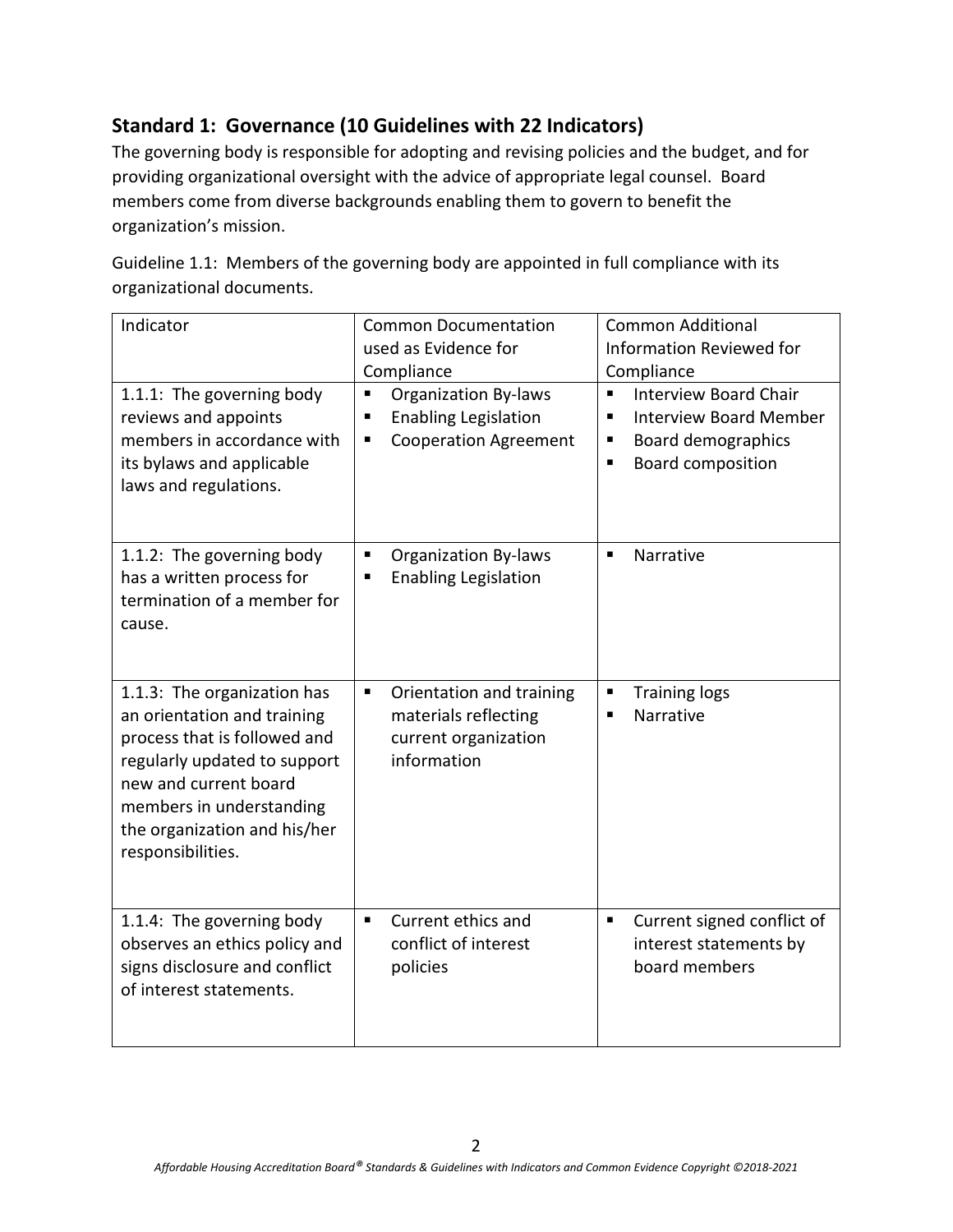The governing body is responsible for adopting and revising policies and the budget, and for providing organizational oversight with the advice of appropriate legal counsel. Board members represent diverse professional backgrounds enabling them to obtain resources to benefit the organization's mission.

Guideline 1.2: The governing body conducts its business in full conformance with enabling legislation, sunshine laws, its bylaws, and ethical standards.

| Indicator                                                                                                                                                            | <b>Common Documentation</b>                                                                                                 | <b>Common Additional</b>                                                             |
|----------------------------------------------------------------------------------------------------------------------------------------------------------------------|-----------------------------------------------------------------------------------------------------------------------------|--------------------------------------------------------------------------------------|
|                                                                                                                                                                      | used as Evidence for                                                                                                        | Information Reviewed for                                                             |
|                                                                                                                                                                      | Compliance                                                                                                                  | Compliance                                                                           |
| 1.2.1: The public has timely<br>access to documentation<br>demonstrating the<br>organization's performance<br>and business conduct.                                  | <b>Current Annual Report is</b><br>٠<br>publicly available<br>If housing authority:<br>п<br>board meeting minutes<br>posted | Interview of program<br>٠<br>participants<br>Interview of community<br>п<br>partner  |
| 1.2.2: The governing body<br>and staff of the organization<br>conduct activities in the best<br>interest of the organization,<br>over personal interests.            | Policies and Procedures<br>٠<br>Manual includes conflict<br>of interest and gifts<br>policies                               | Interview of staff<br>٠<br>Interview of program<br>п<br>participants                 |
| 1.2.3: The governing body<br>has a written process for<br>reviewing allegations of<br>misconduct and protecting<br>individuals communicating<br>possible misconduct. | Whistleblower policy and<br>п<br>procedure<br><b>Personnel Manual</b><br>п                                                  | Interview with CEO/ED<br>٠<br>Interview with board<br>٠<br>members<br>Narrative<br>п |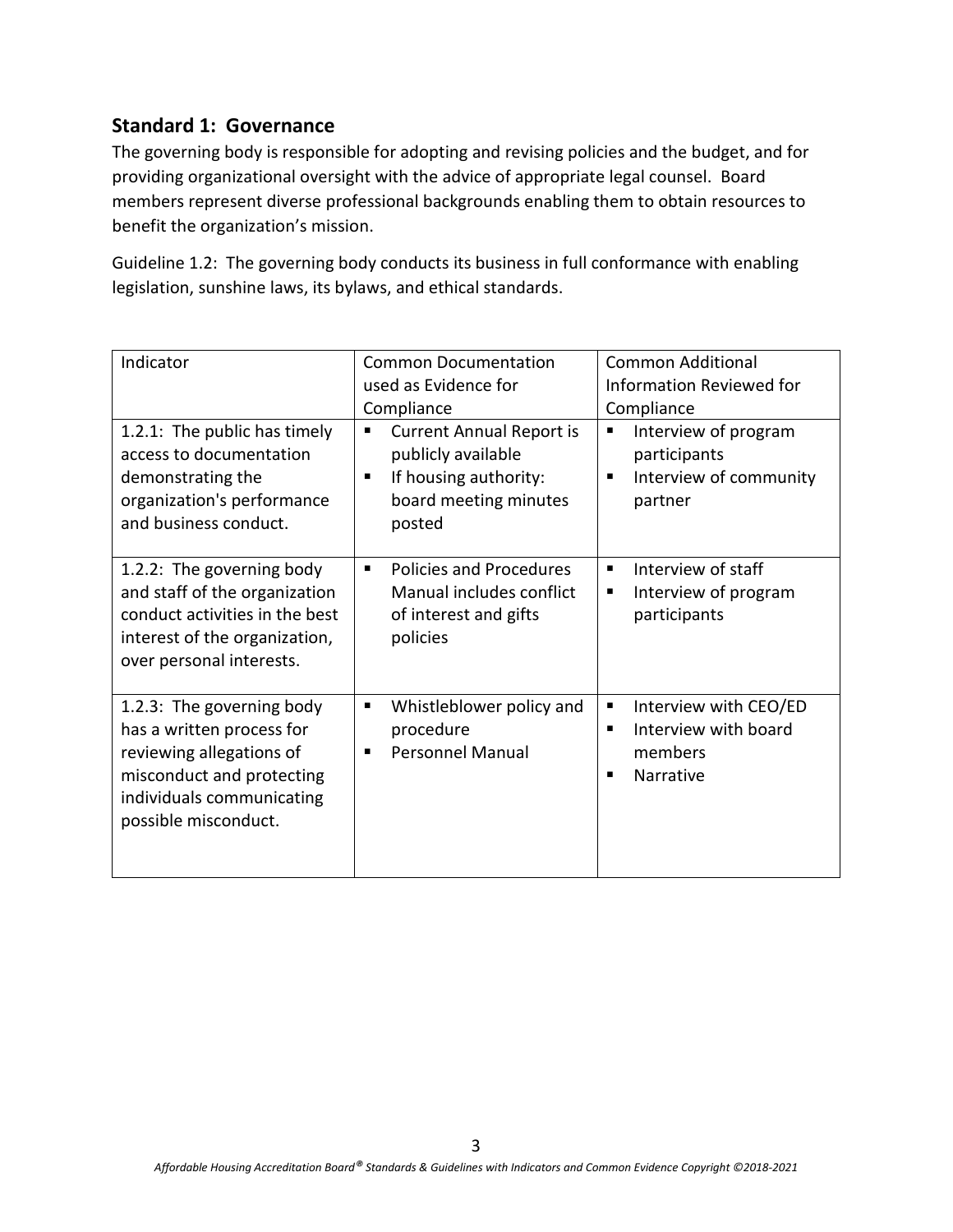The governing body is responsible for adopting and revising policies and the budget, and for providing organizational oversight with the advice of appropriate legal counsel. Board members represent diverse professional backgrounds enabling them to obtain resources to benefit the organization's mission.

Guideline 1.3: The governing body understands and supports the mission of the organization.

| Indicator                    | <b>Common Documentation</b>        | <b>Common Additional</b>   |
|------------------------------|------------------------------------|----------------------------|
|                              | used as Evidence for               | Information Reviewed for   |
|                              | Compliance                         | Compliance                 |
| 1.3.1: Activities of the     | Board Meeting agendas,             | Interview with Board       |
| governing body advance the   | minutes (within last year)         | members                    |
| mission of the organization. | <b>Current Strategic Plan</b><br>ш | Interview with CEO/ED<br>п |
|                              | Planning documents                 |                            |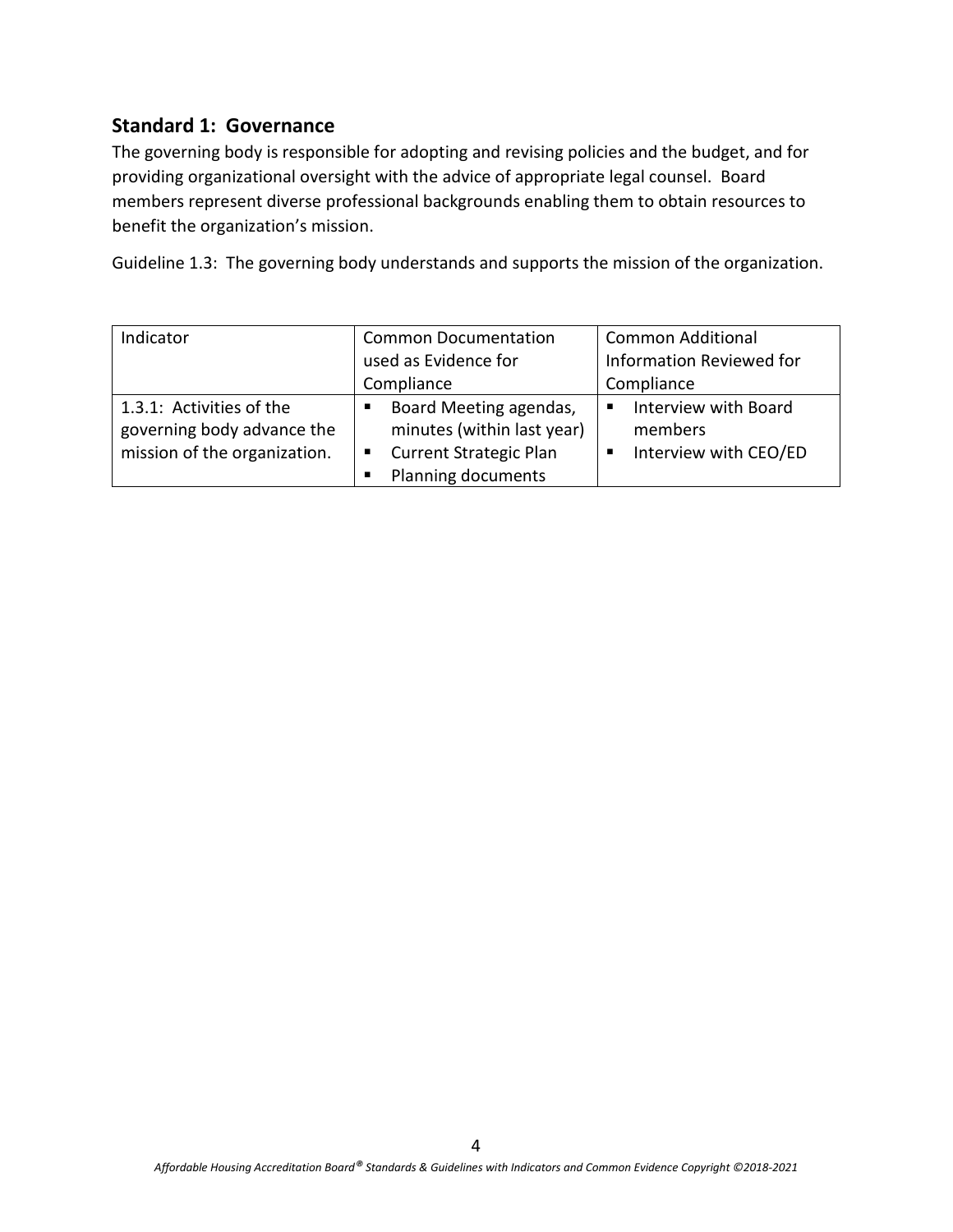The governing body is responsible for adopting and revising policies and the budget, and for providing organizational oversight with the advice of appropriate legal counsel. Board members represent diverse professional backgrounds enabling them to obtain resources to benefit the organization's mission.

Guideline 1.4: The governing body identifies and develops resources to serve its mission and strategic goals.

| Indicator                                                                                                                                    | <b>Common Documentation</b>                                                                                       | <b>Common Additional</b>                                                                                                |
|----------------------------------------------------------------------------------------------------------------------------------------------|-------------------------------------------------------------------------------------------------------------------|-------------------------------------------------------------------------------------------------------------------------|
|                                                                                                                                              | used as Evidence for                                                                                              | <b>Information Reviewed for</b>                                                                                         |
|                                                                                                                                              | Compliance                                                                                                        | Compliance                                                                                                              |
| 1.4.1: The organization has<br>professional relationships<br>with entities that are aligned<br>with the organization's<br>mission and goals. | <b>Organization Narrative</b><br>٠<br>MOU(s)<br>Contract(s)<br>п<br>Partnership agreement(s)<br>٠                 | Interview with CEO/ED<br>п<br>Interviews with program<br>participants<br>Interviews with<br>п<br>community stakeholders |
| 1.4.2: The organization has<br>membership in professional<br>organizations aligned with<br>organization's mission and<br>goals.              | <b>Organization Narrative</b><br>٠<br>Information on website<br>п<br>of organization and<br>related organizations | Interview with<br>٠<br>community stakeholders                                                                           |
| 1.4.3: The organization<br>considers and includes<br>identified resources in long<br>term or strategic planning.                             | Strategic plan<br>٠                                                                                               | Narrative<br>п<br>Board documents related<br>to planning                                                                |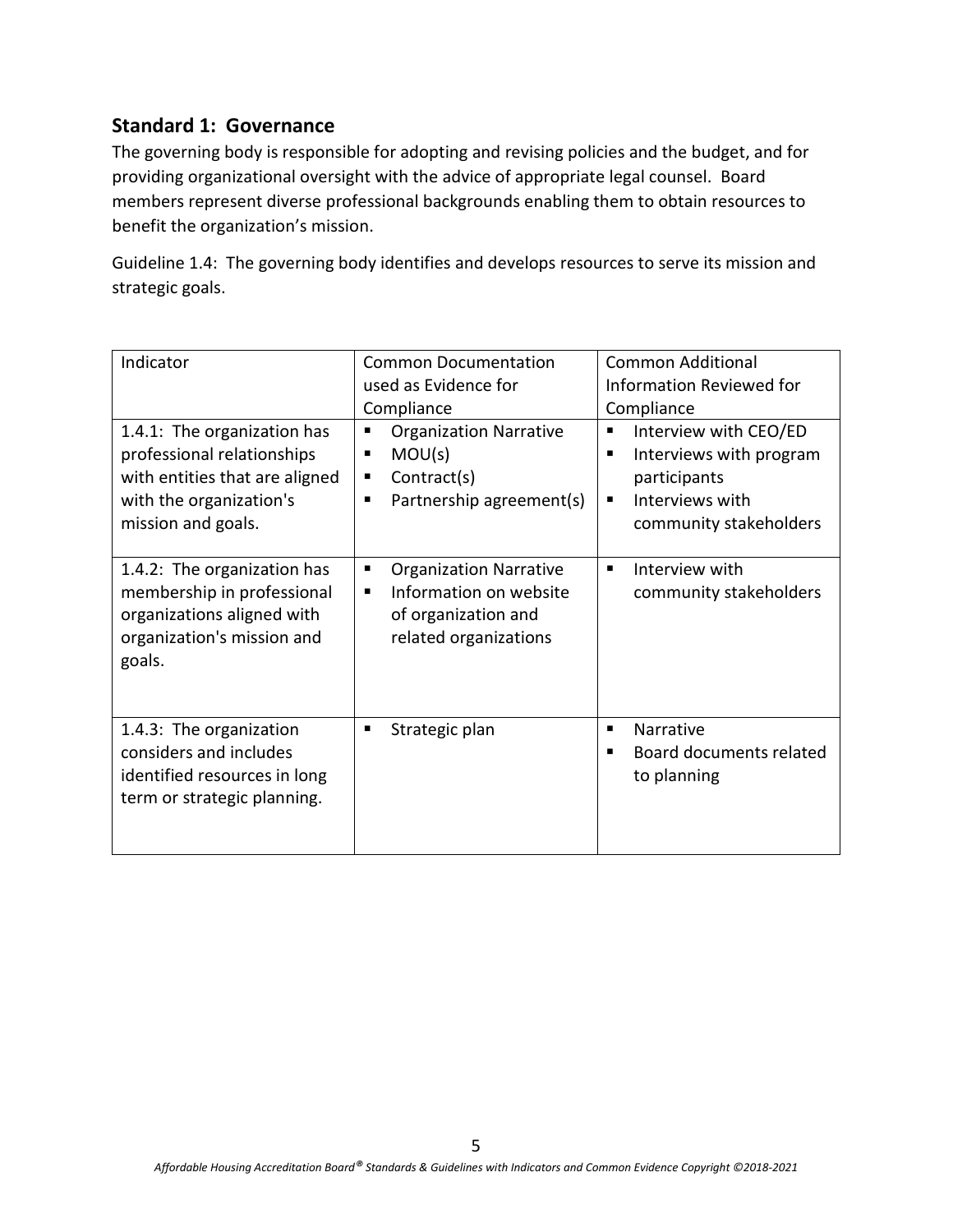The governing body is responsible for adopting and revising policies and the budget, and for providing organizational oversight with the advice of appropriate legal counsel. Board members represent diverse professional backgrounds enabling them to obtain resources to benefit the organization's mission.

Guideline 1.5: The governing body is involved in the development of plans to address organizational needs, long-term viability and strategic risk taking.

| Indicator                                                                                                                 | <b>Common Documentation</b><br>used as Evidence for<br>Compliance                                              | <b>Common Additional</b><br><b>Information Reviewed for</b><br>Compliance                                               |
|---------------------------------------------------------------------------------------------------------------------------|----------------------------------------------------------------------------------------------------------------|-------------------------------------------------------------------------------------------------------------------------|
| 1.5.1: The organization<br>develops, adheres and<br>periodically reviews a long-<br>term plan for meeting its<br>mission. | <b>Strategic Plan</b><br>п<br><b>Board Meeting</b><br>п<br>minutes/agendas<br>Other planning<br>٠<br>documents | Interview with CEO/ED<br>٠<br>Interview with Board<br>members<br><b>Narrative</b>                                       |
| 1.5.2: The organization<br>participates in activities with<br>stakeholders, policy makers<br>and regulators.              | <b>Organization Narrative</b><br>п<br>Correspondence, i.e.<br>٠<br>emails, letters                             | Interview with CEO/ED<br>٠<br>Interviews with<br>community stakeholders<br>Interviews with program<br>٠<br>participants |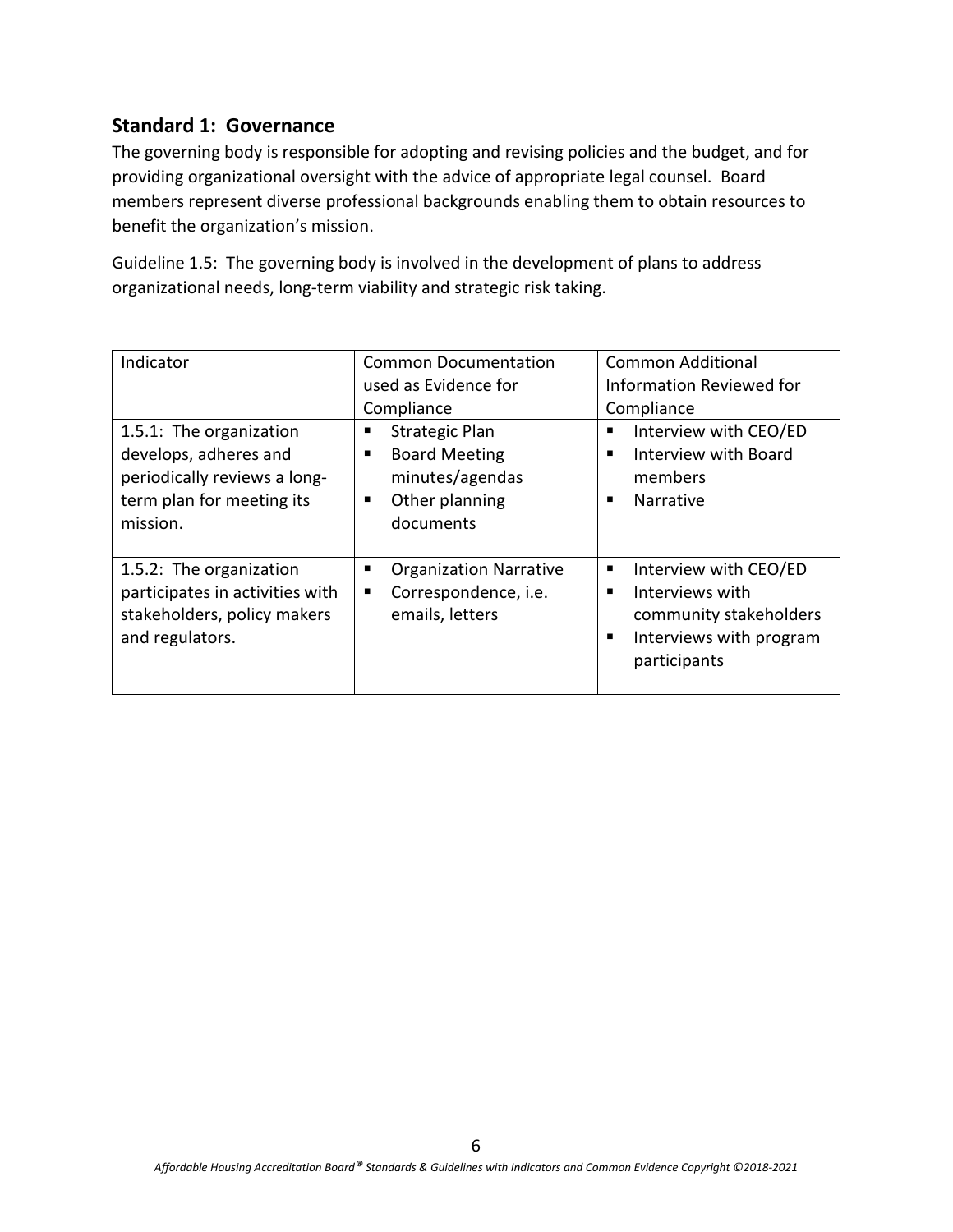The governing body is responsible for adopting and revising policies and the budget, and for providing organizational oversight with the advice of appropriate legal counsel. Board members represent diverse professional backgrounds enabling them to obtain resources to benefit the organization's mission.

Guideline 1.6: The governing body ensures that administrators and staff are managing the organization's financial affairs within approved budgets.

| Indicator<br>1.6.1: The governing body<br>meets regularly to review the<br>organization's financial<br>affairs.                    | <b>Common Documentation</b><br>used as Evidence for<br>Compliance<br><b>Finance Meeting agendas</b><br>and minutes<br>Finance reports at Board<br>٠<br>meetings | <b>Common Additional</b><br><b>Information Reviewed for</b><br>Compliance<br>Interview with CFO<br>Interview with Board<br>members |
|------------------------------------------------------------------------------------------------------------------------------------|-----------------------------------------------------------------------------------------------------------------------------------------------------------------|------------------------------------------------------------------------------------------------------------------------------------|
| 1.6.2: The governing body<br>has adopted policies and<br>procedures to promote<br>accountability in managing<br>financial affairs. | <b>Organization Narrative</b><br>п<br>Financial policies and<br>п<br>procedures<br>Most recent annual Audit                                                     | Auditor's report<br>п                                                                                                              |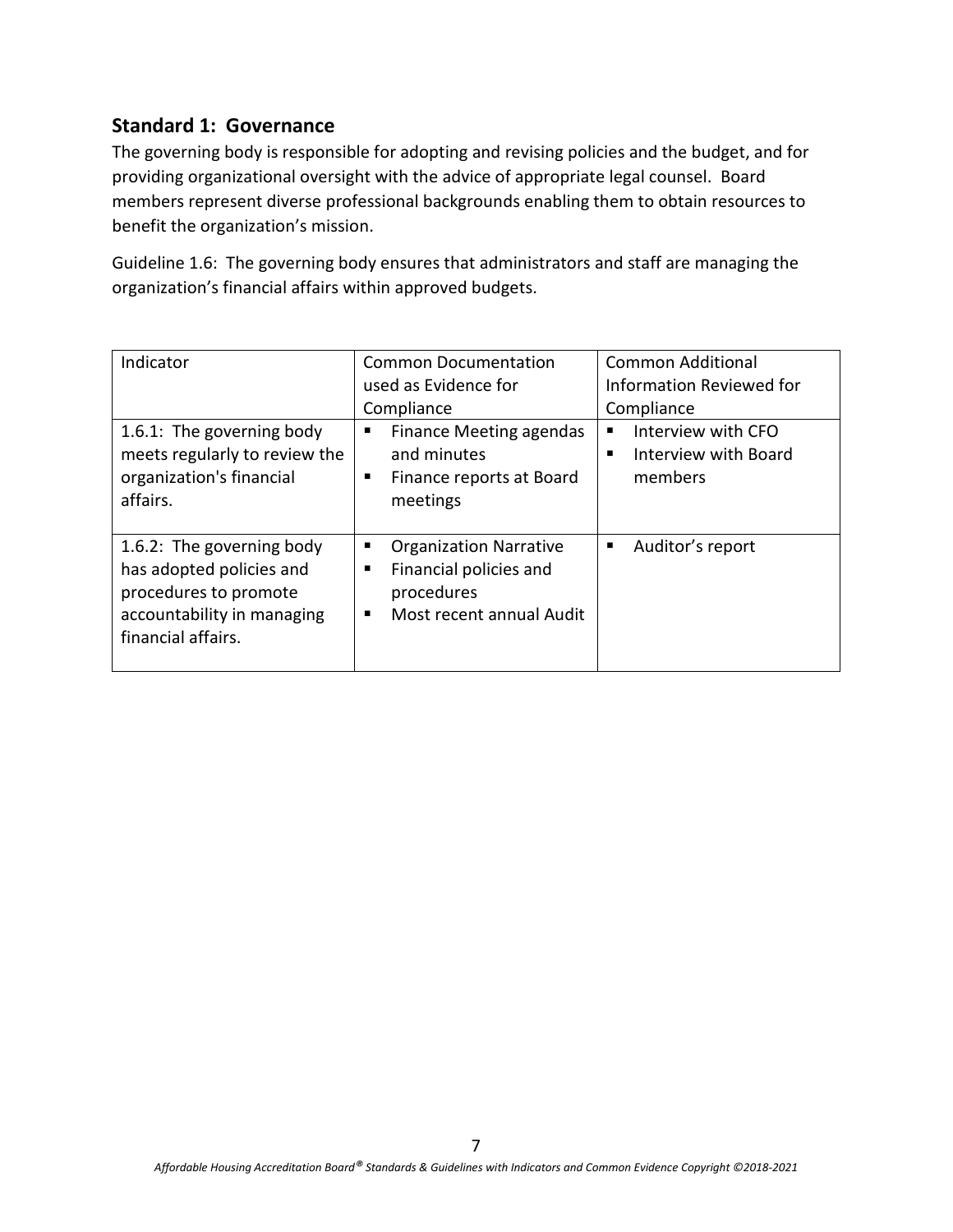The governing body is responsible for adopting and revising policies and the budget, and for providing organizational oversight with the advice of appropriate legal counsel. Board members represent diverse professional backgrounds enabling them to obtain resources to benefit the organization's mission.

Guideline 1.7: The governing body evaluates, understands and seeks to address community needs.

| Indicator                                                                                                                                     | <b>Common Documentation</b><br>used as Evidence for<br>Compliance                                             | <b>Common Additional</b><br><b>Information Reviewed for</b><br>Compliance                     |
|-----------------------------------------------------------------------------------------------------------------------------------------------|---------------------------------------------------------------------------------------------------------------|-----------------------------------------------------------------------------------------------|
| 1.7.1: The organization<br>actively participates in<br>meetings and boards within<br>its community including<br>sharing of information.       | <b>Organization Narrative</b><br>п<br>Correspondence, i.e.<br>emails, letters                                 | Interview with<br>٠<br>community stakeholders                                                 |
| 1.7.2: The organization seeks<br>and incorporates public input<br>into its planning on a regular<br>basis, utilizing a variety of<br>methods. | <b>Organization Narrative</b><br>ш<br>Program participant<br>п<br>surveys<br>Meeting agendas,<br>п<br>minutes | Interviews with program<br>п<br>participants<br>Interview with<br>٠<br>community stakeholders |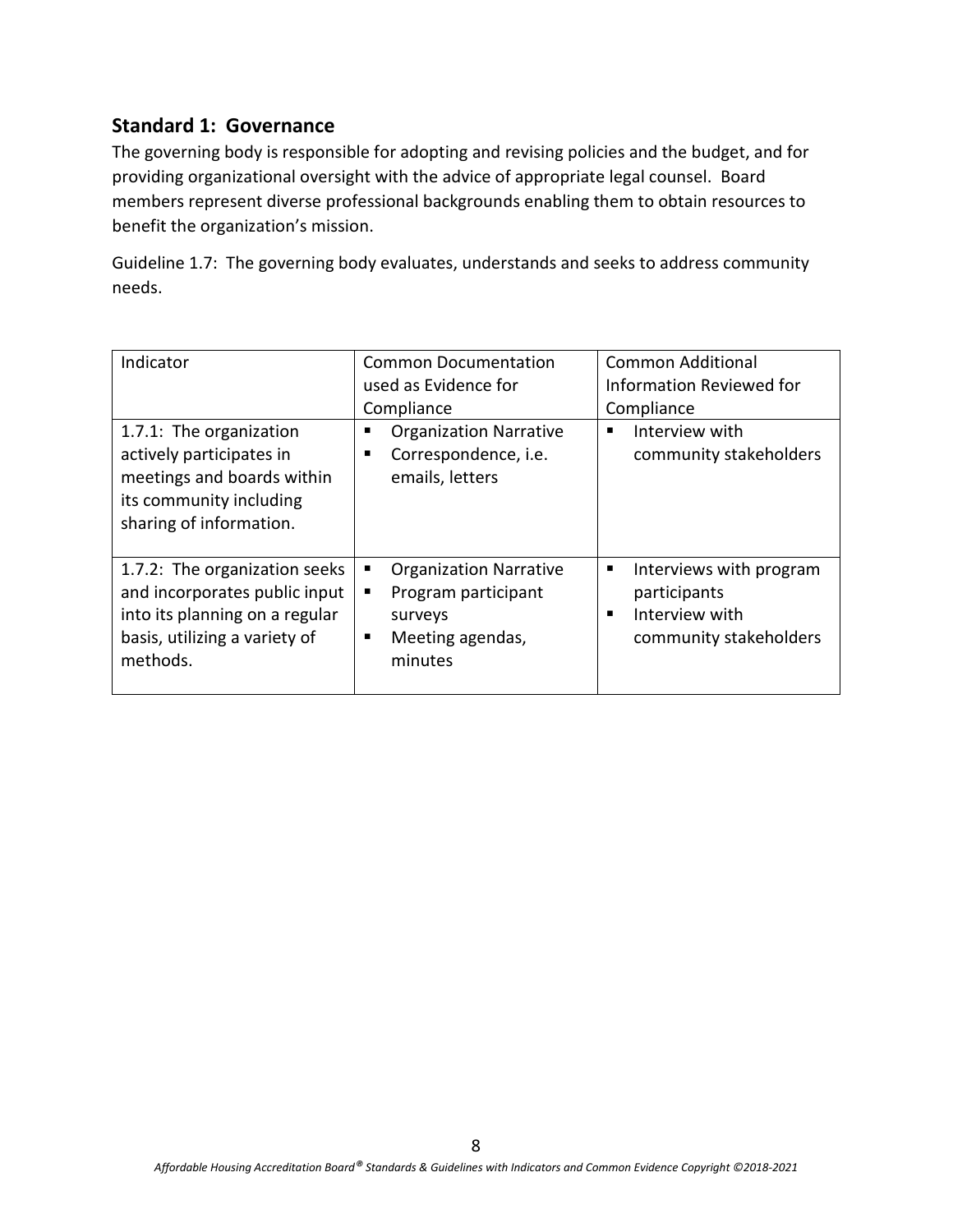The governing body is responsible for adopting and revising policies and the budget, and for providing organizational oversight with the advice of appropriate legal counsel. Board members represent diverse professional backgrounds enabling them to obtain resources to benefit the organization's mission.

Guideline 1.8: The governing body assures that its policies are effective and followed by administrators and staff.

| Indicator<br>1.8.1: The governing body<br>has a process for regular<br>review of organization wide<br>policies and procedures. | <b>Common Documentation</b><br>used as Evidence for<br>Compliance<br><b>Organization Narrative</b><br>٠<br><b>Policies and Procedures</b><br>Manual<br>Other evidence – memos,<br>٠<br>emails, etc. | <b>Common Additional</b><br>Information Reviewed for<br>Compliance<br>Interviews with board<br>п<br>members<br>Interview with CEO/ED<br>٠ |
|--------------------------------------------------------------------------------------------------------------------------------|-----------------------------------------------------------------------------------------------------------------------------------------------------------------------------------------------------|-------------------------------------------------------------------------------------------------------------------------------------------|
| 1.8.2: The governing body<br>has a process for reviewing<br>risks to the organization,<br>regularly and as needed.             | <b>Organization Narrative</b><br>п<br>Minutes from<br>committees on quality,<br>risk management, etc.                                                                                               | Interviews with board<br>п<br>members                                                                                                     |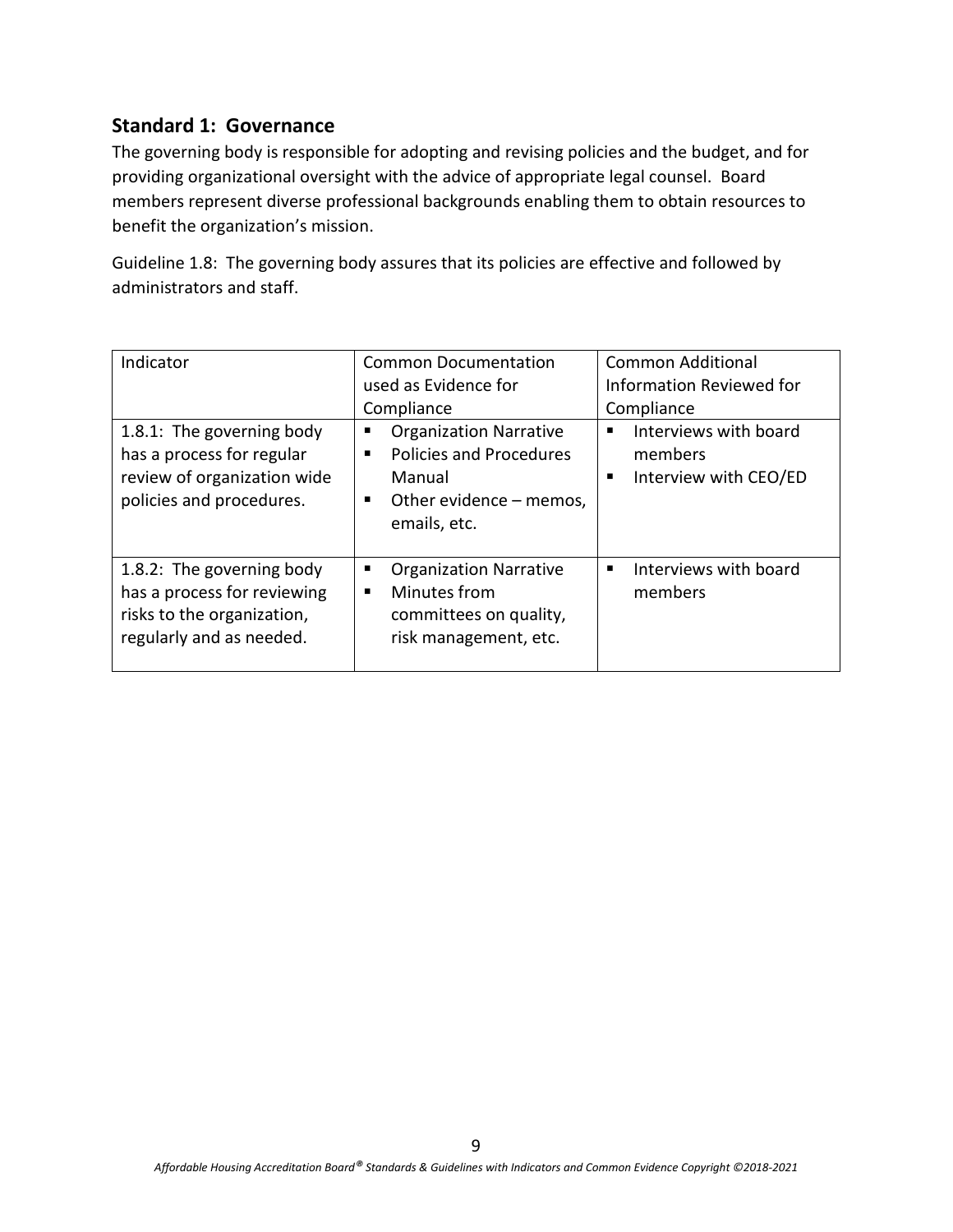The governing body is responsible for adopting and revising policies and the budget, and for providing organizational oversight with the advice of appropriate legal counsel. Board members represent diverse professional backgrounds enabling them to obtain resources to benefit the organization's mission.

Guideline 1.9: The governing body supports the Executive Director, CEO, or equivalent to facilitate the success of the organization.

| Indicator                                                                                                                           | <b>Common Documentation</b><br>used as Evidence for<br>Compliance                                          | <b>Common Additional</b><br><b>Information Reviewed for</b><br>Compliance |
|-------------------------------------------------------------------------------------------------------------------------------------|------------------------------------------------------------------------------------------------------------|---------------------------------------------------------------------------|
| 1.9.1: The governing body<br>plans and acts with<br>collaboration and<br>recommendations from the<br>Executive.                     | Board meeting<br>▪<br>minutes/agenda<br><b>CEO/ED Reports</b><br>٠<br>Correspondence<br>п                  | Interviews with board<br>٠<br>members<br>Interview with CEO/ED<br>п       |
| 1.9.2: The governing body<br>has a process for reviewing<br>and communicating to the<br>Executive regarding his/her<br>performance. | <b>Performance Measure</b><br>process<br><b>Performance Review</b><br>٠<br>documentation<br>Correspondence | Interviews with board<br>members                                          |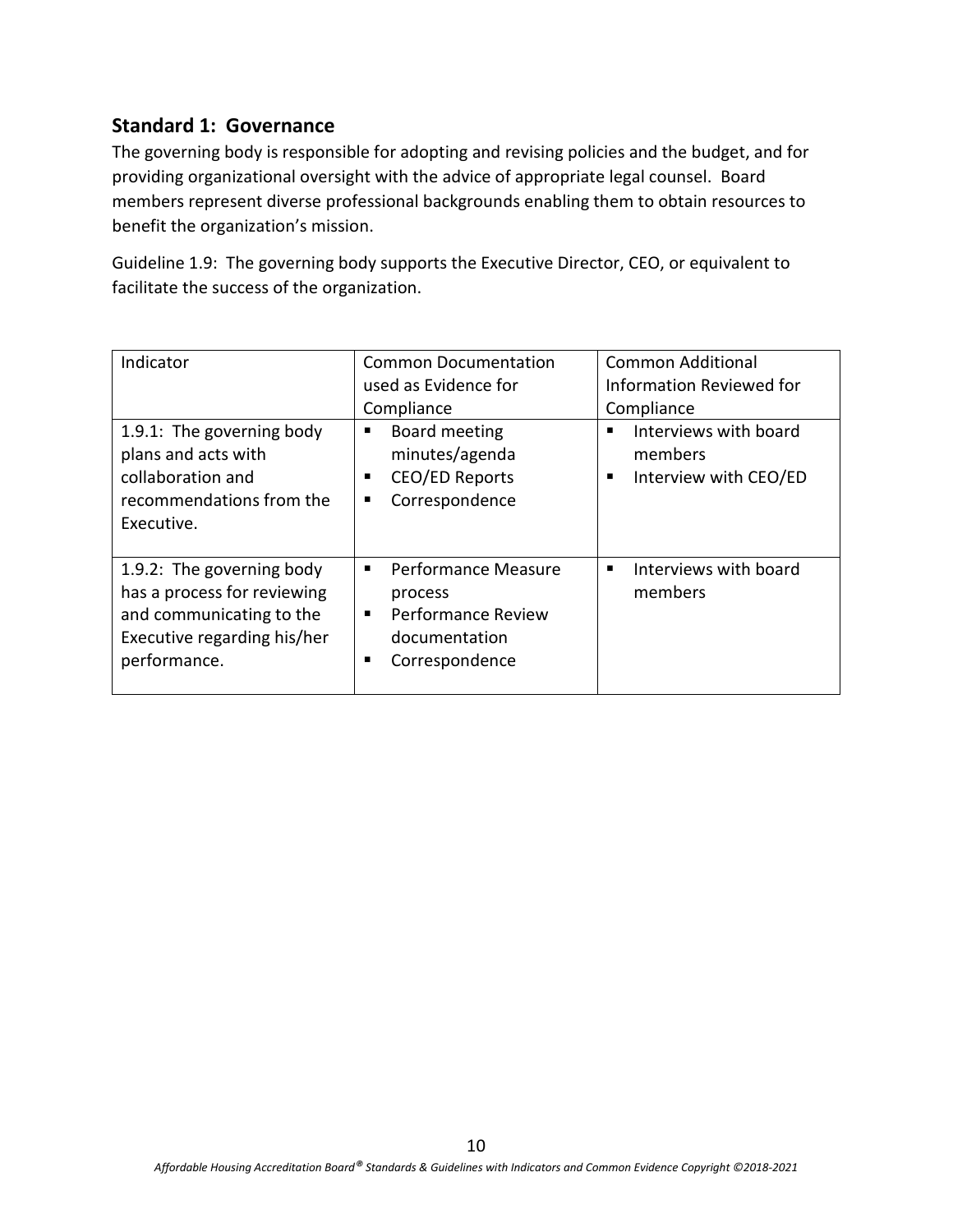The governing body is responsible for adopting and revising policies and the budget, and for providing organizational oversight with the advice of appropriate legal counsel. Board members represent diverse professional backgrounds enabling them to obtain resources to benefit the organization's mission.

Guideline 1.10: The governing body ensures the organization has access to knowledgeable and qualified legal counsel.

| Indicator                                                               | <b>Common Documentation</b><br>used as Evidence for<br>Compliance         | <b>Common Additional</b><br>Information Reviewed for<br>Compliance |
|-------------------------------------------------------------------------|---------------------------------------------------------------------------|--------------------------------------------------------------------|
| 1.10.1: The governing body<br>utilizes legal counsel as<br>appropriate. | <b>Organization Narrative</b><br>ш<br>Contract with legal<br>п<br>counsel | Interview with board<br>п<br>chair<br>Interview with CEO/ED        |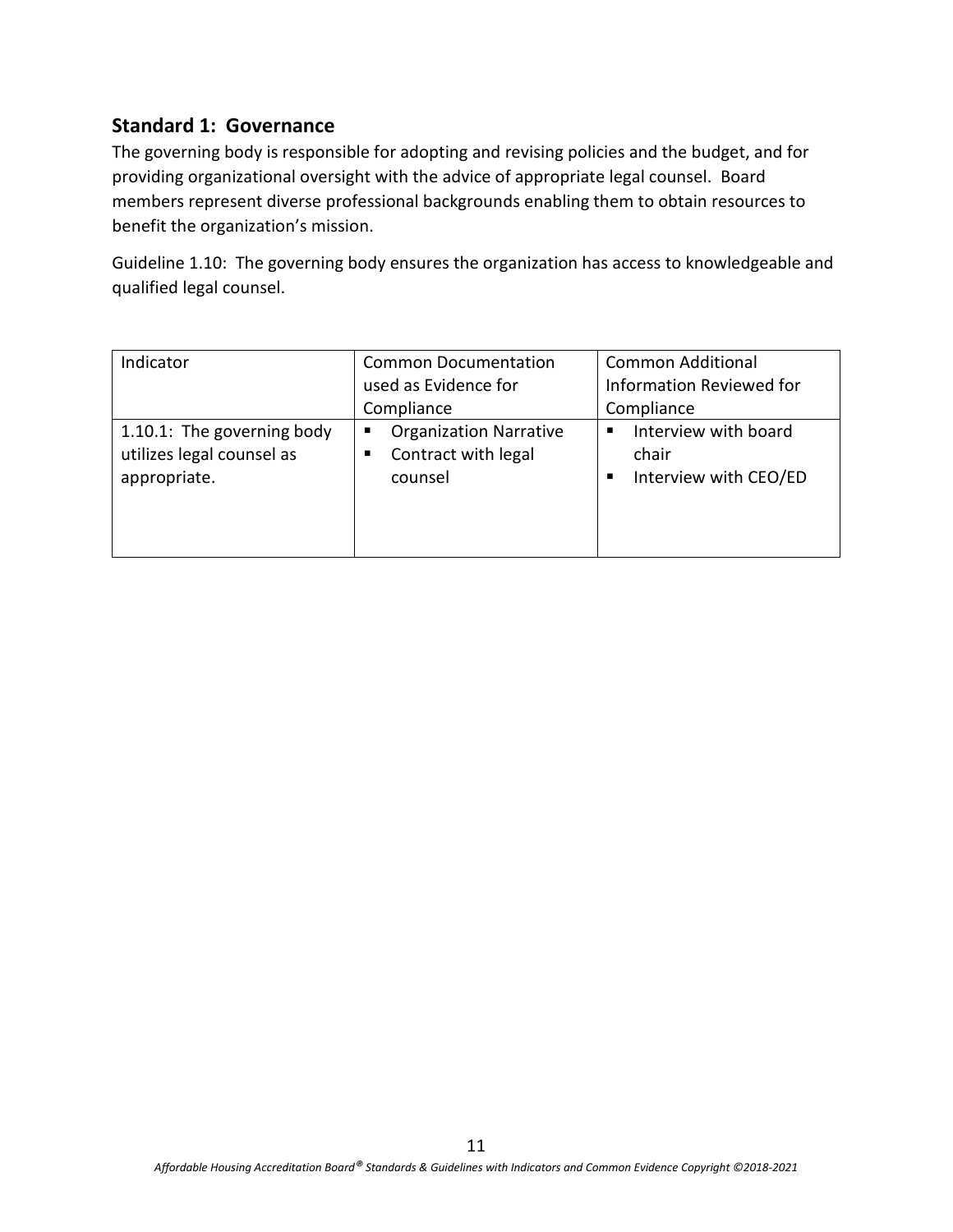# **Standard 2: Financial Management (9 Guidelines with 21 Indicators)**

The organization manages its resources and deploys its assets to carry out its operation.

Guideline 2.1: The organization has sufficient resources to operate.

| Indicator                                                                       | <b>Common Documentation</b><br>used as Evidence for<br>Compliance | Common Additional<br><b>Information Reviewed for</b><br>Compliance                                                                                   |
|---------------------------------------------------------------------------------|-------------------------------------------------------------------|------------------------------------------------------------------------------------------------------------------------------------------------------|
| 2.1.1: The organization<br>develops a budget based<br>upon available resources. | <b>Board minutes</b><br>Finance minutes<br>٠                      | Interview with<br><b>CFO/Finance Director</b><br>Interview with Finance<br>$\blacksquare$<br>Chair of Board OR<br>Interview with finance<br>function |
| 2.1.2: The organization is<br>meeting its financial<br>obligations.             | <b>Annual Financial Audit</b><br>٠                                | <b>Narrative</b><br>п<br><b>Auditor Report</b><br>п                                                                                                  |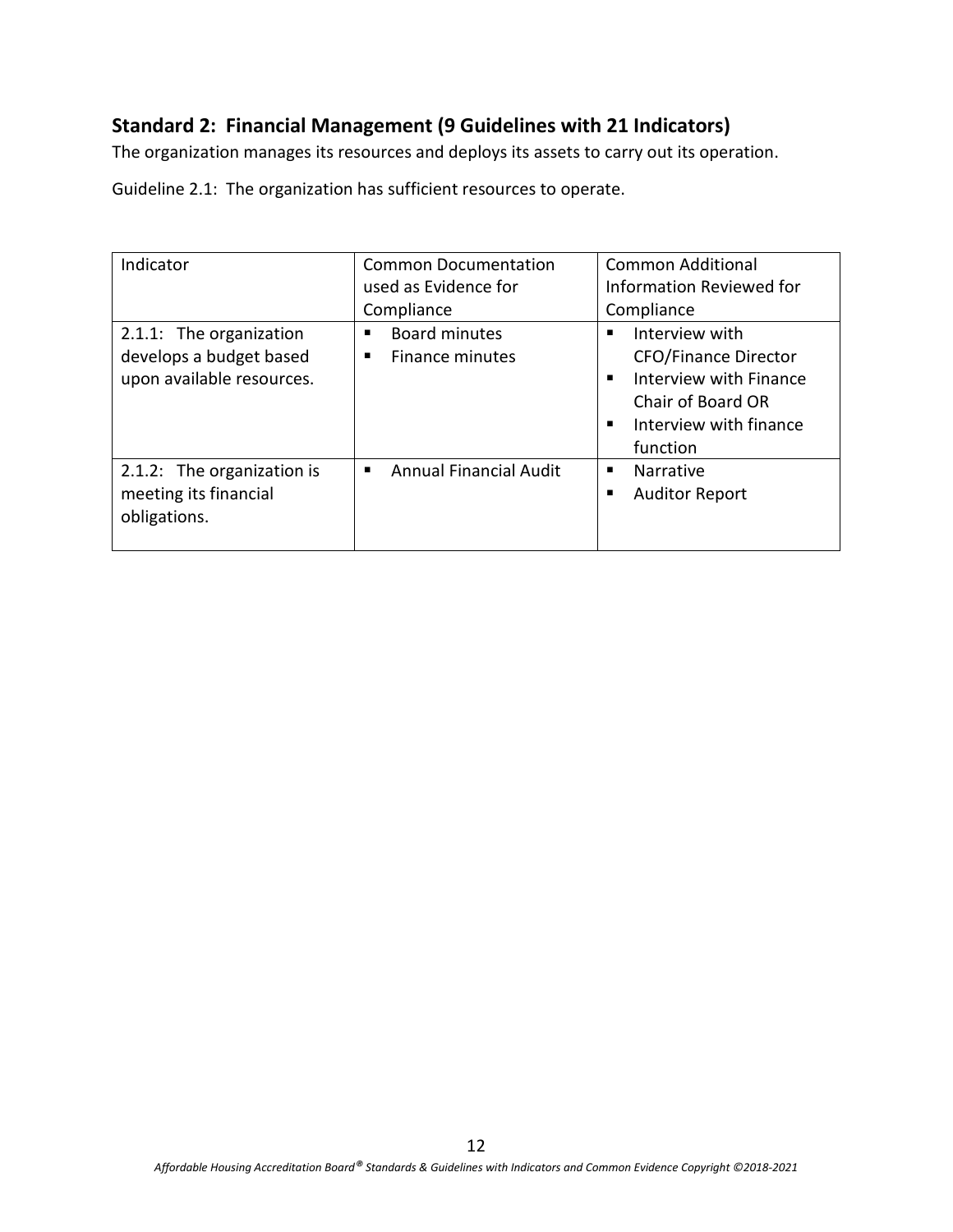The organization manages its resources and deploys its assets to carry out its operation.

Guideline 2.2: The organization demonstrates its fiduciary responsibility through approved policies and budgets to further the organization's established mission, goals and objectives.

| Indicator<br>2.2.1: The organization has<br>a budget development and<br>approval process.                          | <b>Common Documentation</b><br>used as Evidence for<br>Compliance<br><b>Finance Policies and</b><br>٠<br><b>Procedures</b><br>Board meeting minutes | Common Additional<br><b>Information Reviewed for</b><br>Compliance<br><b>Narrative</b><br>п<br>Interview with<br>CEO/ED/Finance personnel |
|--------------------------------------------------------------------------------------------------------------------|-----------------------------------------------------------------------------------------------------------------------------------------------------|-------------------------------------------------------------------------------------------------------------------------------------------|
| 2.2.2: The organization<br>includes board members<br>and management staff in<br>the budget development<br>process. | Board meeting minutes<br>п<br>including attendees                                                                                                   | Interview with CFO/Finance<br>п<br>Director<br>Interview with Staff<br>п                                                                  |
| 2.2.3: The organization has<br>an investment policy.                                                               | Finance Policies and<br>٠<br><b>Procedures</b><br>Board meeting minutes                                                                             | Interview with<br>п<br>Board/CEO/ED/CFO/Finance<br>Director<br>Interview with appropriate<br>п<br>personnel                               |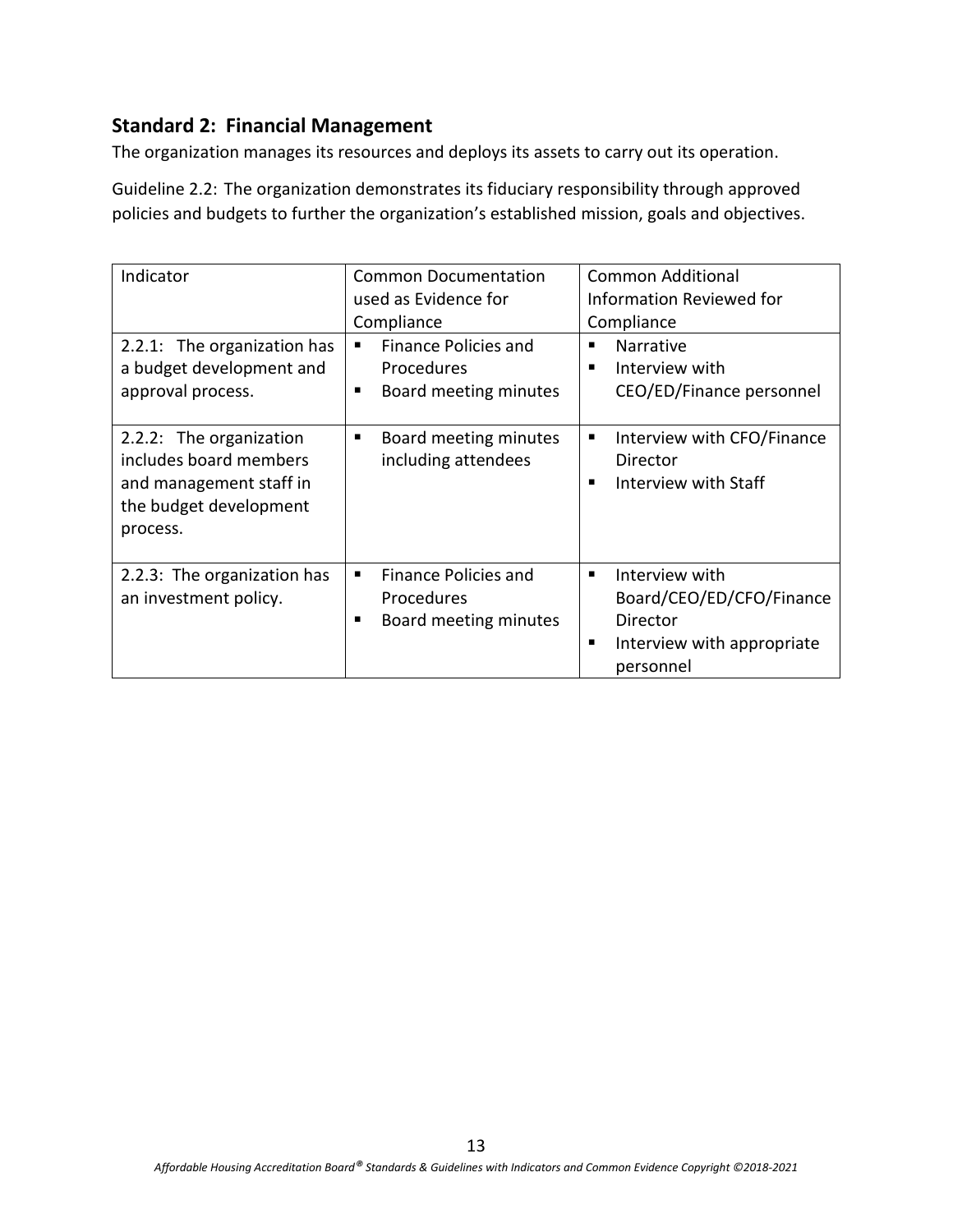The organization manages its resources and deploys its assets to carry out its operation.

Guideline 2.3: The organization operates within its budget, and maximizes its resources.

| Indicator<br>2.3.1: The organization<br>develops and works within a<br>budget annually in<br>conjunction with its mission<br>and future planning. | <b>Common Documentation</b><br>used as Evidence for<br>Compliance<br>Board meeting minutes<br>■<br>Finance committee<br>minutes<br><b>Organization Narrative</b><br>٠ | <b>Common Additional</b><br><b>Information Reviewed for</b><br>Compliance<br>Interview with Board<br>members<br>Interview with CEO<br>п<br>Interview with<br>management staff |
|---------------------------------------------------------------------------------------------------------------------------------------------------|-----------------------------------------------------------------------------------------------------------------------------------------------------------------------|-------------------------------------------------------------------------------------------------------------------------------------------------------------------------------|
| 2.3.2: The organization<br>analyzes its budgeted to<br>actual variance throughout<br>the fiscal year.                                             | Finance reports<br>п                                                                                                                                                  | Interview with CEO/ED<br>п<br>Interview with finance<br>function                                                                                                              |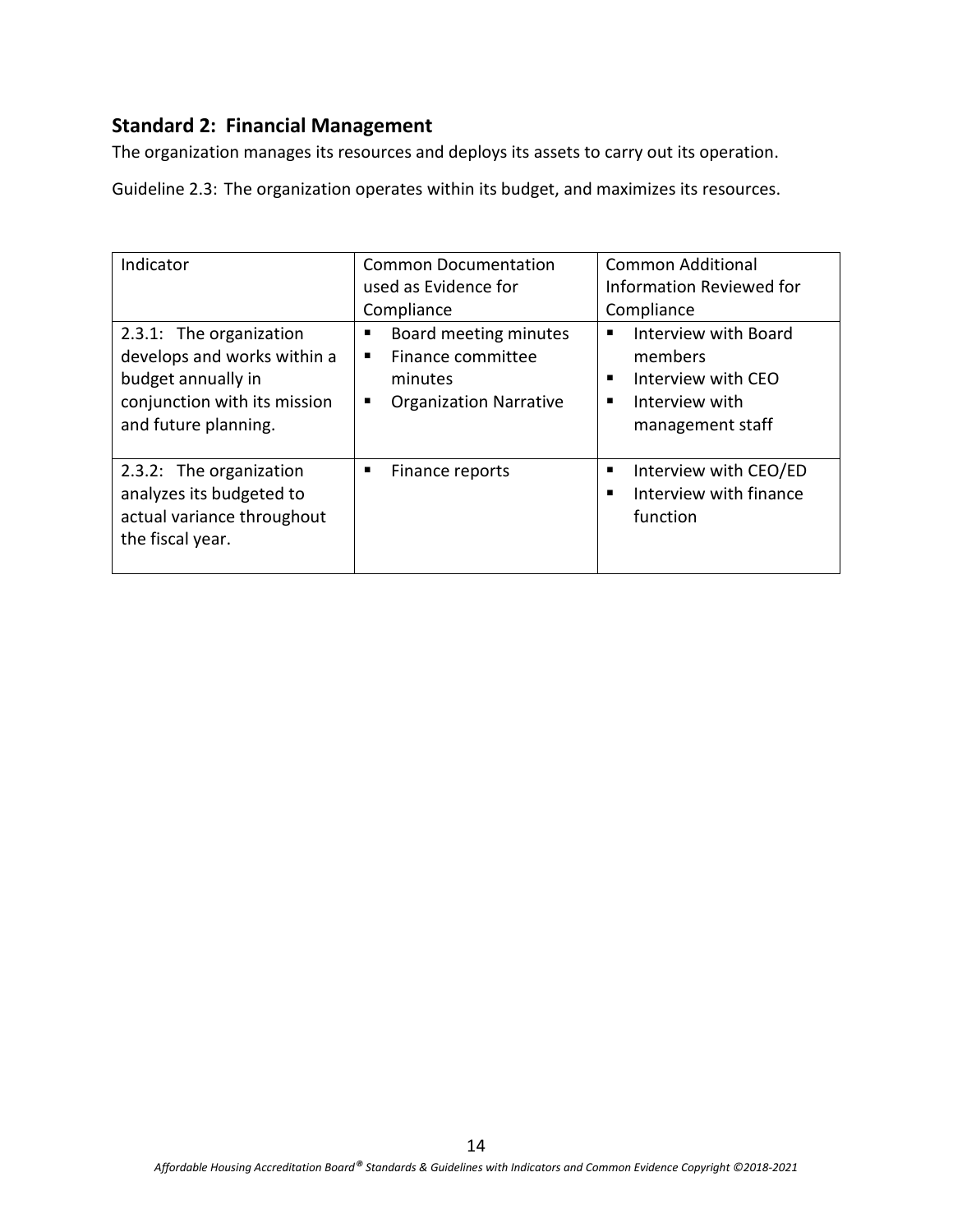The organization manages its resources and deploys its assets to carry out its operation.

Guideline 2.4: The organization has an approved audit that complies with statutory and regulatory requirements.

| Indicator                                                                                                                       | <b>Common Documentation</b><br>used as Evidence for<br>Compliance            | Common Additional<br>Information Reviewed for<br>Compliance |
|---------------------------------------------------------------------------------------------------------------------------------|------------------------------------------------------------------------------|-------------------------------------------------------------|
| 2.4.1: The organization<br>demonstrates it has reviewed<br>and met with auditors<br>annually to discuss any<br>recommendations. | <b>Annual Financial Audit</b><br>with management report                      | Correspondence<br>п<br>Finance meeting minutes              |
| 2.4.2: The organization<br>demonstrates review of audit<br>report and response to any<br>findings or<br>recommendations.        | Correspondence with<br>٠<br>auditors<br>Internal communication<br>٠<br>Memos |                                                             |
| 2.4.3: The organization<br>demonstrates inclusion of<br>programmatic compliance in<br>its audit.                                | <b>Annual Financial Audit</b><br>٠<br>review of performance<br>measures      | Correspondence<br>п                                         |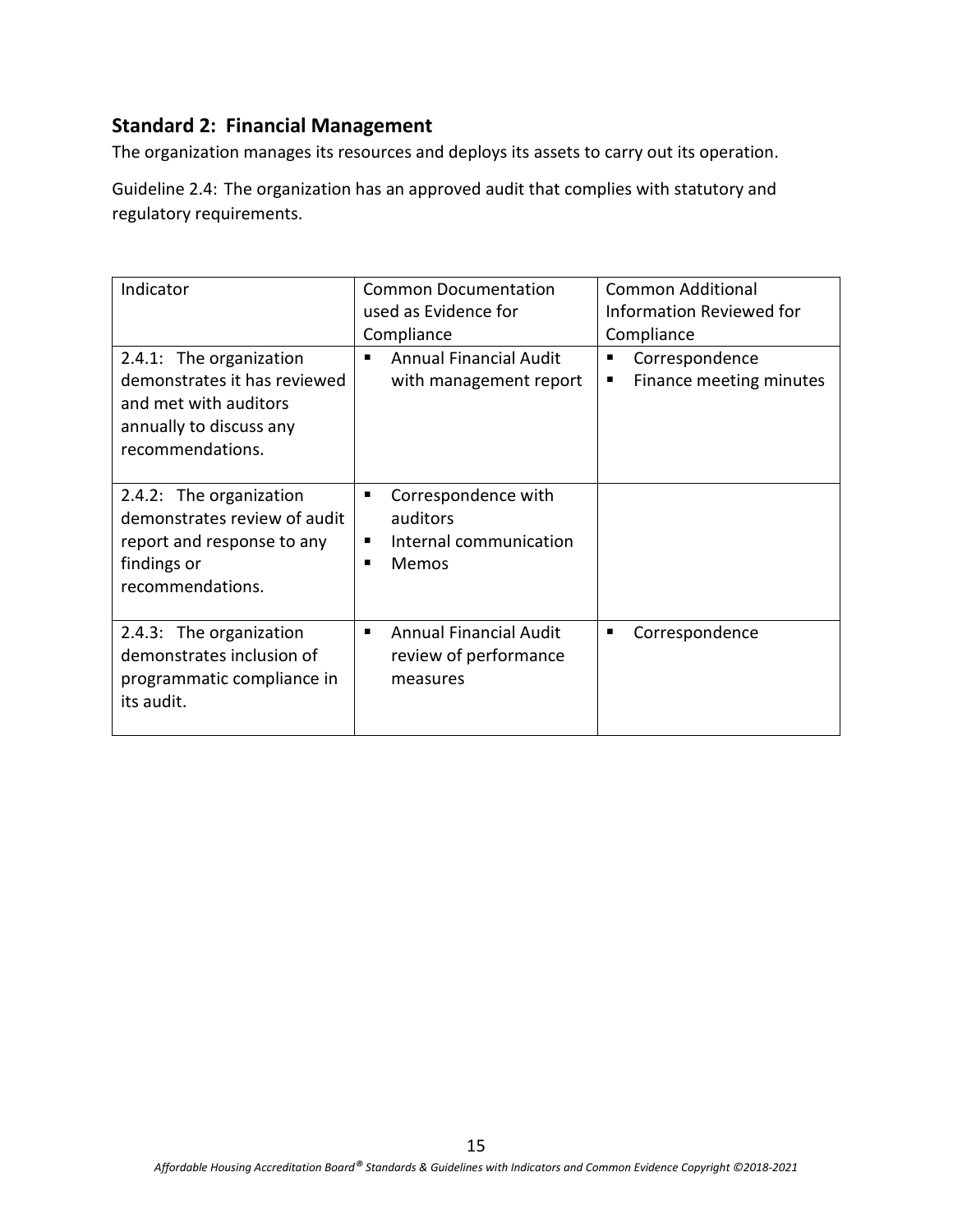The organization manages its resources and deploys its assets to carry out its operation.

Guideline 2.5: The organization regularly evaluates its financial position and delivers complete and accurate reports to interested stakeholders.

| Indicator<br>2.5.1: The organization<br>provides budget and financial<br>statement information to<br>board and management<br>staff.               | <b>Common Documentation</b><br>used as Evidence for<br>Compliance<br>Memos<br>Email correspondence<br>п<br>Reports<br>п | <b>Common Additional</b><br><b>Information Reviewed for</b><br>Compliance<br>Board meeting minutes<br>п |
|---------------------------------------------------------------------------------------------------------------------------------------------------|-------------------------------------------------------------------------------------------------------------------------|---------------------------------------------------------------------------------------------------------|
| 2.5.2: The organization<br>provides proper<br>documentation to creditors<br>regarding economic factors<br>affecting its assets or<br>obligations. | Declaration of Trust<br>п<br>Insurance coverage<br>documentation                                                        |                                                                                                         |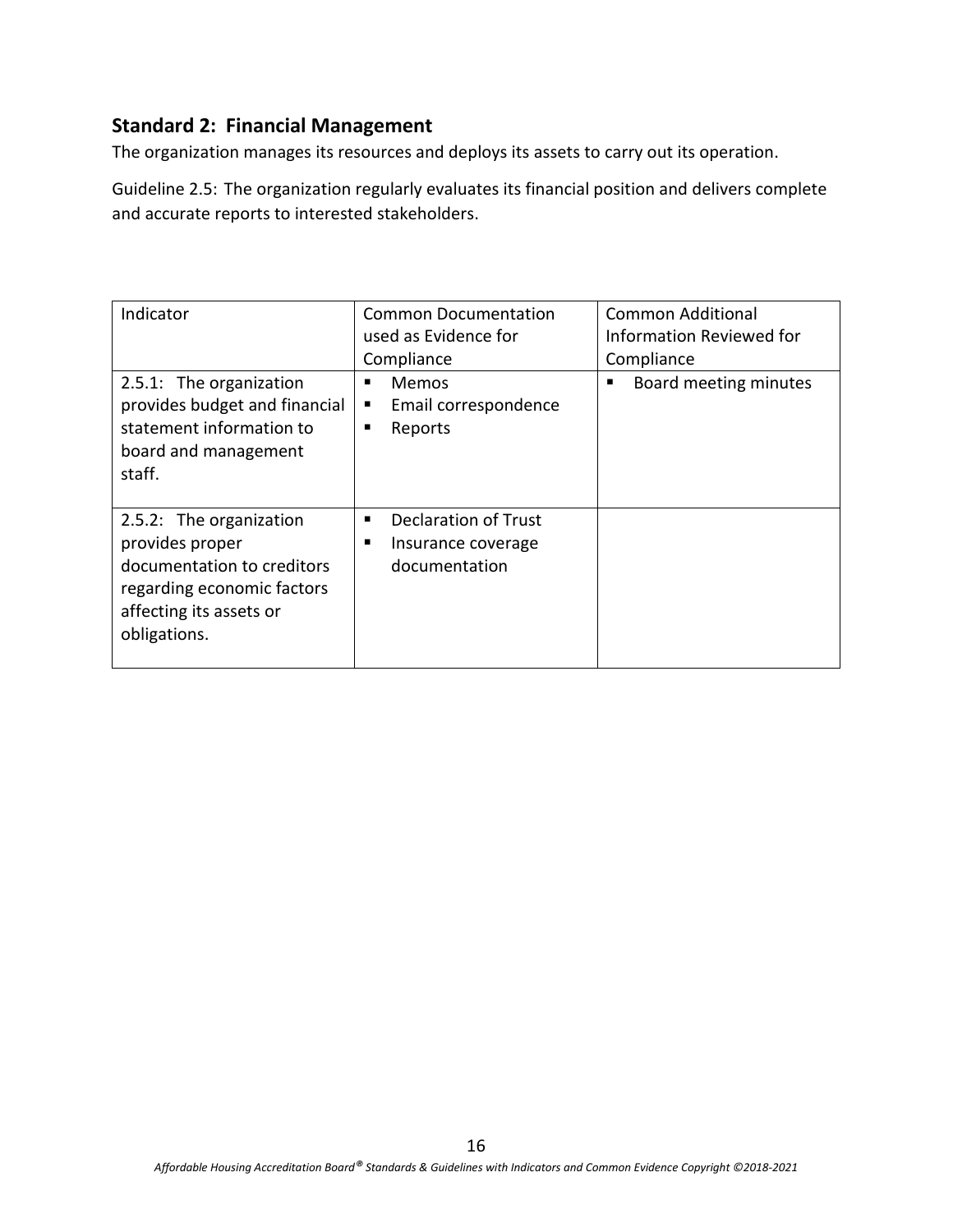The organization manages its resources and deploys its assets to carry out its operation.

Guideline 2.6: The organization's financial position and management practices are transparent.

| Indicator<br>2.6.1: The organization has<br>financial policies and<br>procedures that are in<br>writing and reviewed | <b>Common Documentation</b><br>used as Evidence for<br>Compliance<br><b>Annual Financial Audit</b><br><b>Financial Policies and</b><br>Procedures | <b>Common Additional</b><br><b>Information Reviewed for</b><br>Compliance<br>Interview with<br><b>CFO/Finance Director</b><br>Interview with Board<br><b>Finance Chair</b> |
|----------------------------------------------------------------------------------------------------------------------|---------------------------------------------------------------------------------------------------------------------------------------------------|----------------------------------------------------------------------------------------------------------------------------------------------------------------------------|
| annually by an independent<br>auditor.                                                                               | п                                                                                                                                                 |                                                                                                                                                                            |
| 2.6.2: The organization<br>demonstrates adherence to<br>its own financial policies and<br>procedures.                | <b>Annual Financial Audit</b><br><b>Financial Policies and</b><br>п<br>Procedures                                                                 | Interview with<br><b>CFO/Finance Director</b>                                                                                                                              |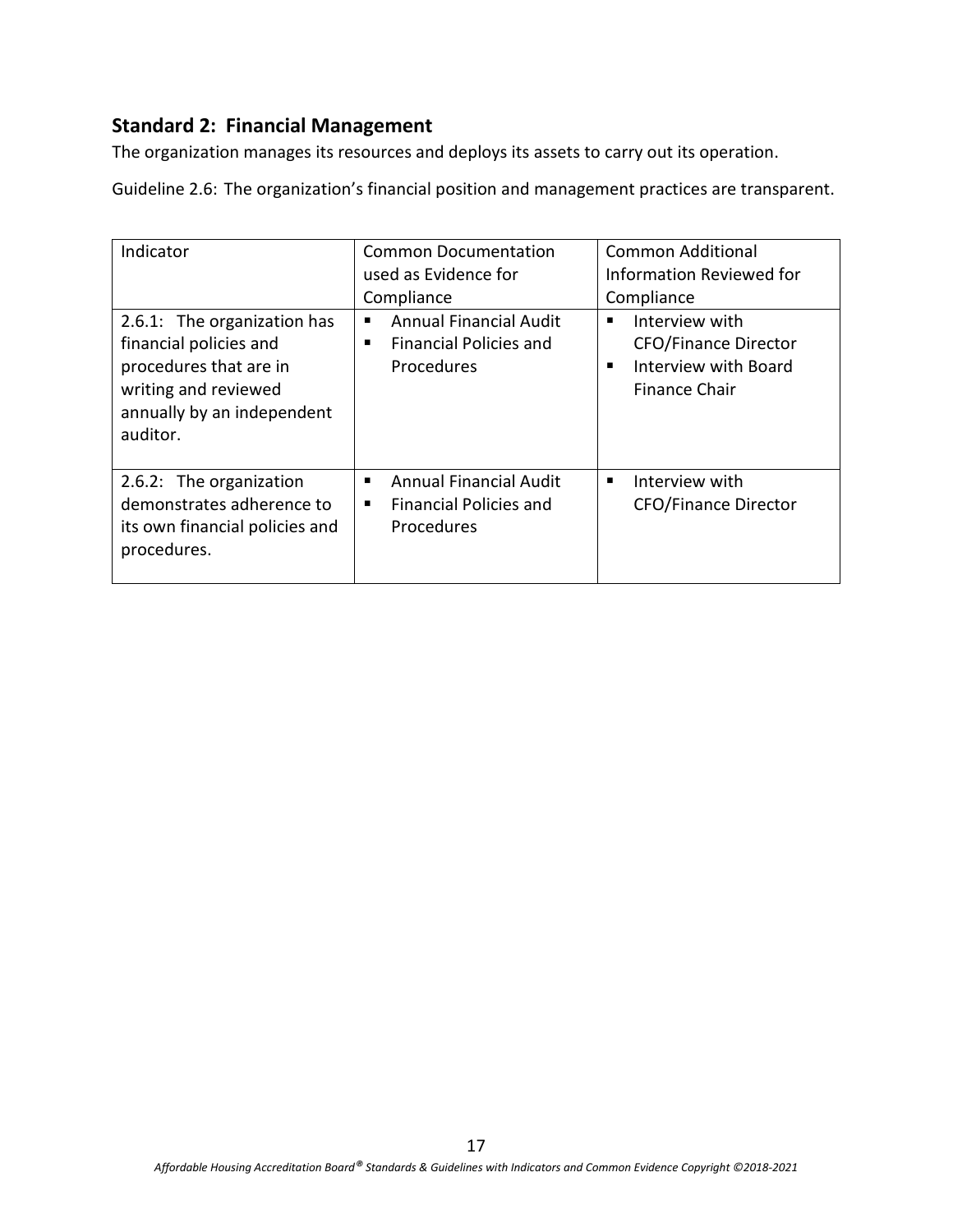The organization manages its resources and deploys its assets to carry out its operation.

Guideline 2.7: The organization complies with applicable regulations and has established policies regarding the fair and equitable procurement of goods and services.

| Indicator                                                                                     | <b>Common Documentation</b><br>used as Evidence for | <b>Common Additional</b><br>Information Reviewed for                                           |
|-----------------------------------------------------------------------------------------------|-----------------------------------------------------|------------------------------------------------------------------------------------------------|
|                                                                                               | Compliance                                          | Compliance                                                                                     |
| 2.7.1: The organization has<br>a written procurement<br>policy.                               | <b>Procurement Policy</b>                           | Audit reports by<br>п<br>regulators to review<br>compliance with state or<br>local regulations |
| 2.7.2: The organization has<br>a written small business<br>policy and plan.                   | <b>Procurement Policy</b><br>ш                      | Audit reports by<br>٠<br>regulators to review<br>compliance with state or<br>local regulations |
| 2.7.3: The organization<br>communicates its<br>procurement policies to<br>applicable parties. | <b>Procurement Policy</b><br>▪                      | Audit reports by<br>٠<br>regulators to review<br>compliance with state or<br>local regulations |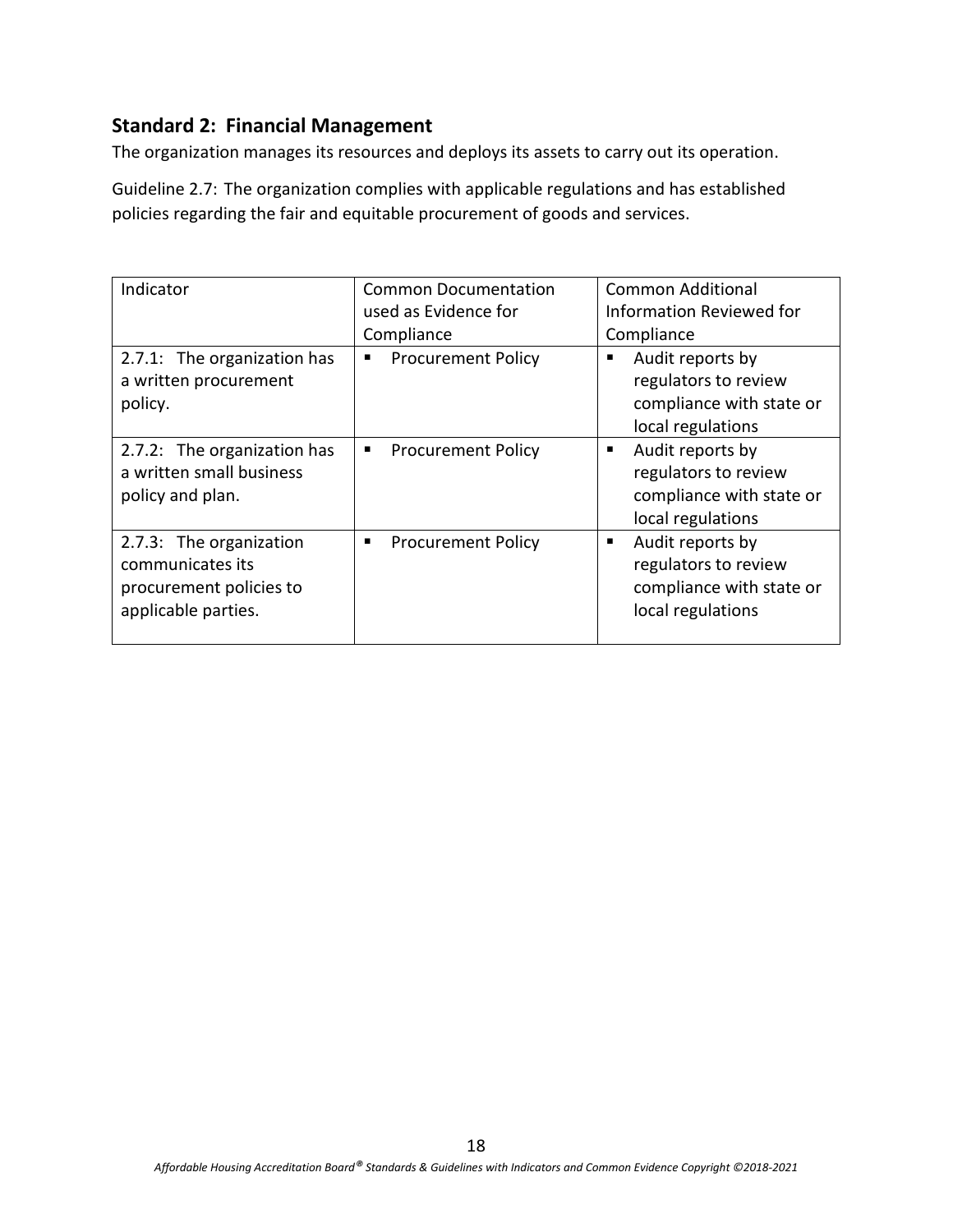The organization manages its resources and deploys its assets to carry out its operation.

Guideline 2.8: The organization documents its financial stability, policies and practices for itself and for housing programs under its operation.

| Indicator                                                                                                            | <b>Common Documentation</b><br>used as Evidence for<br>Compliance                               | <b>Common Additional</b><br>Information Reviewed for<br>Compliance |
|----------------------------------------------------------------------------------------------------------------------|-------------------------------------------------------------------------------------------------|--------------------------------------------------------------------|
| 2.8.1: The organization has<br>a written policy for sharing<br>information and resources<br>with affiliates.         | Policies and Procedures<br>п                                                                    |                                                                    |
| 2.8.2: The organization has<br>written agreements or<br>contracts for housing<br>program affiliates.                 | Contracts<br>٠<br>Partnership Agreements<br>п<br><b>MOUs</b><br>п                               |                                                                    |
| 2.8.3: The organization<br>publishes its annual<br>performance reports<br>including financials for public<br>review. | <b>Annual Report</b><br>ш<br><b>Annual Financial Audit</b><br>п<br>IRS 990 (if applicable)<br>٠ | Narrative<br>Performance reports<br>п<br>and/or data               |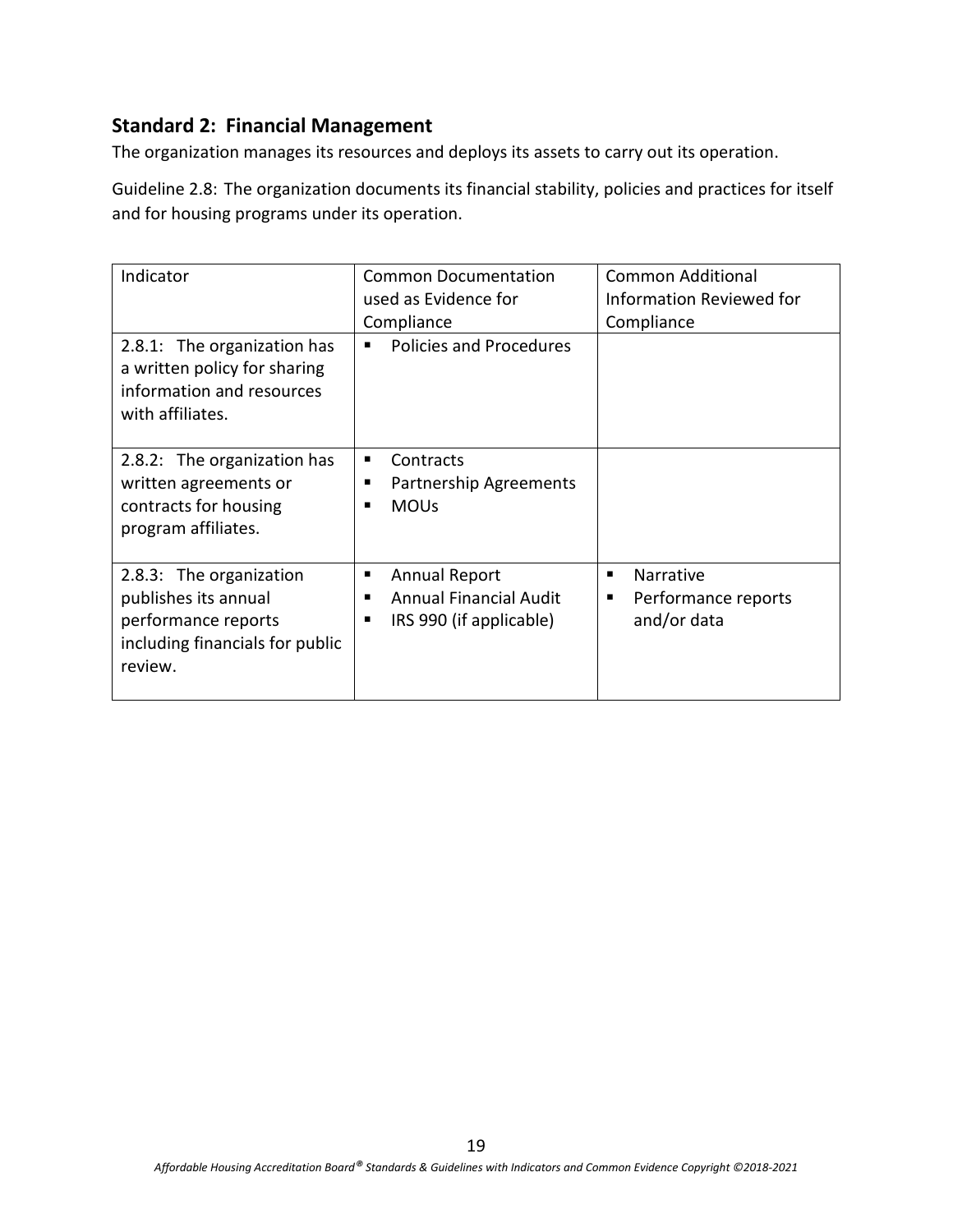The organization manages its resources and deploys its assets to carry out its operation.

Guideline 2.9: The organization seeks additional revenue.

| Indicator                                                                                                            | <b>Common Documentation</b>                                                     | <b>Common Additional</b>                                    |
|----------------------------------------------------------------------------------------------------------------------|---------------------------------------------------------------------------------|-------------------------------------------------------------|
|                                                                                                                      | used as Evidence for                                                            | Information Reviewed for                                    |
|                                                                                                                      | Compliance                                                                      | Compliance                                                  |
| 2.9.1: The organization<br>demonstrates efforts for<br>researching and securing<br>additional sources of<br>revenue. | Diversity of revenue<br>п<br>sources<br><b>Fund Development</b><br>Е<br>efforts | Interviews with Executive<br>staff<br>Interviews with Board |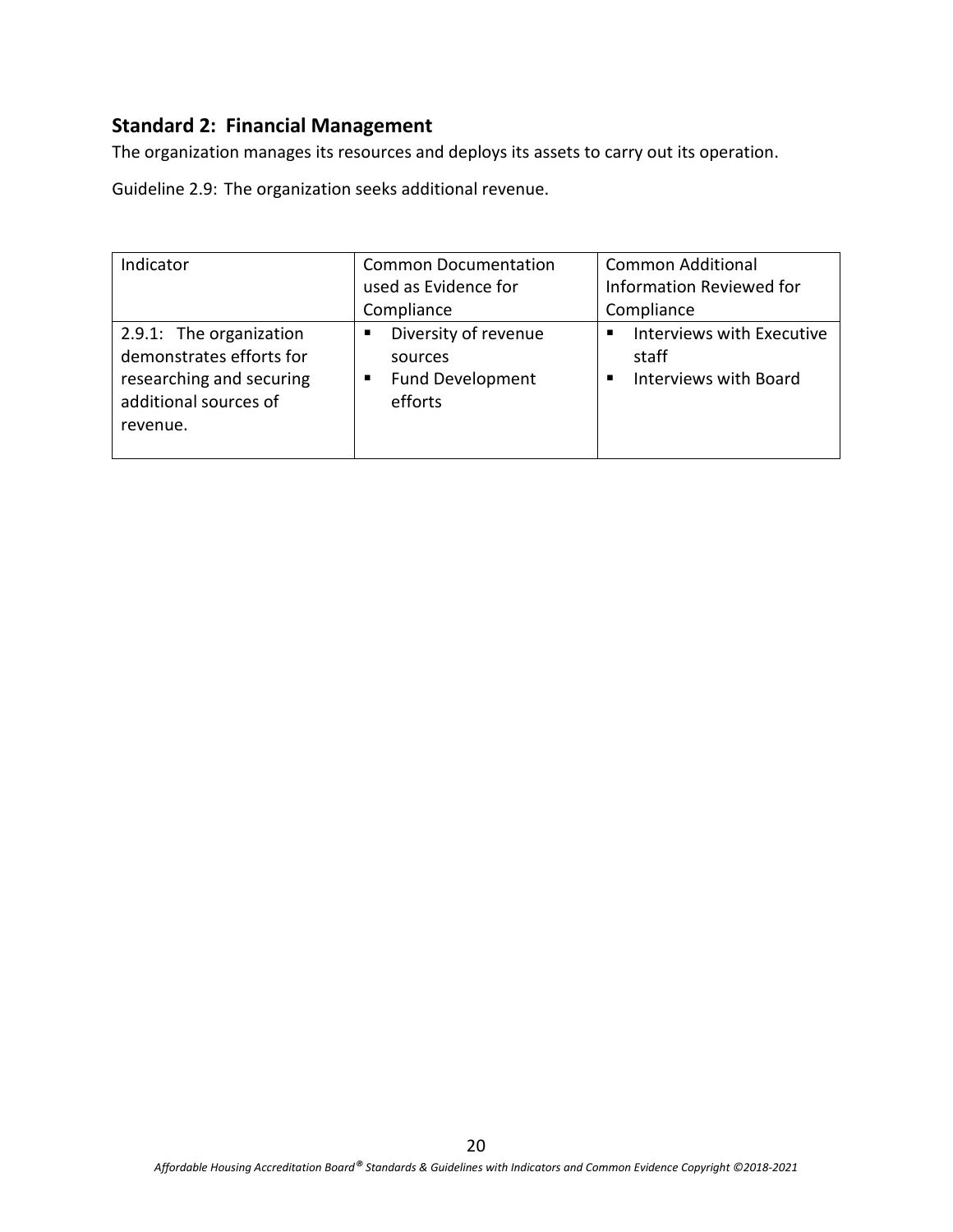### **Standard 3: Operational Performance (8 Guidelines with 21 Indicators)**

The organization delivers and facilitates access to quality, affordable housing.

Guideline 3.1: The organization has complete, up-to-date policies and procedures that guide its operations.

| Indicator                   | <b>Common Documentation</b> | <b>Common Additional</b>        |
|-----------------------------|-----------------------------|---------------------------------|
|                             | used as Evidence for        | <b>Information Reviewed for</b> |
|                             | Compliance                  | Compliance                      |
| 3.1.1: The organization     | Policies and Procedures     | <b>Narrative</b><br>п           |
| develops and provides       | Manual                      | Leases<br>■                     |
| written policies and        | <b>Resident Manual</b>      | Contracts<br>п                  |
| procedures to its residents | Correspondence<br>п         | Memoranda of<br>п               |
| and collaborating partners. |                             | Understanding, Volunteer        |
|                             |                             | forms, other                    |
|                             |                             | administrative                  |
|                             |                             | documentation                   |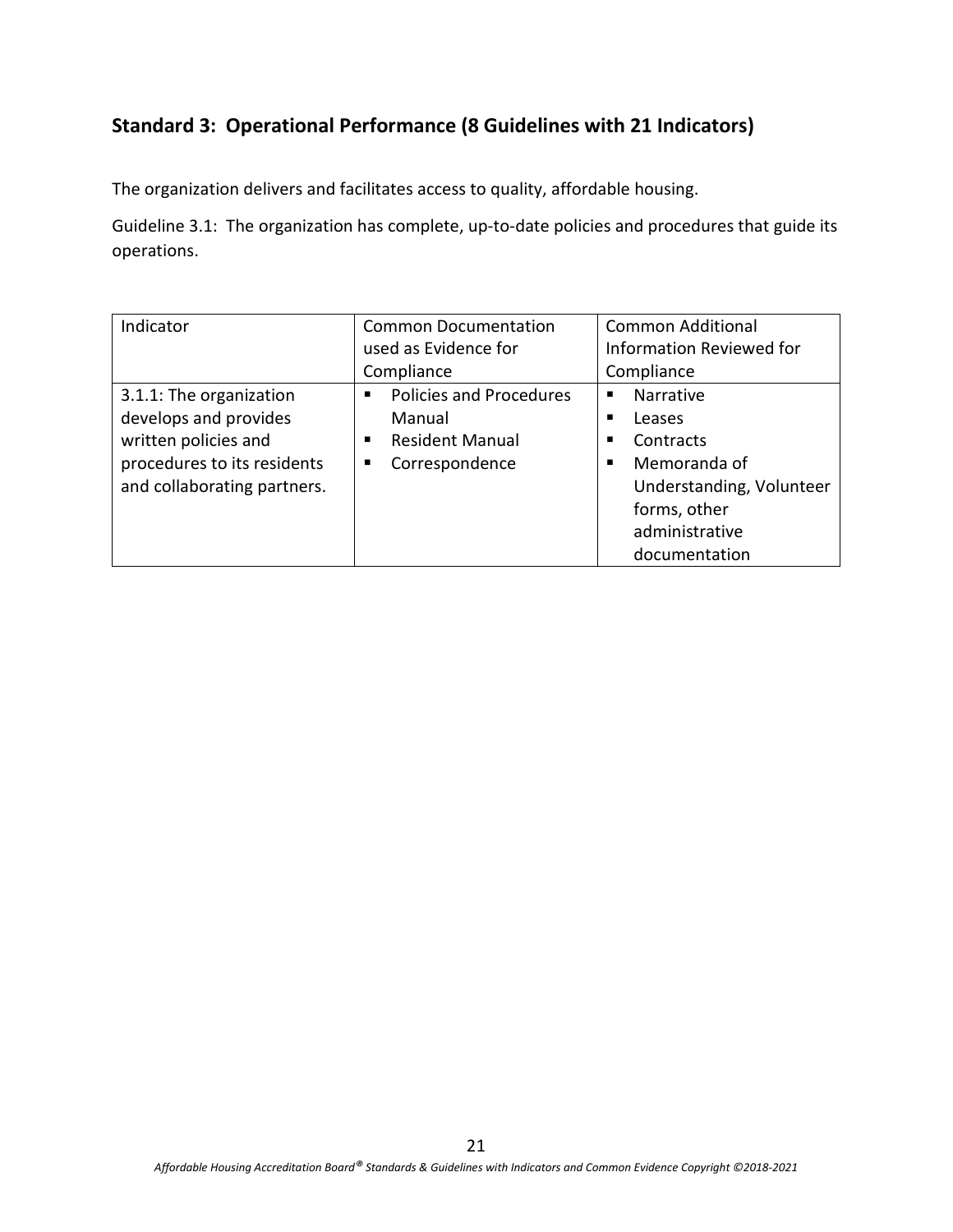The organization delivers and facilitates access to quality, affordable housing.

Guideline 3.2: The organization enforces its written policies and procedures to preserve its mission and the delivery of quality, affordable housing to the communities that it serves.

| Indicator                                                                                              | Common Documentation<br>used as Evidence for<br>Compliance | <b>Common Additional</b><br><b>Information Reviewed for</b><br>Compliance                             |
|--------------------------------------------------------------------------------------------------------|------------------------------------------------------------|-------------------------------------------------------------------------------------------------------|
| 3.2.1: The organization<br>effectively documents<br>enforcement of written<br>policies and procedures. | Inspection logs, safety<br>reports                         | Correspondence<br>п                                                                                   |
| 3.2.2: The organization<br>ensures policies are readily<br>available for review.                       | Rights and responsibilities<br>п<br>of residents           | Interviews with staff<br>٠<br>Interviews with residents<br>Visual inspection of<br>facilities/offices |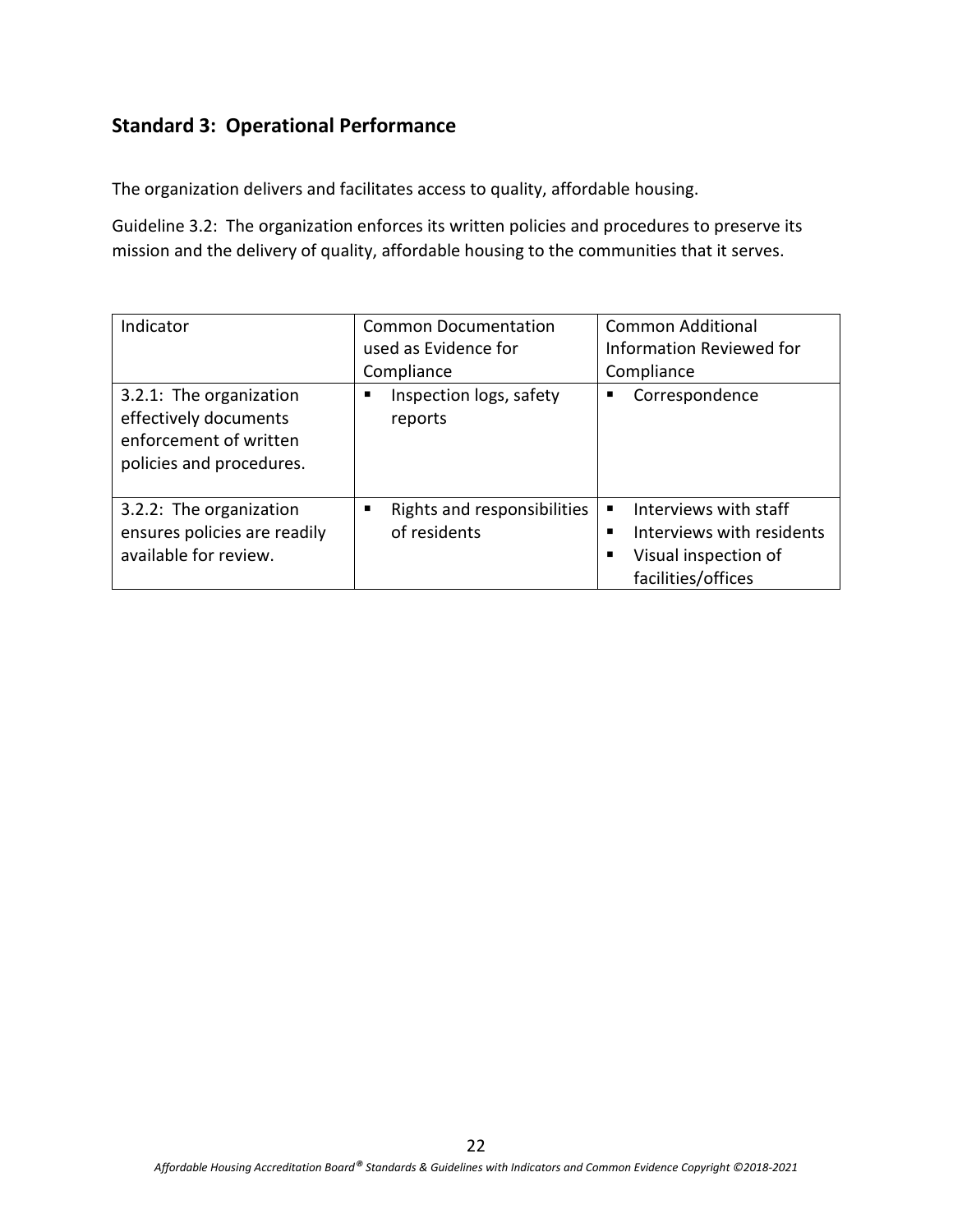The organization delivers and facilitates access to quality, affordable housing.

Guideline 3.3: The organization keeps its units and grounds in clean and hazard free condition using maintenance programs designed to take existing funding into account.

| Indicator                  | <b>Common Documentation</b>   | <b>Common Additional</b>           |
|----------------------------|-------------------------------|------------------------------------|
|                            | used as Evidence for          | Information Reviewed for           |
|                            | Compliance                    | Compliance                         |
| 3.3.1: The organization    | Referenced in Policies        | <b>Narrative</b><br>٠              |
| utilizes an effective      | and Procedures Manual         | Visual inspection of<br>٠          |
| preventive maintenance     | and Operations Manual         | computer system or                 |
| program.                   |                               | manual logs                        |
|                            |                               | Interviews of Staff                |
| 3.3.2: The organization    | Referenced in Operations<br>п | Narrative<br>п.                    |
| utilizes an effective work | Manual                        | Visual inspection of               |
| order tracking system.     |                               | computer system or                 |
|                            |                               | manual logs                        |
| 3.3.3: The organization    | Referenced in Operations<br>٠ | <b>Narrative</b><br>$\blacksquare$ |
| utilizes industry accepted | Manual                        | Visual Inspection of<br>п          |
| maintenance performance    |                               | properties                         |
| standards.                 |                               | Interview of Staff<br>٠            |
|                            |                               |                                    |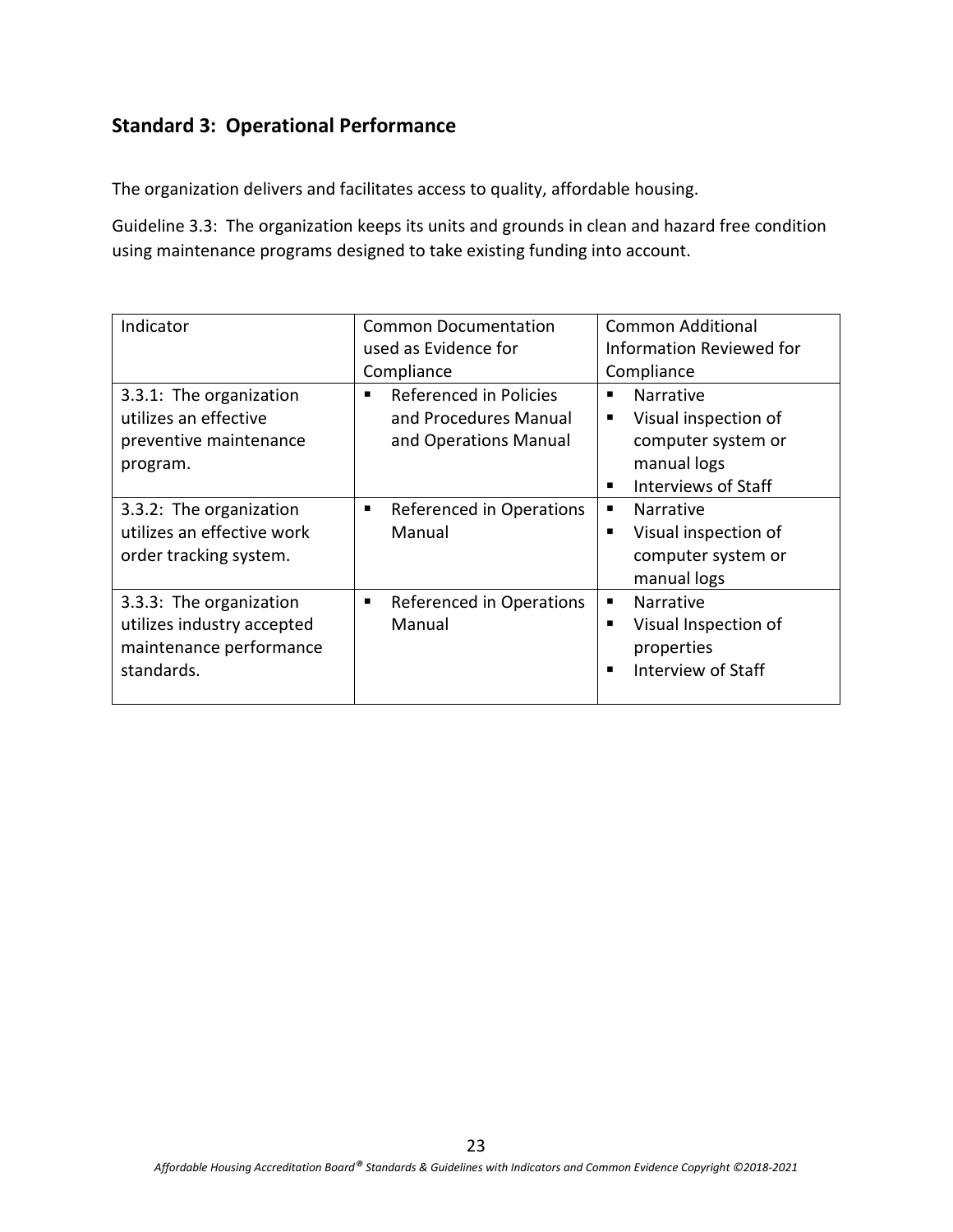The organization delivers and facilitates access to quality, affordable housing.

Guideline 3.4: "Quality housing" meets all applicable state, federal and local codes and standards.

| Indicator                                                                                                                                       | <b>Common Documentation</b><br>used as Evidence for<br>Compliance        | <b>Common Additional</b><br><b>Information Reviewed for</b><br>Compliance                                                           |
|-------------------------------------------------------------------------------------------------------------------------------------------------|--------------------------------------------------------------------------|-------------------------------------------------------------------------------------------------------------------------------------|
| 3.4.1: The organization<br>maintains records on all<br>construction materials and<br>design.                                                    | Sample construction<br>п<br>project file                                 | Visual Inspection of files                                                                                                          |
| 3.4.2: The organization<br>proactively inspects all<br>owned inventory on a<br>consistent basis.                                                | <b>Operations Manual</b><br>٠                                            | Visual inspection of<br>$\blacksquare$<br>maintenance and/or<br>safety logs<br><b>Interviews of Staff</b><br>$\blacksquare$         |
| 3.4.3: The organization is<br>compliant with requirements<br>and maintains records of all<br>inspections.                                       | <b>Review Policies and</b><br>$\blacksquare$<br><b>Procedures Manual</b> | Visual inspection of<br>$\blacksquare$<br>records<br>Audit and/or Report from<br>$\blacksquare$<br>regulators                       |
| 3.4.4: The organization<br>admits only eligible families<br>and individuals who meet<br>screening requirements.                                 | Entry forms for<br>Ξ<br>participants                                     | Narrative<br>٠<br>Visual inspection of<br>٠<br>sample of resident files<br>Audit and/or Report from<br>$\blacksquare$<br>regulators |
| 3.4.5: The organization<br>determines income and<br>calculates rent and utility<br>allowances in accordance<br>with applicable<br>requirements. | Entry forms for<br>Ξ<br>participants                                     | Visual inspection of<br>$\blacksquare$<br>sample of resident files<br>Audit and/or Report from<br>Regulators                        |
| 3.4.6: The organization<br>demonstrates continued<br>compliance with rent and<br>occupancy requirements.                                        | Policy and Procedures<br>Π<br>Manual                                     | <b>FMV</b> calculation<br>$\blacksquare$<br>documentation<br>Visual Inspection of<br>Leases and contracts                           |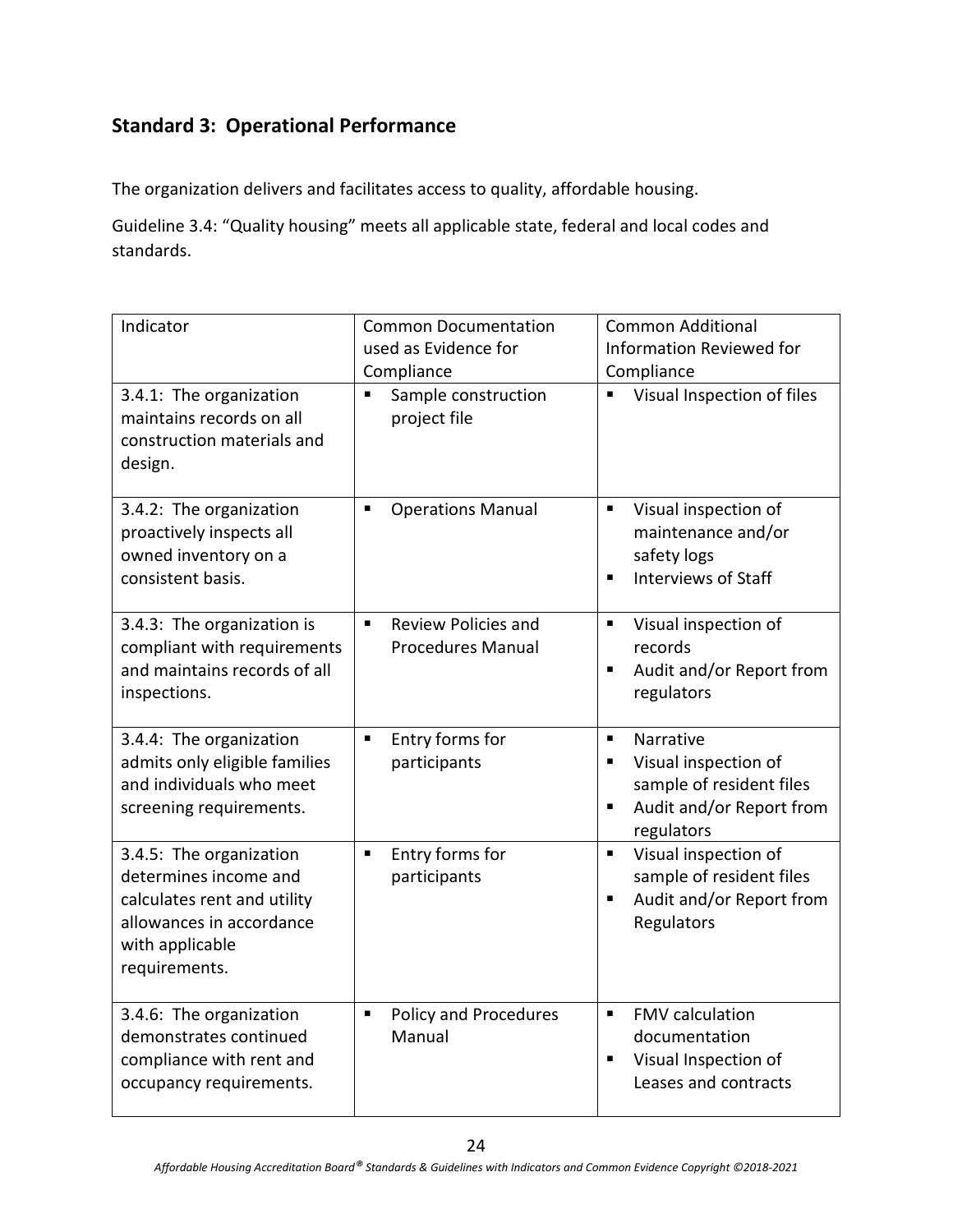The organization delivers and facilitates access to quality, affordable housing.

Guideline 3.5: Organizations that administer voucher programs educate participants and property owners and managers on the use of vouchers in a wide range of neighborhoods.

| Indicator                                                                                                                         | <b>Common Documentation</b><br>used as Evidence for<br>Compliance | <b>Common Additional</b><br><b>Information Reviewed for</b><br>Compliance                                          |
|-----------------------------------------------------------------------------------------------------------------------------------|-------------------------------------------------------------------|--------------------------------------------------------------------------------------------------------------------|
| 3.5.1: The organization<br>performs outreach to<br>maximize housing<br>opportunities for participants<br>under a voucher program. | Correspondence and<br>promotional materials                       | Narrative<br><b>Promotional materials</b><br>п<br>Interviews with Staff<br>Interviews with Residents               |
| 3.5.2: The organization<br>informs participants of<br>housing opportunities in the<br>community.                                  | <b>Voucher Orientation</b><br>٠<br>materials                      | <b>Narrative</b><br>٠<br><b>Promotional materials</b><br>Interviews with Staff<br><b>Interviews with Residents</b> |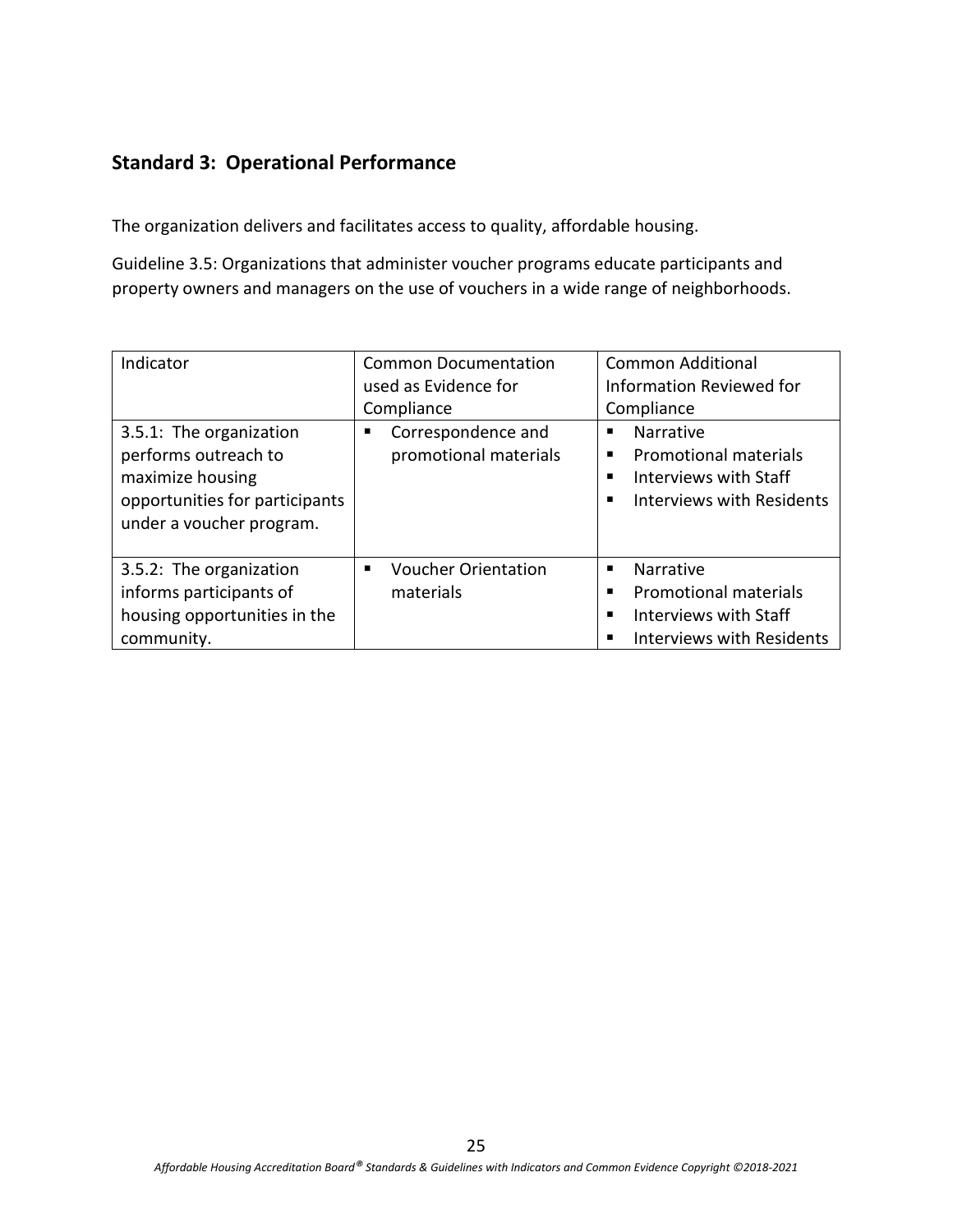The organization delivers and facilitates access to quality, affordable housing.

Guideline 3.6: The organization gains efficiencies by coordinating with other service agencies.

| Indicator<br>3.6.1: The organization<br>demonstrates its evaluation<br>of the cost and benefits of<br>outsourcing or<br>subcontracting of services. | <b>Common Documentation</b><br>used as Evidence for<br>Compliance<br>Meeting minutes<br>٠<br>Correspondence<br>п<br><b>Customer surveys</b><br>٠ | Common Additional<br><b>Information Reviewed for</b><br>Compliance<br>Interview with CEO/ED<br>٠<br>Interview with<br>٠<br><b>CFO/Finance Director OR</b><br>Narrative<br>٠ |
|-----------------------------------------------------------------------------------------------------------------------------------------------------|--------------------------------------------------------------------------------------------------------------------------------------------------|-----------------------------------------------------------------------------------------------------------------------------------------------------------------------------|
| 3.6.2: The organization<br>demonstrates how<br>efficiencies are achieved with<br>other agencies.                                                    | Narrative<br>Interviews with staff and<br>٠<br>stakeholders                                                                                      | Narrative<br>п                                                                                                                                                              |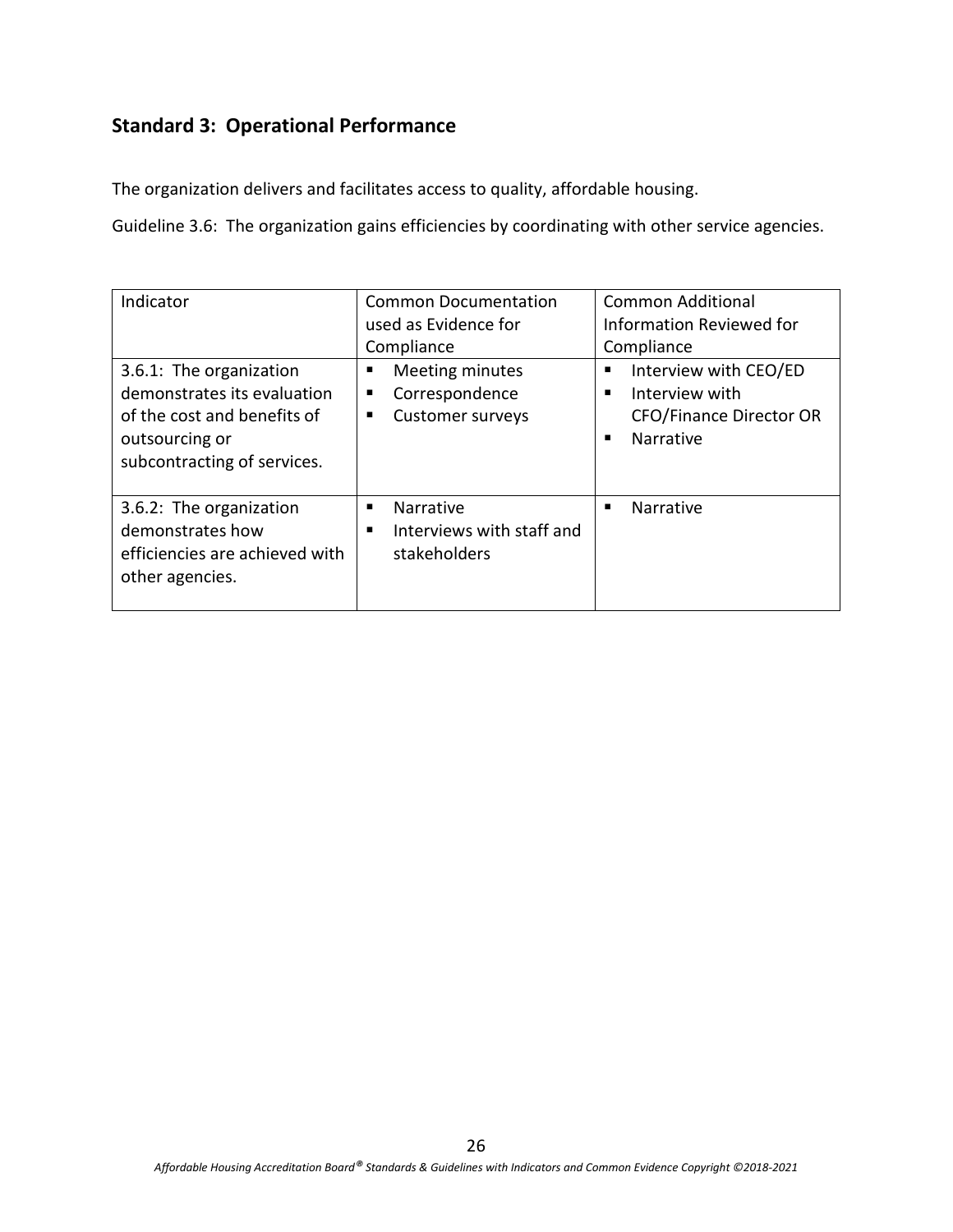The organization delivers and facilitates access to quality, affordable housing.

Guideline 3.7: The organization ensures data security, appropriate data sharing, and accurate, timely reporting practices.

| Indicator                                                                                                                                                        | <b>Common Documentation</b><br>used as Evidence for<br>Compliance | <b>Common Additional</b><br><b>Information Reviewed for</b><br>Compliance            |
|------------------------------------------------------------------------------------------------------------------------------------------------------------------|-------------------------------------------------------------------|--------------------------------------------------------------------------------------|
| 3.7.1: The organization has<br>and adheres to an<br>information management<br>and technology use policy<br>that is reviewed for relevancy<br>on a regular basis. | <b>Policies and Procedures</b><br>Manual                          | <b>Narrative</b><br>٠<br>Interview with CEO<br>■<br>Interview with Staff             |
| 3.7.2: The organization has<br>and adheres to a privacy<br>policy around resident<br>information.                                                                | <b>Policies and Procedures</b><br>Manual                          | Interviews with Staff<br>Interviews with Residents<br>Sample resident file<br>review |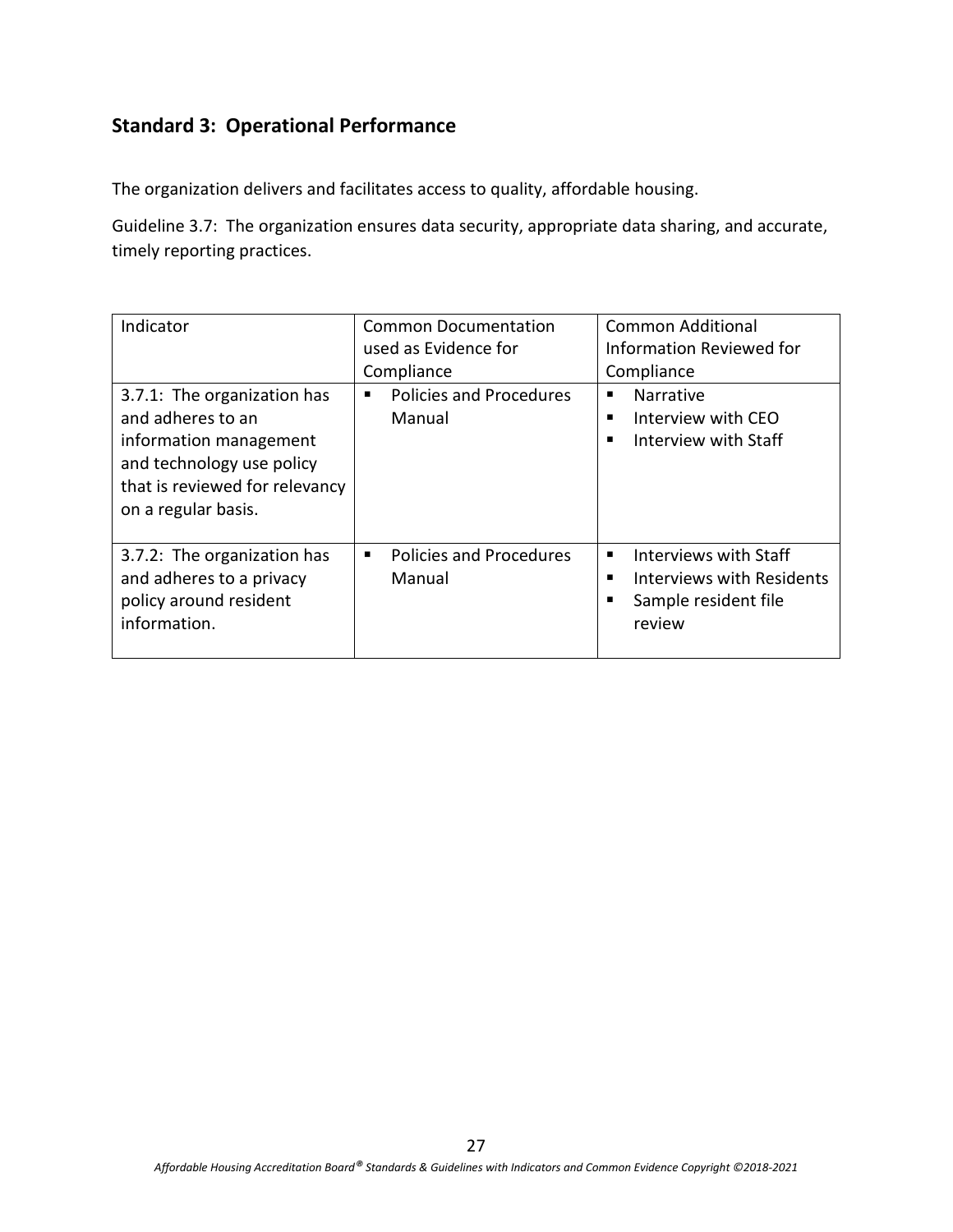The organization delivers and facilitates access to quality, affordable housing.

Guideline 3.8: The organization enforces lease or voucher terms consistently and fairly.

| Indicator                                                                                                                                                                          | <b>Common Documentation</b>                                                                            | <b>Common Additional</b>                                                                                                                                            |
|------------------------------------------------------------------------------------------------------------------------------------------------------------------------------------|--------------------------------------------------------------------------------------------------------|---------------------------------------------------------------------------------------------------------------------------------------------------------------------|
|                                                                                                                                                                                    | used as Evidence for                                                                                   | Information Reviewed for                                                                                                                                            |
|                                                                                                                                                                                    | Compliance                                                                                             | Compliance                                                                                                                                                          |
| 3.8.1: The organization<br>ensures all lease and voucher<br>terms are publicly available<br>and are explained<br>individually with each<br>resident.                               | <b>Policies and Procedures</b><br>٠<br>Manual<br>Sample Lease<br>п<br>Sample Voucher<br>٠<br>agreement | Interviews with residents<br>٠                                                                                                                                      |
| 3.8.2: The organization<br>ensures all lease and voucher<br>terms are publicly available<br>and are explained<br>individually with each<br>property owner.                         | <b>Policies and Procedures</b><br>٠<br>Manual<br>Sample Lease<br>п<br>Sample Voucher<br>٠<br>agreement | Interviews with Staff<br>٠<br>Interviews with<br>٠<br>contracted property<br>owners                                                                                 |
| 3.8.3: The organization has<br>written policies and<br>procedures and adheres to<br>them on an individualized,<br>consistent basis when lease<br>or voucher terms are<br>violated. | <b>Policies and Procedures</b><br>٠<br>Manual                                                          | <b>Interviews with Staff</b><br>٠<br>Interviews with Residents<br>٠<br>Interviews with<br>٠<br>contracted property<br>owners<br>Onsite documentation<br>٠<br>review |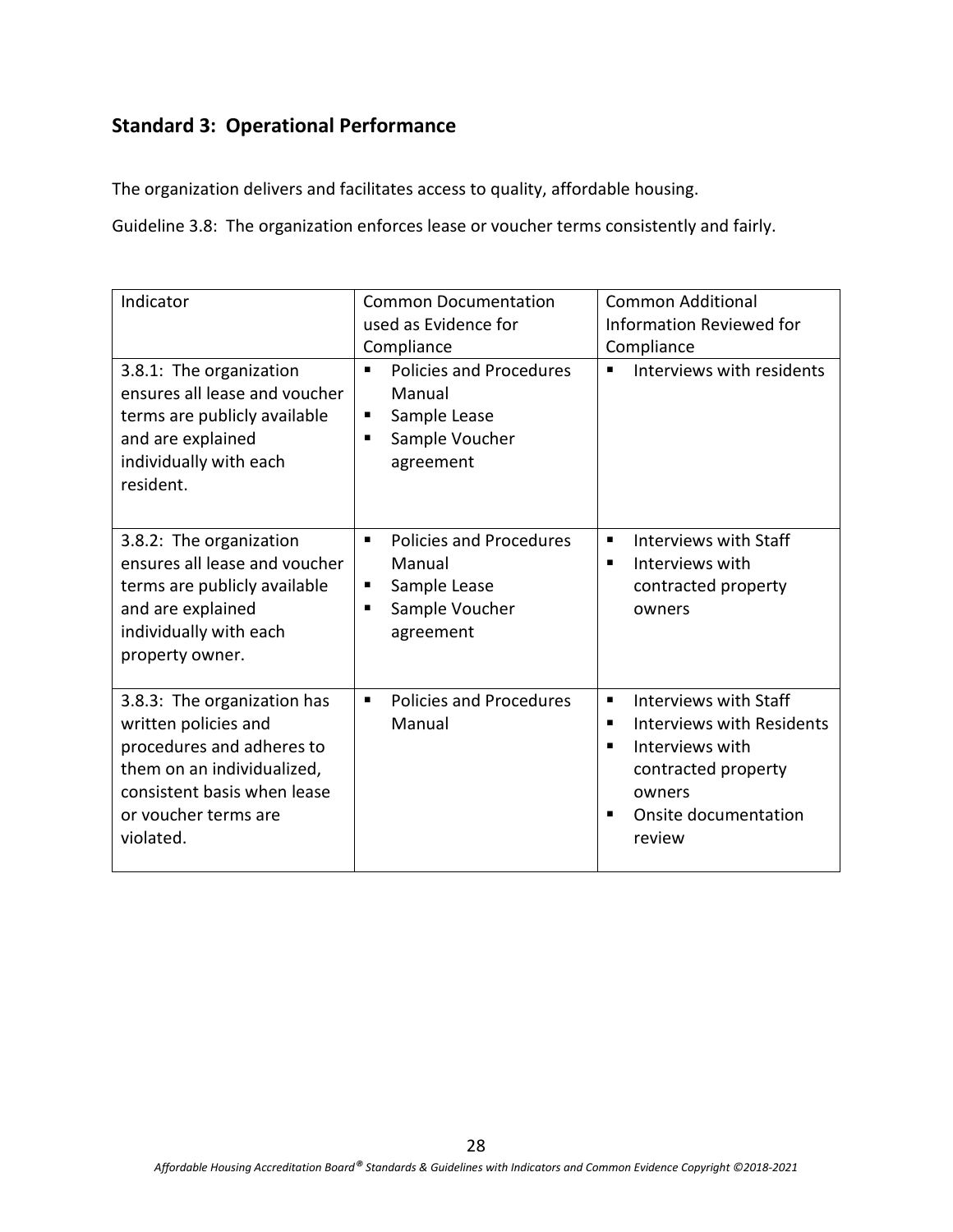# **Standard 4: Organizational Compliance (2 Guidelines with 6 Indicators)**

The organization complies with federal, state and local laws, regulations and contracts in all business dealings.

Guideline 4.1: Programs and services administered by the organization comply with its policies and requirements as determined by regulators and funders.

| Indicator                                                                                                                                                                             | <b>Common Documentation</b><br>used as Evidence for<br>Compliance                                                             | <b>Common Additional</b><br><b>Information Reviewed for</b><br>Compliance                                                 |
|---------------------------------------------------------------------------------------------------------------------------------------------------------------------------------------|-------------------------------------------------------------------------------------------------------------------------------|---------------------------------------------------------------------------------------------------------------------------|
| 4.1.1 The organization<br>complies with federal, state<br>and local laws protecting civil<br>rights and prohibiting<br>unlawful discrimination.                                       | Policies and Procedures<br>٠<br><b>Manuals</b><br><b>Outstanding lawsuits</b><br>п                                            | Audit and/or reports<br>from regulators                                                                                   |
| 4.1.2: The organization has<br>policies and procedures for<br>monitoring compliance and<br>taking action on non-<br>compliance with the<br>requirements of regulators<br>and funders. | <b>HR Policies and</b><br>٠<br>procedures<br>Operational policies and<br>٠<br>procedures<br>Quality assurance<br>٠<br>program | Audit and/or reports<br>п<br>from regulators<br>Narrative<br>٠                                                            |
| 4.1.3: The organization<br>researches new policies and<br>requirements applying to<br>their organization on a<br>regular basis.                                                       | Organizational narrative<br>٠<br>Correspondence<br>п                                                                          | Interview with CEO/ED<br>п<br>Interview with Staff<br>п<br>Narrative<br>п                                                 |
| 4.1.4: The organization<br>carries appropriate levels of<br>insurance or reserves to<br>safeguard against any<br>unforeseen obligations.                                              | Insurance policies<br>п                                                                                                       | <b>Annual Financial Audit</b><br>$\blacksquare$<br>management report<br>Review of insurance<br>٠<br>policies with carrier |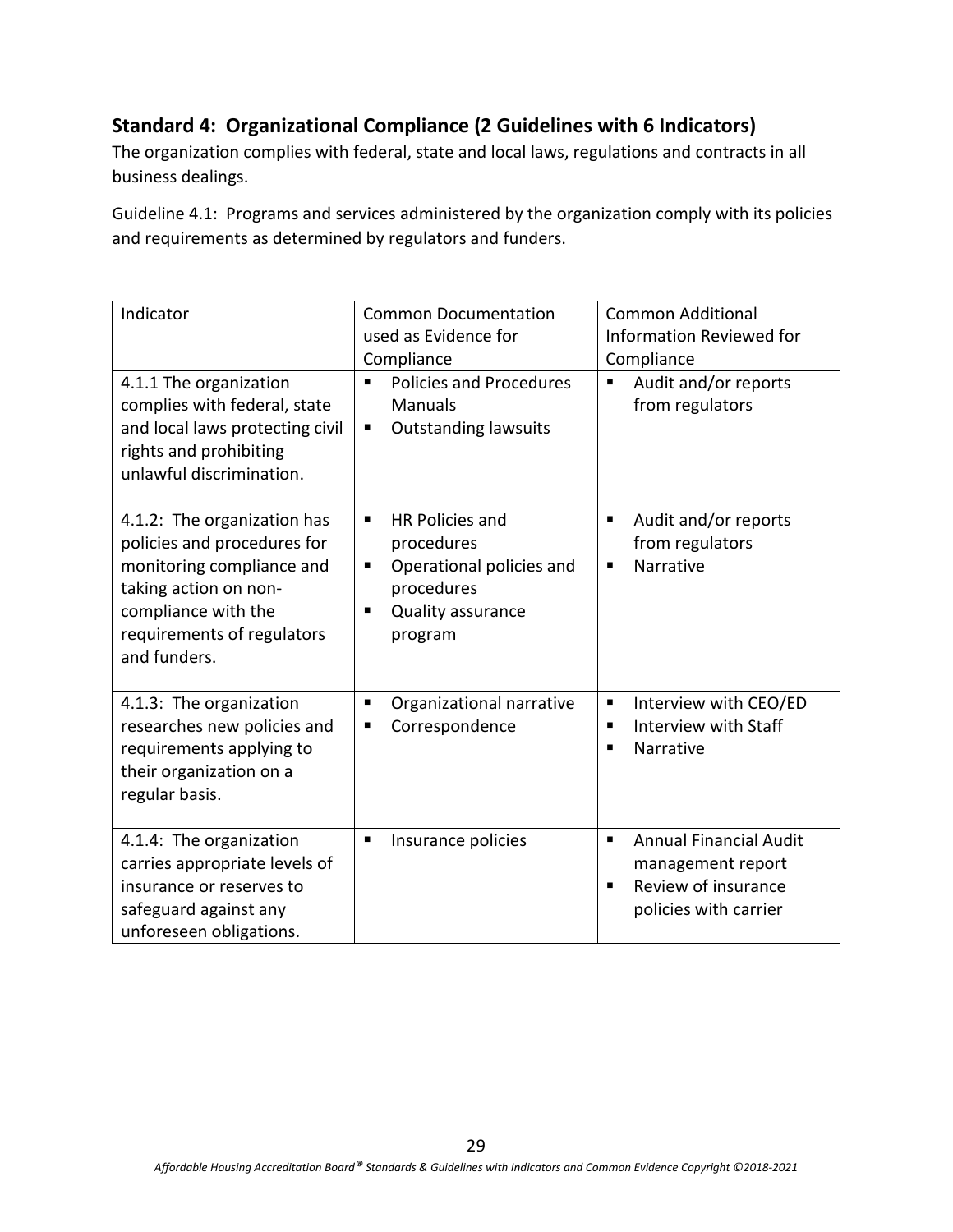### **Standard 4: Organizational Compliance**

The organization complies with federal, state and local laws, regulations and contracts in all business dealings.

Guideline 4.2: The organization communicates to staff and other stakeholders policies or requirements affecting their roles or duties.

| Indicator                                                                                                                                                                            | <b>Common Documentation</b><br>used as Evidence for<br>Compliance                           | <b>Common Additional</b><br>Information Reviewed for<br>Compliance |
|--------------------------------------------------------------------------------------------------------------------------------------------------------------------------------------|---------------------------------------------------------------------------------------------|--------------------------------------------------------------------|
| 4.2.1: The organization<br>conducts orientation for all new<br>and current staff and<br>volunteers.                                                                                  | <b>Training materials</b><br>п                                                              | <b>Narrative</b><br>п<br>Training attendance logs<br>п             |
| 4.2.2: The organization ensures<br>new employee orientation, proper<br>staff training for all positions,<br>continuing education and<br>licensing documentation where<br>applicable. | <b>HR Policies and</b><br>٠<br>Procedures manual<br>HR or vendor file<br>п<br>documentation | Audit and/or reports<br>п<br>from regulators                       |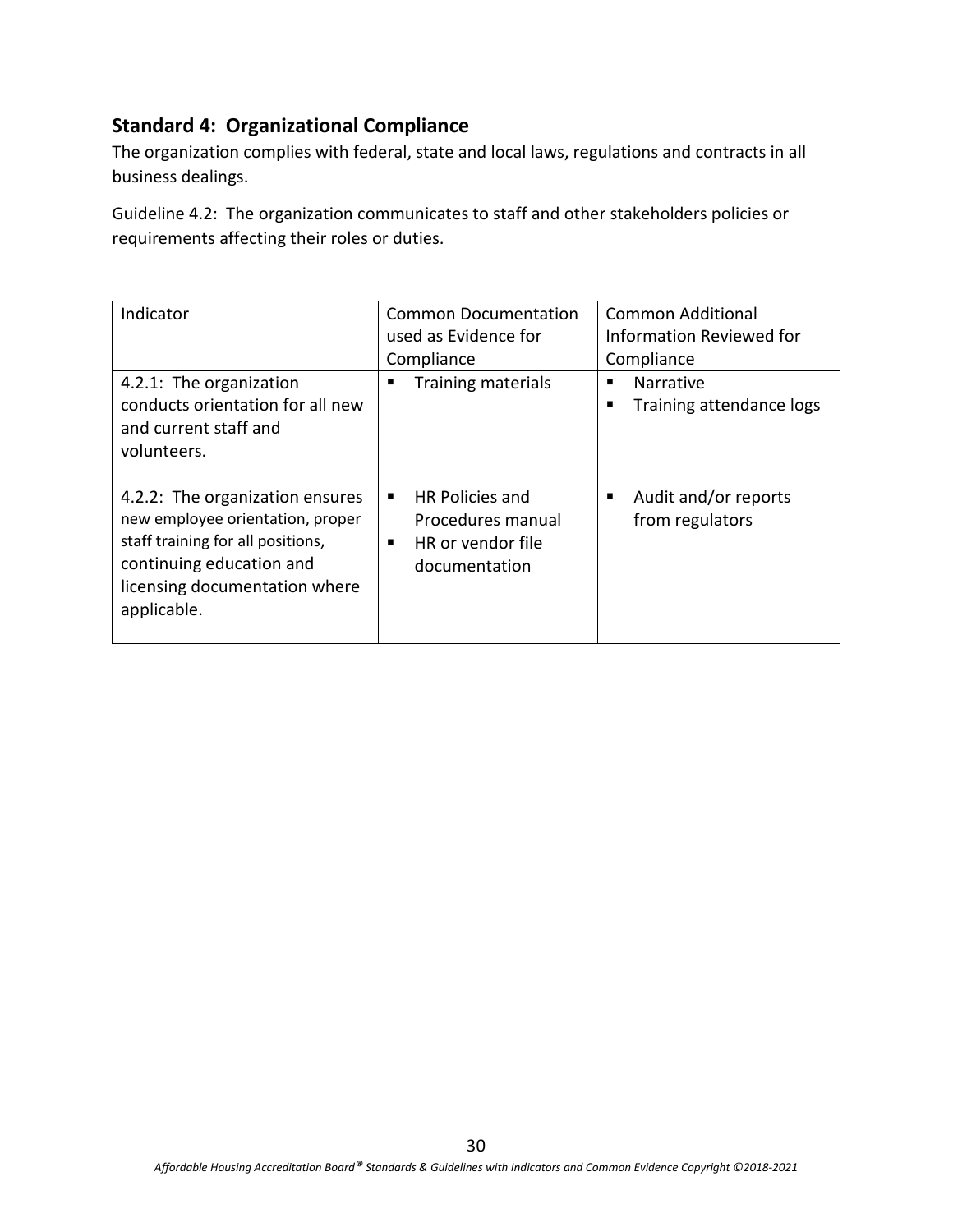### **Standard 5: Executive Leadership Team (6 Guidelines with 13 Indicators)**

The executive leadership of the organization implements the mission, goals and policies of the organization and is responsible for meeting accreditation standards.

Guideline 5.1: The Executive Director, CEO, or equivalent is the liaison to the governing body and communicates frequently with it.

| Indicator                                                                                                   | <b>Common Documentation</b><br>used as Evidence for<br>Compliance | <b>Common Additional</b><br>Information Reviewed for<br>Compliance       |
|-------------------------------------------------------------------------------------------------------------|-------------------------------------------------------------------|--------------------------------------------------------------------------|
| 5.1.1: Reports from the<br>ED/CEO directly to the Board<br>are demonstrated in<br>governance communication. | Board reports                                                     | Interview with CEO<br>Interview with Board<br>members                    |
| 5.1.2: Board members<br>participate in the<br>performance evaluation of<br>ED/CEO.                          | Performance evaluation<br>tool                                    | Narrative<br>п.<br>Interview with CEO<br>Interview with Board<br>members |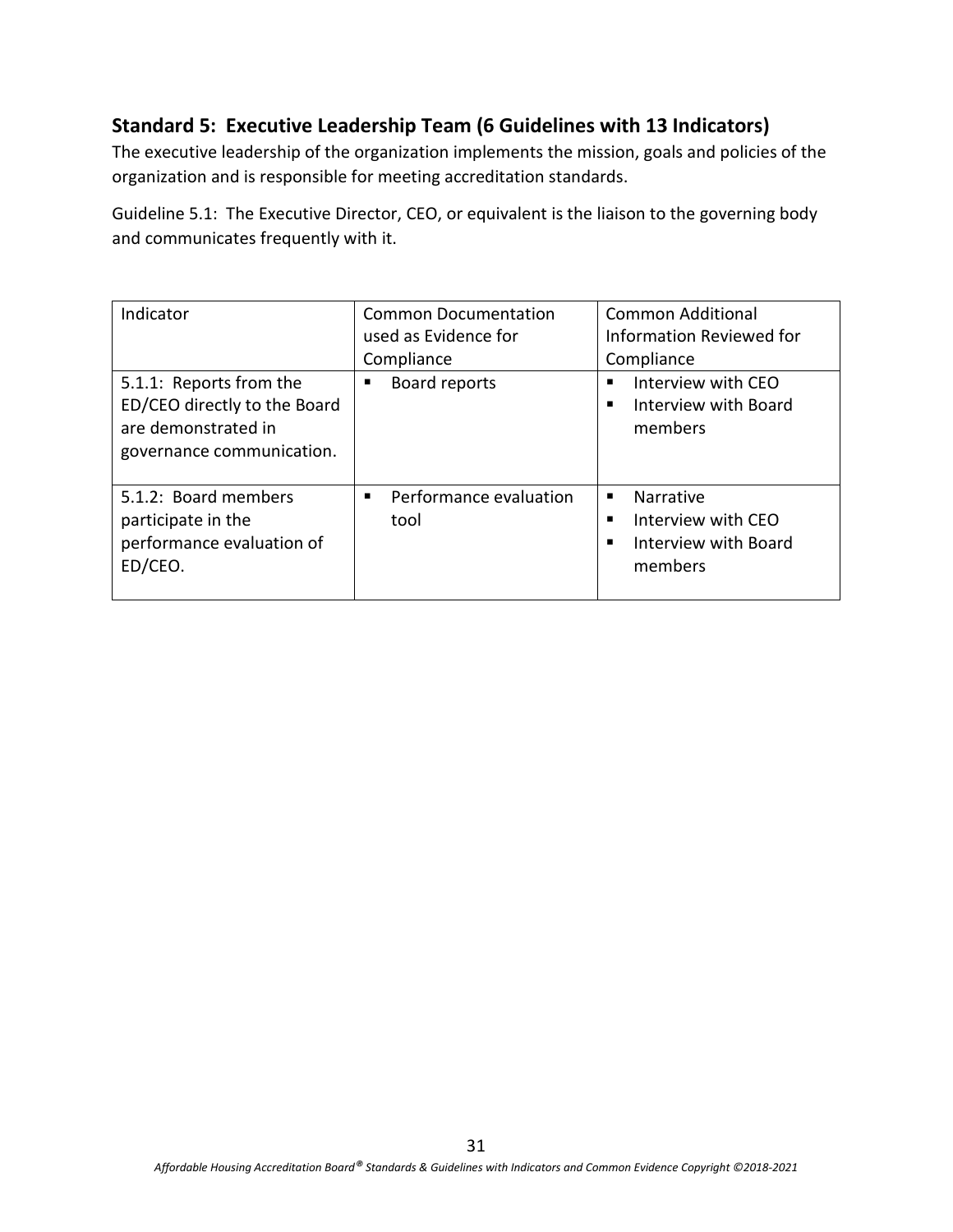The executive leadership of the organization implements the mission, goals and policies of the organization and is responsible for meeting accreditation standards.

Guideline 5.2: The executive leaders of the organization clearly model personal and organizational integrity.

| Indicator                       | <b>Common Documentation</b>  | <b>Common Additional</b>    |
|---------------------------------|------------------------------|-----------------------------|
|                                 | used as Evidence for         | Information Reviewed for    |
|                                 | Compliance                   | Compliance                  |
| 5.2.1: The organization has     | Policies and procedures<br>٠ | <b>Narrative</b>            |
| developed and adheres to        |                              | Annual review of<br>٠       |
| ethics and conflicts of         |                              | executive team              |
| interest policies for all staff |                              | disclosures of conflicts of |
| and volunteers.                 |                              | interest along with board   |
|                                 |                              | members                     |
| 5.2.2: The organization has     | Performance reviews<br>٠     | Narrative                   |
| evaluative tools for how the    | Surveys or                   | Performance reviews are     |
| agency and leadership is        | questionnaires - staff       | not one-sided, i.e.         |
| perceived.                      | and customer                 | employee has                |
|                                 |                              | opportunity to review       |
|                                 |                              | supervisor(s) and           |
|                                 |                              | organization performance    |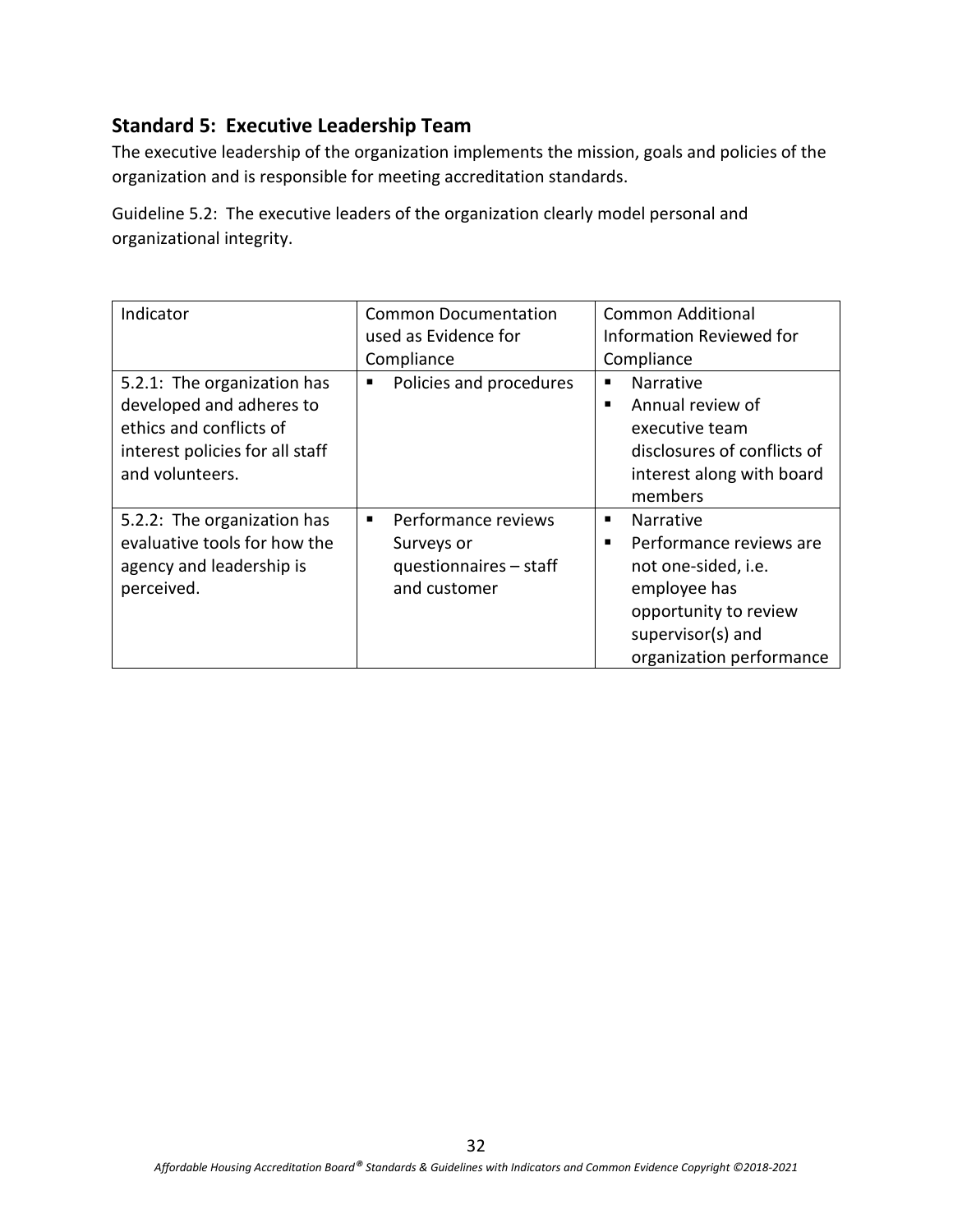The executive leadership of the organization implements the mission, goals and policies of the organization and is responsible for meeting accreditation standards.

Guideline 5.3: The executive leaders develop a culture of innovation, engagement and continuous improvement.

| Indicator                                                                                             | Common Documentation<br>used as Evidence for<br>Compliance                                | Common Additional<br>Information Reviewed for<br>Compliance |
|-------------------------------------------------------------------------------------------------------|-------------------------------------------------------------------------------------------|-------------------------------------------------------------|
| 5.3.1: The executive<br>leadership seeks input from<br>all levels of the organization's<br>personnel. | Correspondence<br>Staff surveys<br>п<br>Performance evaluation<br>$\blacksquare$<br>tools | Narrative<br>Interviews with staff                          |
| 5.3.2: The executive<br>leadership provides timely<br>feedback when input is given<br>by personnel.   | Correspondence<br>п                                                                       | <b>Narrative</b><br>Interviews with staff                   |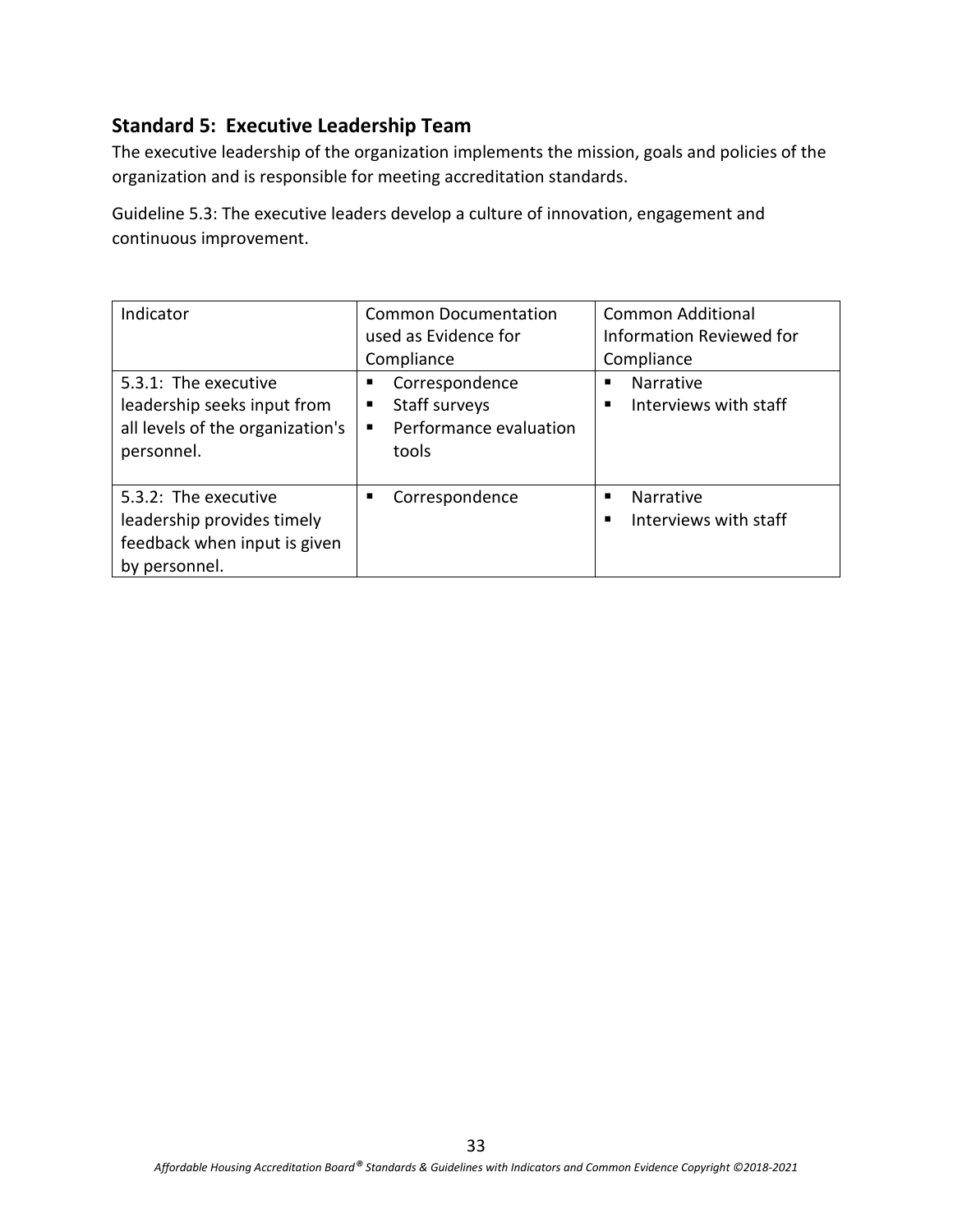The executive leadership of the organization implements the mission, goals and policies of the organization and is responsible for meeting accreditation standards.

Guideline 5.4: The organization encourages and provides opportunities for professional development of employees.

| Indicator                                                                                                                    | <b>Common Documentation</b><br>used as Evidence for<br>Compliance                                      | <b>Common Additional</b><br>Information Reviewed for<br>Compliance           |
|------------------------------------------------------------------------------------------------------------------------------|--------------------------------------------------------------------------------------------------------|------------------------------------------------------------------------------|
| 5.4.1: The organization<br>assesses its needs and<br>correlates training with the<br>professional development of<br>staff.   | Correspondence<br>п                                                                                    | Narrative<br>Interviews with Executive<br>▬<br>team<br>Interviews with staff |
| 5.4.2: The organization<br>promotes mentoring and<br>effective supervision of staff<br>at all levels of the<br>organization. | Performance evaluation<br>п<br>process<br>Supervisor/staff meeting<br>٠<br>documentation               | Narrative<br>٠<br>Interviews with staff                                      |
| 5.4.3: The organization plans<br>for succession or progression<br>of staff within the<br>organization.                       | HR Policies and<br>п<br>Procedures<br>Organizational Chart<br>п<br>Performance evaluation<br>п<br>tool | Narrative<br>п<br>Interviews with staff<br>■                                 |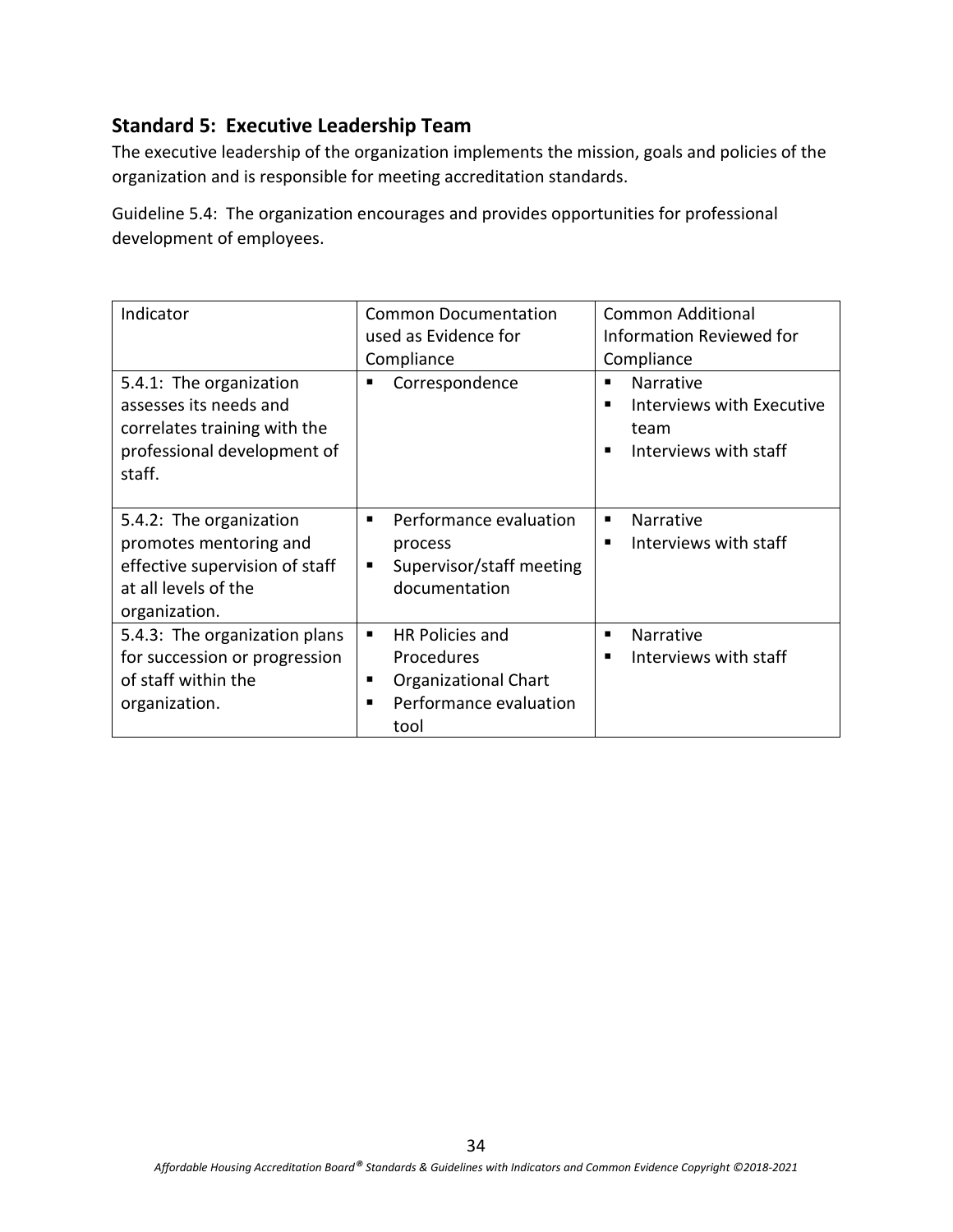The executive leadership of the organization implements the mission, goals and policies of the organization and is responsible for meeting accreditation standards.

Guideline 5.5: Communication is clear, delivered intentionally, and through accessible channels.

| Indicator<br>5.5.1: Communication and                                                                             | <b>Common Documentation</b><br>used as Evidence for<br>Compliance<br>п | <b>Common Additional</b><br>Information Reviewed for<br>Compliance                                    |
|-------------------------------------------------------------------------------------------------------------------|------------------------------------------------------------------------|-------------------------------------------------------------------------------------------------------|
| activities from executive staff<br>are consistent, transparent<br>and reflect the mission of the<br>organization. | Correspondence<br>Organizational narrative<br>п                        | Visual inspection of flyers,<br>announcements at<br>properties, admin offices,<br>public places       |
| 5.5.2: The organization<br>communicates in the most<br>effective way to the intended<br>recipient.                | Correspondence<br>п<br>Organizational narrative<br>п                   | Visual inspection of flyers,<br>л.<br>announcements at<br>properties, admin offices,<br>public places |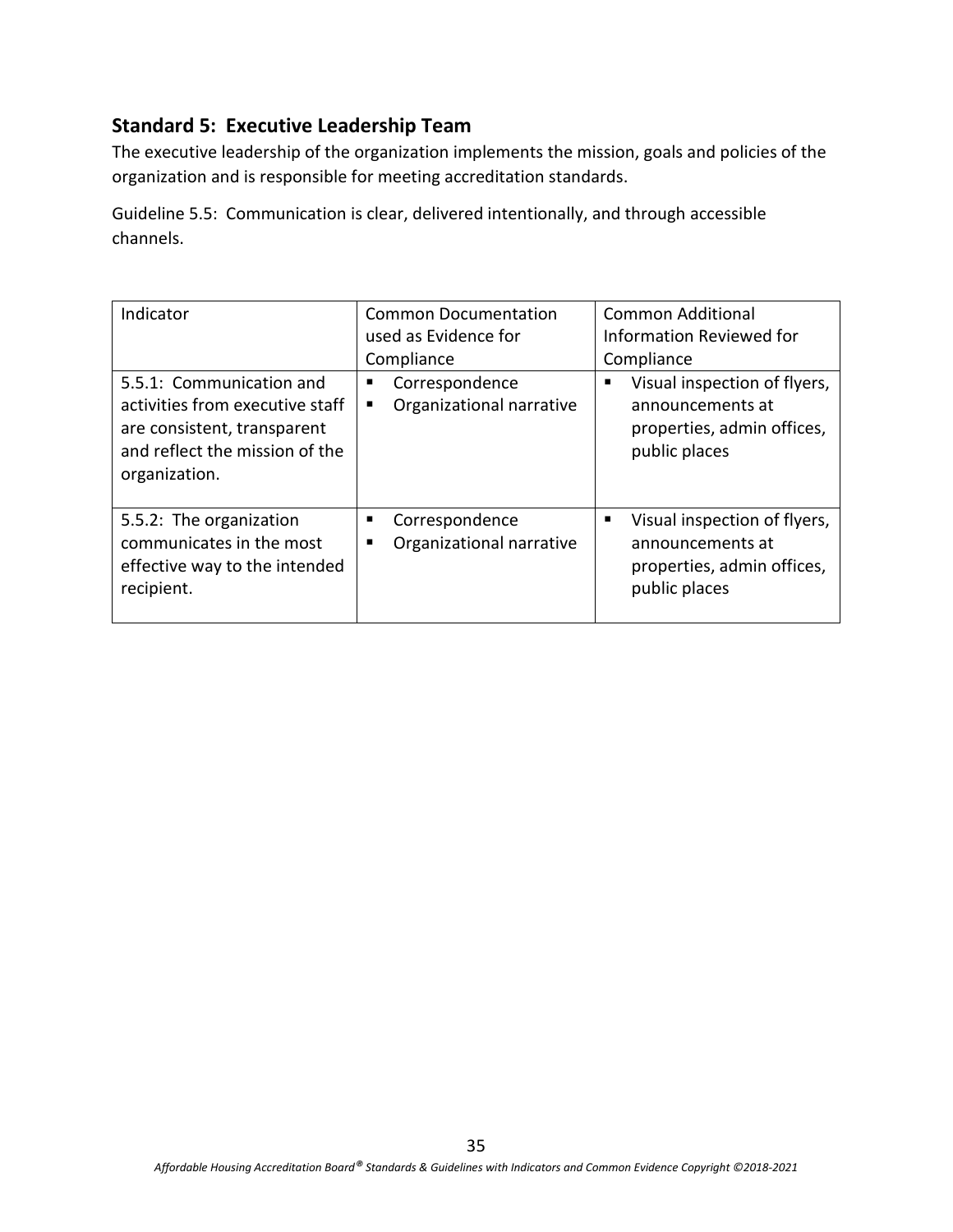The executive leadership of the organization implements the mission, goals and policies of the organization and is responsible for meeting accreditation standards.

Guideline 5.6: The Executive Director, CEO, or equivalent is responsible for assuring that the organization meets accreditation standards.

| Indicator                                                                                                                                                            | <b>Common Documentation</b><br>used as Evidence for                                                                              | Common Additional<br>Information Reviewed for |
|----------------------------------------------------------------------------------------------------------------------------------------------------------------------|----------------------------------------------------------------------------------------------------------------------------------|-----------------------------------------------|
|                                                                                                                                                                      | Compliance                                                                                                                       | Compliance                                    |
| 5.6.1: The ED/CEO has<br>formally communicated to<br>the organization the<br>importance and value of<br>accreditation and the process<br>for the whole organization. | Correspondence<br>п<br>Appointment of<br>п<br>Accreditation<br>Coordinator<br>Establishment of<br><b>Accreditation Committee</b> | <b>Narrative</b>                              |
| 5.6.2: The Accreditation<br>Coordinator oversees the<br>accreditation process with<br>the support and involvement<br>of the ED/CEO.                                  | Correspondence<br>п                                                                                                              | Narrative                                     |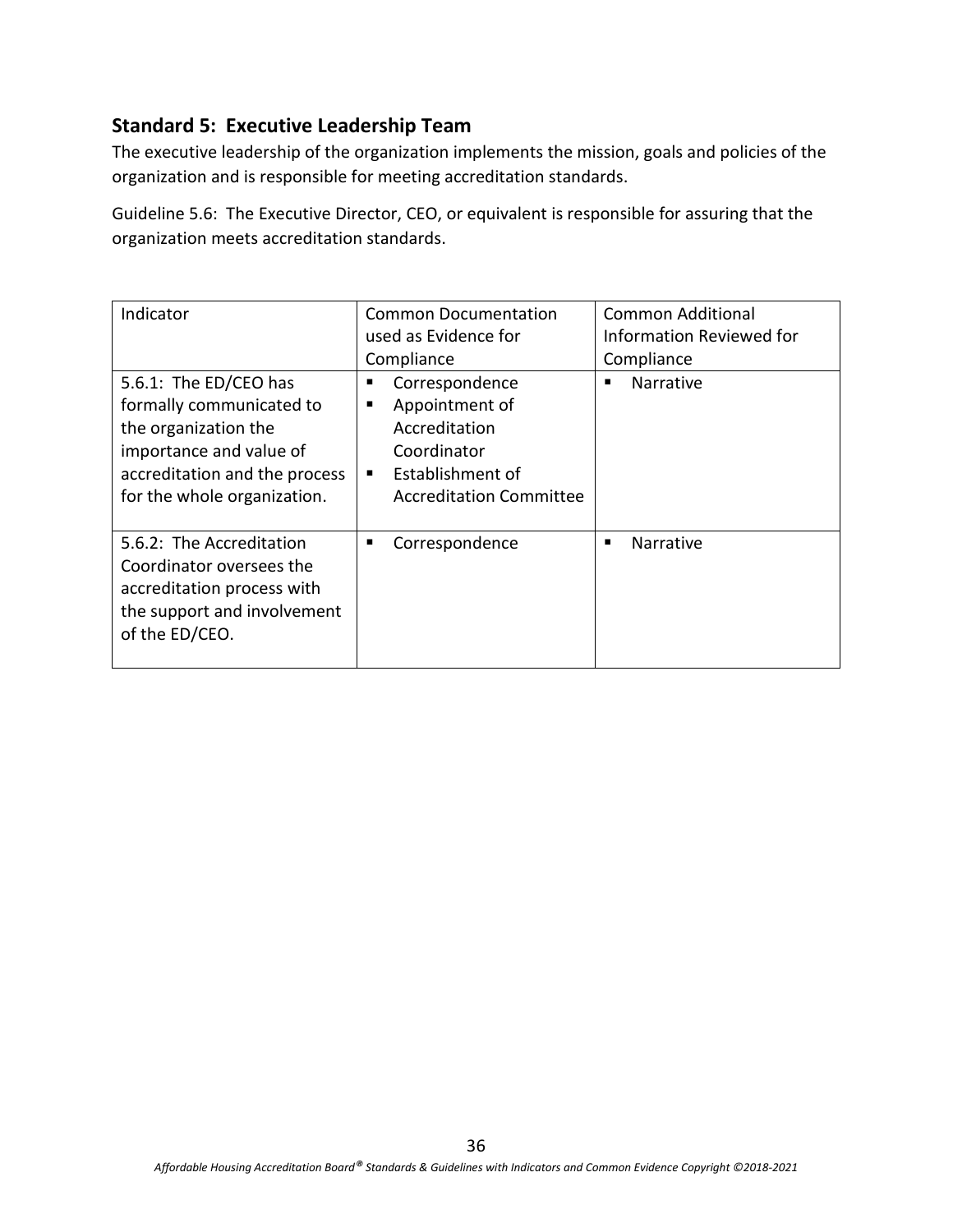# **Standard 6: Community Engagement and Improvement (4 Guidelines with 10 Indicators)**

The organization actively participates in the development of quality relationships and community opportunities to benefit its program participants.

Guideline 6.1: The organization advocates for affordable housing.

| Indicator                                                                         | <b>Common Documentation</b><br>used as Evidence for<br>Compliance                  | <b>Common Additional</b><br><b>Information Reviewed for</b><br>Compliance |
|-----------------------------------------------------------------------------------|------------------------------------------------------------------------------------|---------------------------------------------------------------------------|
| 6.1.1: The organization<br>promotes its mission to the<br>public in various ways. | Promotional material in<br>п<br>digital and print<br>Organizational narrative<br>٠ | Interview with CEO/ED<br>п<br>Interviews with<br>community stakeholders   |
| 6.1.2: The organization has a<br>presence on policy making<br>bodies.             | Correspondence<br>п<br>Narrative<br>٠                                              | Interview with CEO/ED<br>п<br>Interviews with<br>community stakeholders   |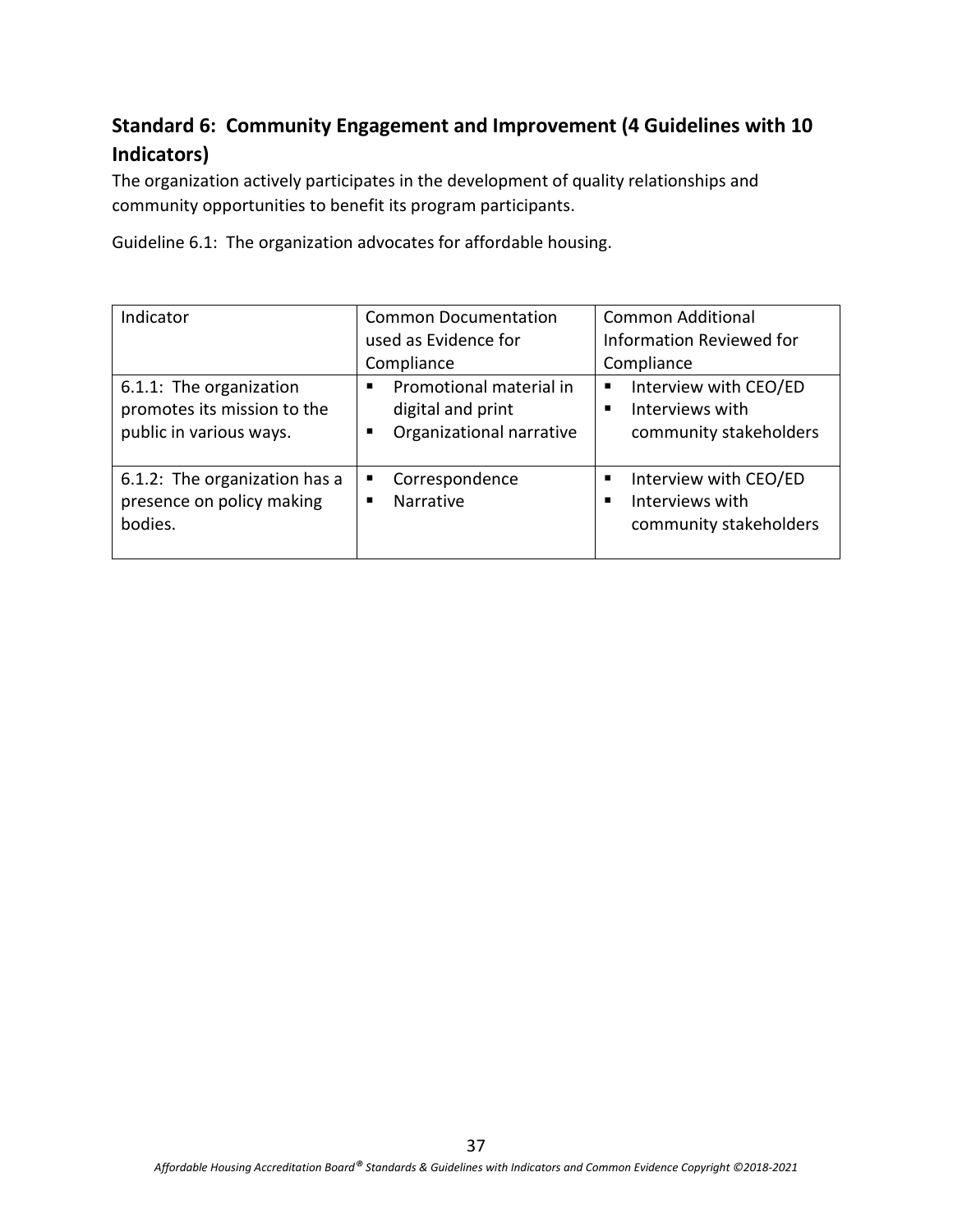### **Standard 6: Community Engagement and Improvement**

The organization actively participates in the development of quality relationships and community opportunities to benefit its program participants.

Guideline 6.2: The organization utilizes its own meaningful data to further its mission and goals.

| Indicator<br>6.2.1: The organization<br>provides data to municipalities<br>or counties for development of<br>a comprehensive housing<br>assessment strategy as<br>applicable. | <b>Common Documentation</b><br>used as Evidence for<br>Compliance<br>Organization narrative<br>٠<br>Correspondence<br>п<br>٠<br>Reports | <b>Common Additional</b><br>Information Reviewed for<br>Compliance<br>Audit reports<br>п |
|-------------------------------------------------------------------------------------------------------------------------------------------------------------------------------|-----------------------------------------------------------------------------------------------------------------------------------------|------------------------------------------------------------------------------------------|
| 6.2.2: The organization<br>interprets its meaningful data<br>and communicates it in<br>aggregate for a variety of<br>uses.                                                    | Annual reports<br>Е<br><b>Organizational Narrative</b><br>п                                                                             | Audit reports<br>п                                                                       |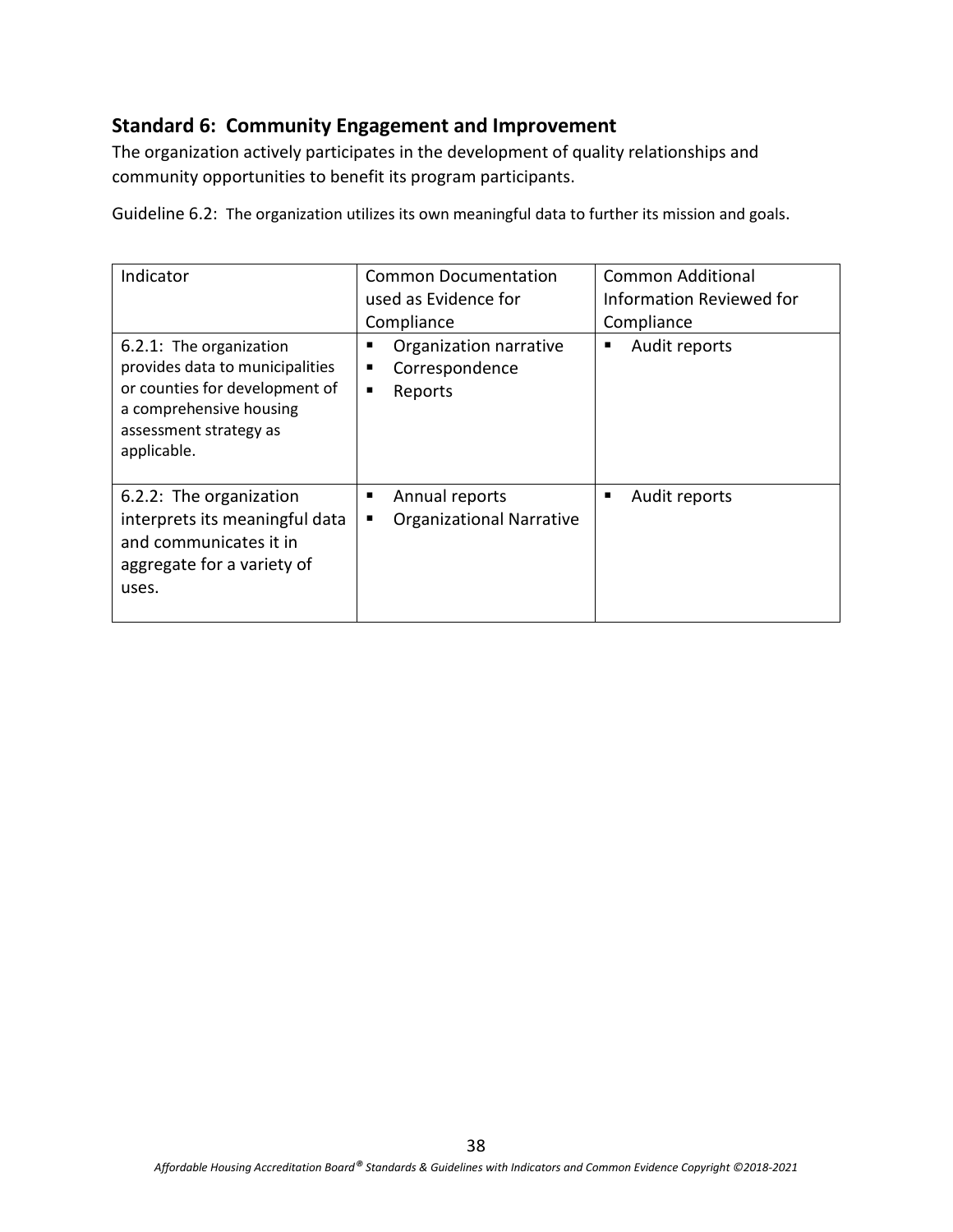### **Standard 6: Community Engagement and Improvement**

The organization actively participates in the development of quality relationships and community opportunities to benefit its program participants.

Guideline 6.3: The organization promotes collaborative strategies to address the needs of the community.

| Indicator                                                                                                                                 | <b>Common Documentation</b><br>used as Evidence for<br>Compliance          | Common Additional<br><b>Information Reviewed for</b><br>Compliance |
|-------------------------------------------------------------------------------------------------------------------------------------------|----------------------------------------------------------------------------|--------------------------------------------------------------------|
| 6.3.1: The organization<br>cultivates relationships with<br>other entities serving the<br>community.                                      | Correspondence<br>п                                                        | Interviews with<br>community stakeholders<br><b>Narrative</b>      |
| 6.3.2: The organization<br>assesses its relationships with<br>other entities serving the<br>community on a regular basis<br>or as needed. | Correspondence<br>п                                                        | Interviews with<br>community stakeholders<br>Narrative             |
| 6.3.3: The organization<br>participates in collaborative<br>strategies.                                                                   | Correspondence<br>Е<br>Public facing materials<br>п<br>from collaborations | Interviews with<br>٠<br>community stakeholders<br><b>Narrative</b> |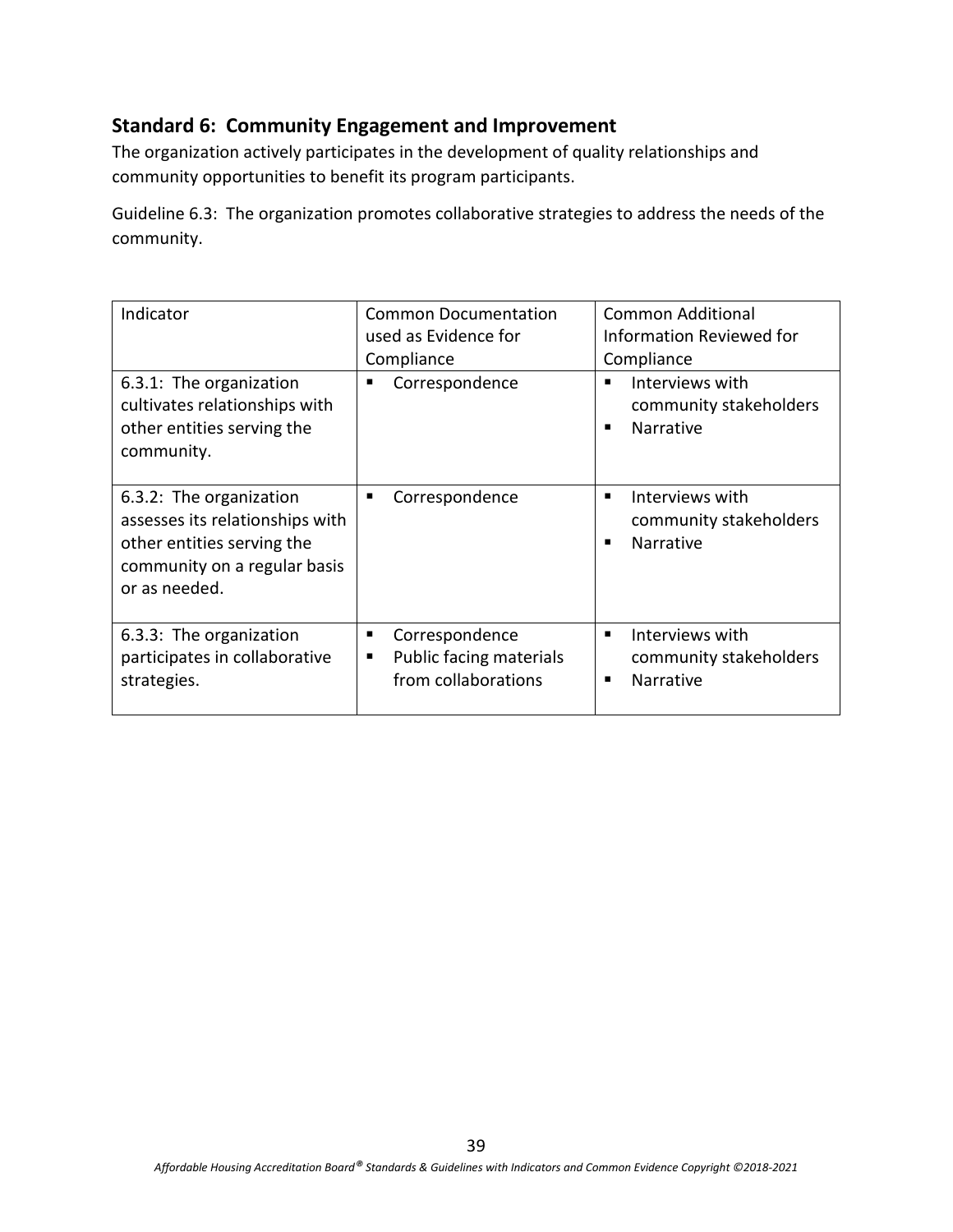### **Standard 6: Community Engagement and Improvement**

The organization actively participates in the development of quality relationships and community opportunities to benefit its program participants.

Guideline 6.4: The organization engages with communities and institutions for community planning and development such as infrastructure, education, transportation, health care, and commercial growth.

| Indicator                                                                                                                                         | <b>Common Documentation</b><br>used as Evidence for<br>Compliance                                               | <b>Common Additional</b><br>Information Reviewed for<br>Compliance                                   |
|---------------------------------------------------------------------------------------------------------------------------------------------------|-----------------------------------------------------------------------------------------------------------------|------------------------------------------------------------------------------------------------------|
| 6.4.1: The organization<br>researches and seeks out<br>current trends and<br>information around<br>community development and<br>planning.         | Correspondence<br>п<br>Public facing materials<br>п<br>from meetings showing<br>attendance and/or<br>membership | Interviews with<br>community stakeholders<br><b>Narratives</b><br>п                                  |
| 6.4.2: The organization<br>articulates the value of<br>affordable housing and how it<br>positively affects the other<br>sectors in the community. | Correspondence<br>п<br>Public facing materials<br>п                                                             | Interviews with<br>community stakeholders<br><b>Narrative</b><br>п                                   |
| 6.4.3: The organization<br>fosters resident participation<br>in community planning and<br>development.                                            | Correspondence<br>п<br>Membership and/or<br>٠<br>attendance on ad hoc<br>committees or meetings                 | Interviews with residents<br>п<br>Interviews with<br>community stakeholders<br><b>Narrative</b><br>п |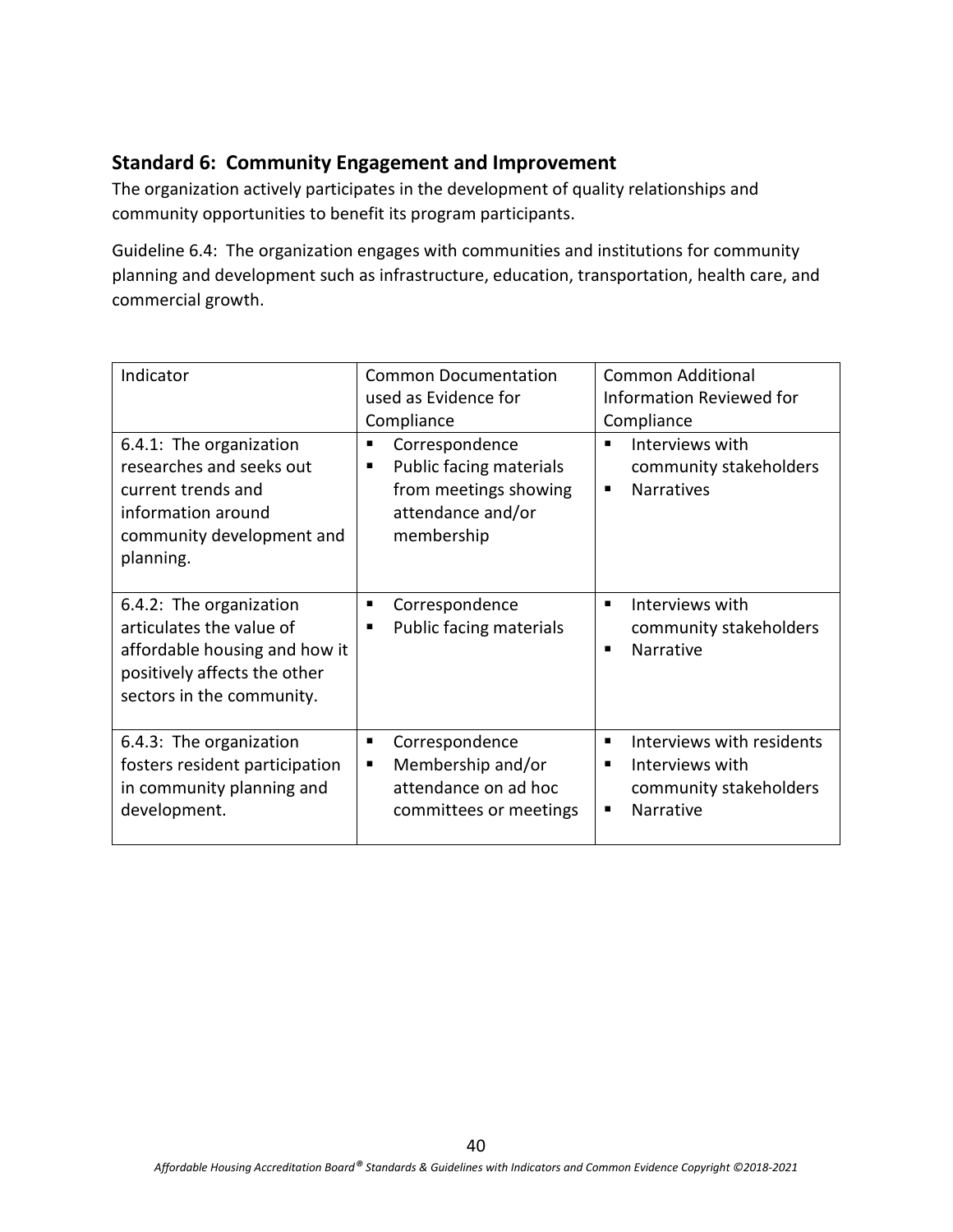# **Standard 7: Quality of Life for Residents (4 Guidelines with 9 Indicators)**

The organization facilitates access to services, which improve the quality of life for program participants.

Guideline 7.1: The organization proactively addresses threats to resident well-being.

| Indicator                                                                                                                                    | <b>Common Documentation</b><br>used as Evidence for                                                                                                          | Common Additional<br><b>Information Reviewed for</b>                                                                                     |
|----------------------------------------------------------------------------------------------------------------------------------------------|--------------------------------------------------------------------------------------------------------------------------------------------------------------|------------------------------------------------------------------------------------------------------------------------------------------|
|                                                                                                                                              |                                                                                                                                                              |                                                                                                                                          |
|                                                                                                                                              | Compliance                                                                                                                                                   | Compliance                                                                                                                               |
| 7.1.1: The organization has<br>and adheres to a safety and<br>security plan for all physical<br>locations with staff and/or<br>participants. | <b>Organization Safety Plan</b><br>٠<br>Security procedures<br>п<br>Minutes of safety<br>٠<br>committee or minutes<br>reflecting safety and<br>security plan | Interviews with staff<br>٠<br>Interviews with<br>participants<br>Visual inspection of<br>п<br>facilities for required<br>safety features |
| 7.1.2: The organization has<br>written policies around<br>program participant safety.                                                        | <b>Resident Manual</b><br>٠<br><b>Policies and Procedures</b><br>٠<br>Manual                                                                                 | Interviews with staff<br>Interviews with residents<br>٠                                                                                  |
| 7.1.3: The organization<br>reviews safety and security<br>status and resources on a<br>consistent basis.                                     | Minutes of safety<br>٠<br>committee or minutes<br>reflecting safety and<br>security plan                                                                     | Narrative<br>٠                                                                                                                           |
| 7.1.4: The organization has<br>an updated disaster<br>preparedness plan.                                                                     | Organization disaster<br>٠<br>preparedness plan                                                                                                              | Narrative<br>п                                                                                                                           |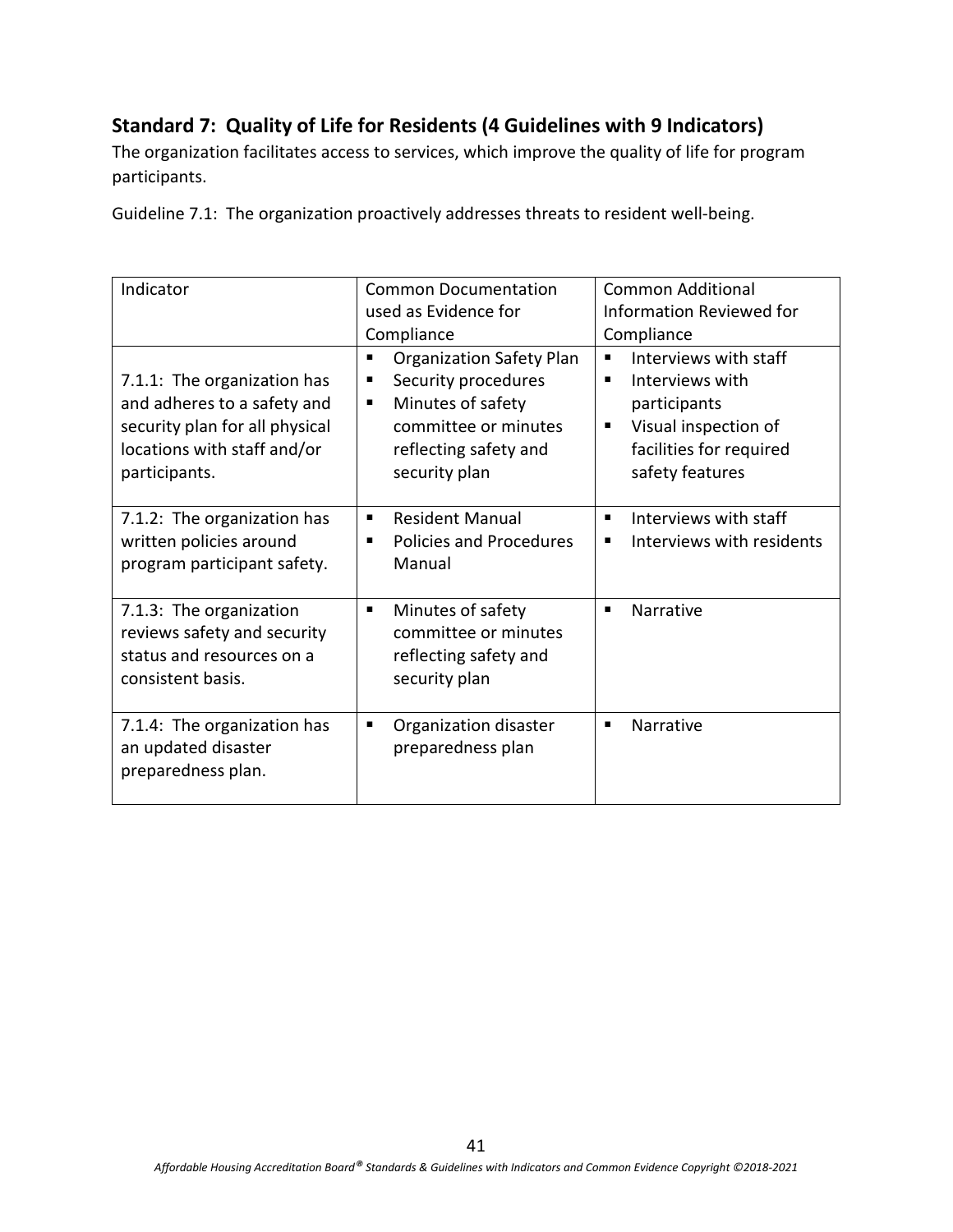### **Standard 7: Quality of Life for Residents**

The organization facilitates access to services, which improve the quality of life for program participants.

Guideline 7.2: The delivery of program services is well defined and transparent.

| Indicator<br>7.2.1:<br>The organization clearly<br>defines what program<br>services are provided,<br>including by collaborative                                                 | <b>Common Documentation</b><br>used as Evidence for<br>Compliance<br>Organizational materials | Common Additional<br>Information Reviewed for<br>Compliance<br><b>Narrative</b><br><b>Promotional materials</b><br>Interviews with Staff<br>Interviews with Residents |
|---------------------------------------------------------------------------------------------------------------------------------------------------------------------------------|-----------------------------------------------------------------------------------------------|-----------------------------------------------------------------------------------------------------------------------------------------------------------------------|
| partners.<br>7.2.2:<br>The organization clearly<br>describes the expectations of<br>residents, partner<br>organizations and/or service<br>providers in all program<br>delivery. | Organizational materials                                                                      | <b>Narrative</b><br>٠<br><b>Promotional materials</b><br>п<br>Interviews with Staff<br>▪<br>Interviews with Residents<br>▪                                            |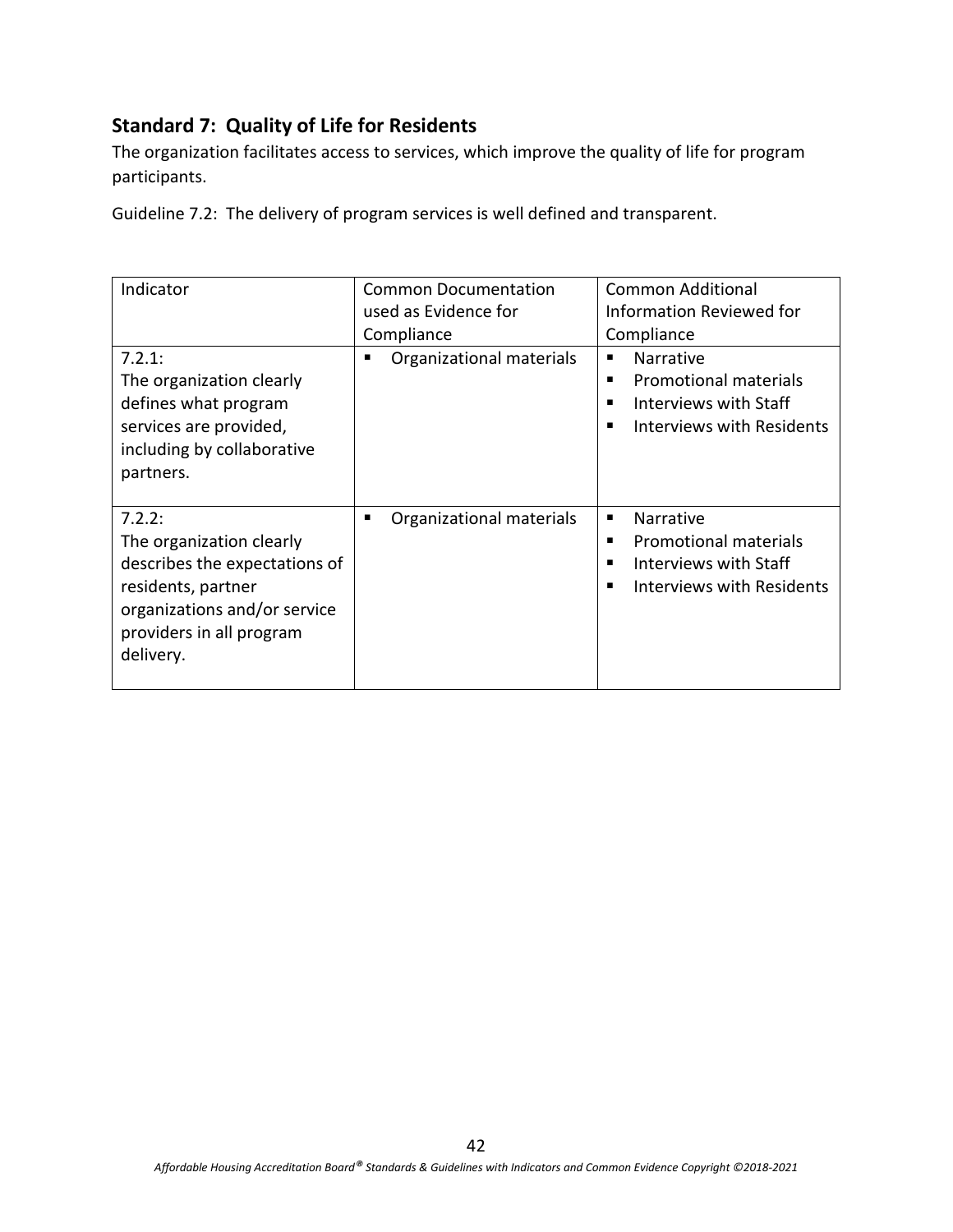### **Standard 7: Quality of Life for Residents**

The organization facilitates access to services, which improve the quality of life for program participants.

Guideline 7.3: The organization actively engages and coordinates its actions with local partners to enhance opportunities for the residents and the properties under its management.

| Indicator                                                                                                                                                  | <b>Common Documentation</b><br>used as Evidence for<br>Compliance | Common Additional<br>Information Reviewed for<br>Compliance                                                                                  |
|------------------------------------------------------------------------------------------------------------------------------------------------------------|-------------------------------------------------------------------|----------------------------------------------------------------------------------------------------------------------------------------------|
| 7.3.1: The organization<br>demonstrates knowledge of<br>its residents' needs through<br>the partnerships it engages<br>in.                                 | Contracted or MOU<br>supportive services                          | <b>Interviews with Residents</b><br>Interviews with Staff<br>Interviews with<br>community stakeholders<br><b>Narrative</b><br>$\blacksquare$ |
| 7.3.2: The organization<br>works with local partners to<br>provide services in the<br>community and encourages<br>residents to participate in<br>programs. | Contracted or MOU<br>п<br>supportive services                     | Visual inspection of<br>п<br>promotional materials in<br>public areas<br><b>Interviews with Residents</b><br><b>Narrative</b>                |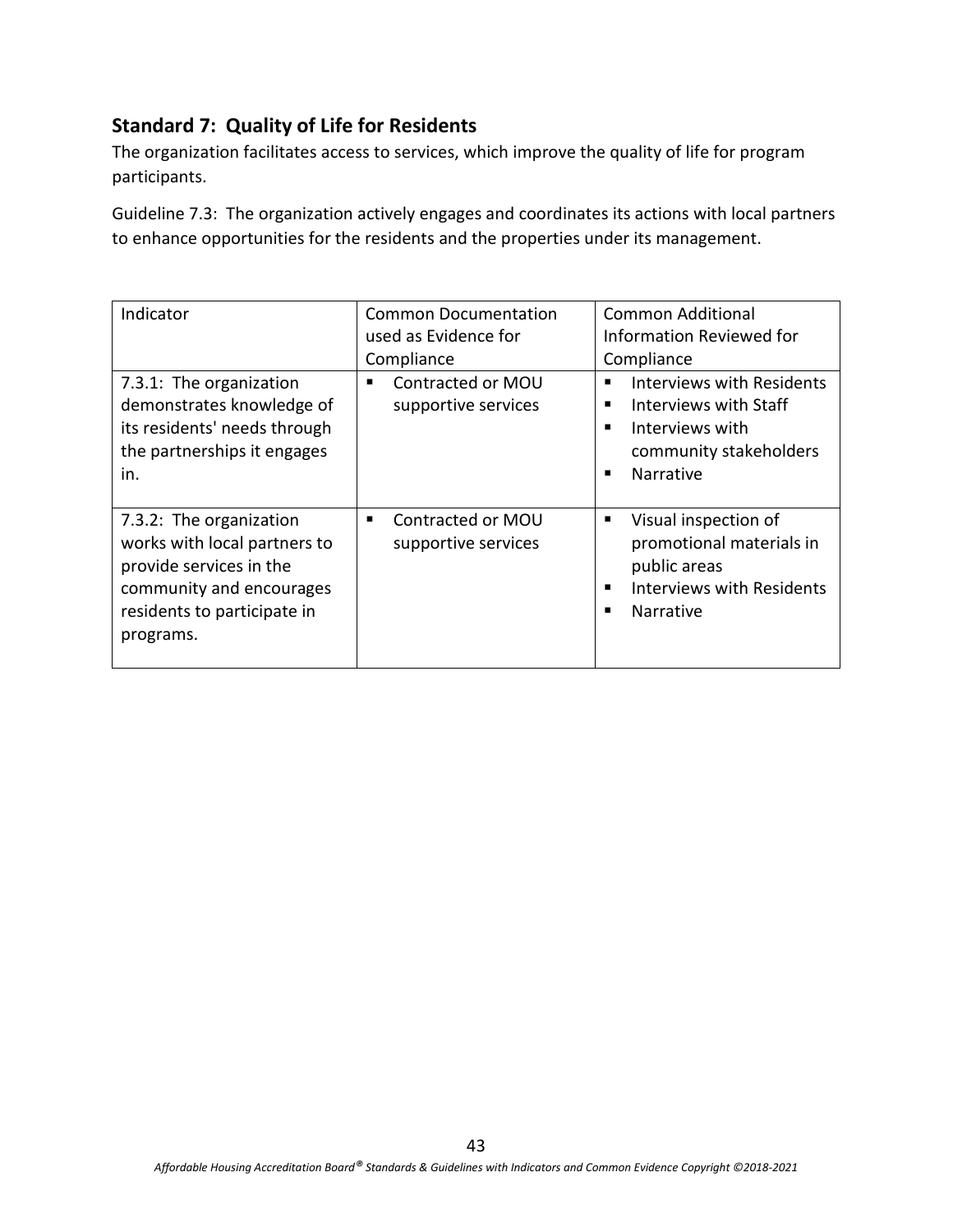### **Standard 7: Quality of Life for Residents**

The organization facilitates access to services, which improve the quality of life for program participants.

Guideline 7.4: The organization advocates for residents' and clients' non-housing needs with local service providers.

| Indicator                                                                                                                                                          | <b>Common Documentation</b>                                                               | <b>Common Additional</b>        |
|--------------------------------------------------------------------------------------------------------------------------------------------------------------------|-------------------------------------------------------------------------------------------|---------------------------------|
|                                                                                                                                                                    | used as Evidence for                                                                      | <b>Information Reviewed for</b> |
|                                                                                                                                                                    | Compliance                                                                                | Compliance                      |
| 7.4.1: The organization<br>demonstrates the<br>understanding of other<br>amenities or support services<br>needed in a community to<br>have a high quality of life. | Organizational narrative<br>п<br><b>Promotional materials</b><br>п<br>Correspondence<br>п | Interviews with residents<br>п  |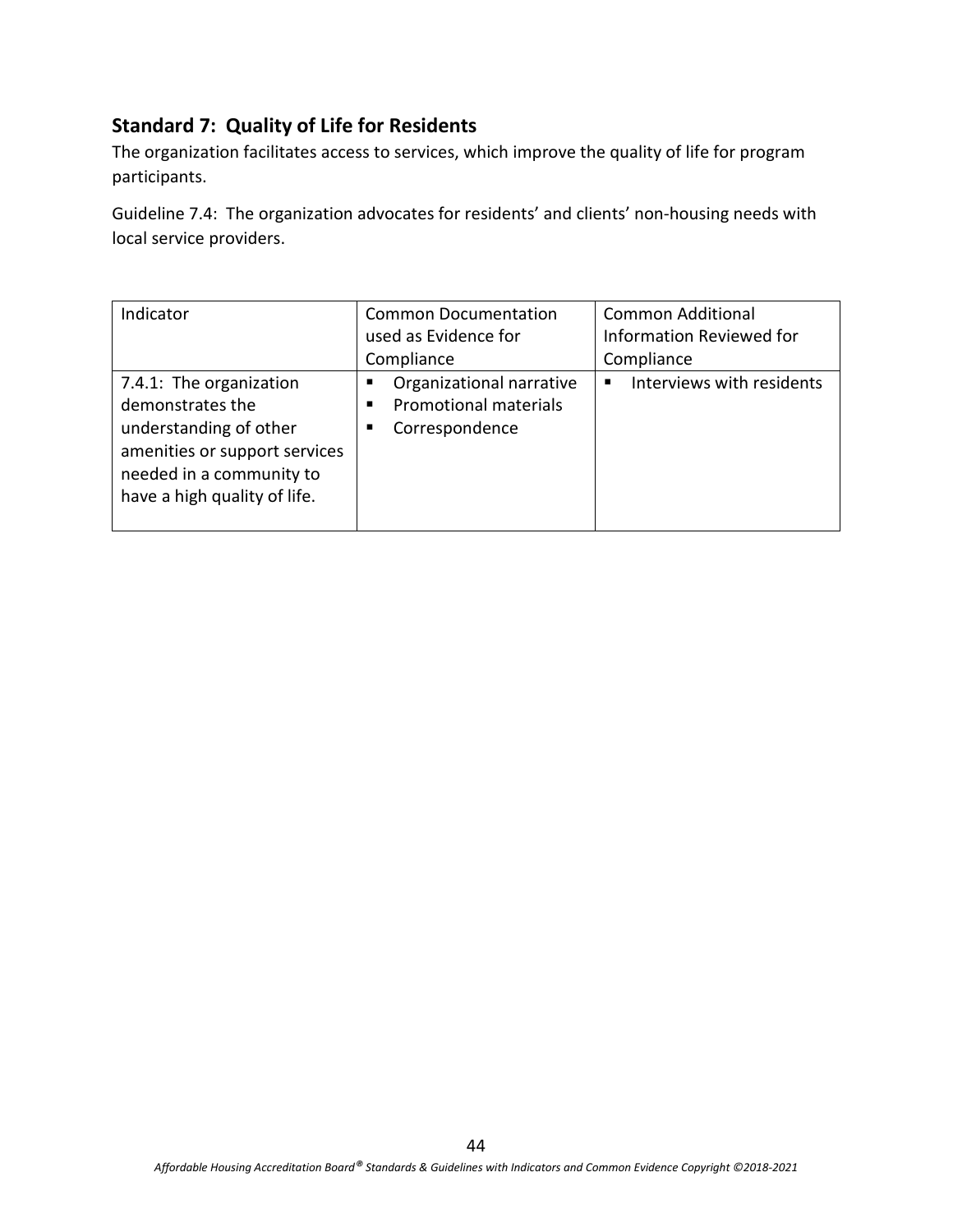### **Standard 8: Customer Service (4 Guidelines with 7 Indicators)**

The rights and dignity of customers such as applicants, residents, participants and others are respected throughout the organization.

Guideline 8.1: The organization identifies and understands who its customers are, such as:

- Applicants
- Residents
- Voucher Holders
- Property Owners & Managers
- The Public

| Indicator                                                                                                             | <b>Common Documentation</b>                                                    | <b>Common Additional</b>                                                                                                                      |
|-----------------------------------------------------------------------------------------------------------------------|--------------------------------------------------------------------------------|-----------------------------------------------------------------------------------------------------------------------------------------------|
|                                                                                                                       | used as Evidence for                                                           | <b>Information Reviewed for</b>                                                                                                               |
|                                                                                                                       | Compliance                                                                     | Compliance                                                                                                                                    |
| 8.1.1: Terms representing<br>each of these customers, as<br>applicable, are represented in<br>organization materials. | <b>Policies and Procedures</b><br>٠<br>Manual<br>Organizational narrative<br>п | Various materials - flyers,<br>promotional materials,<br>bulletin board, etc.<br>Interviews with residents<br>Interviews with<br>stakeholders |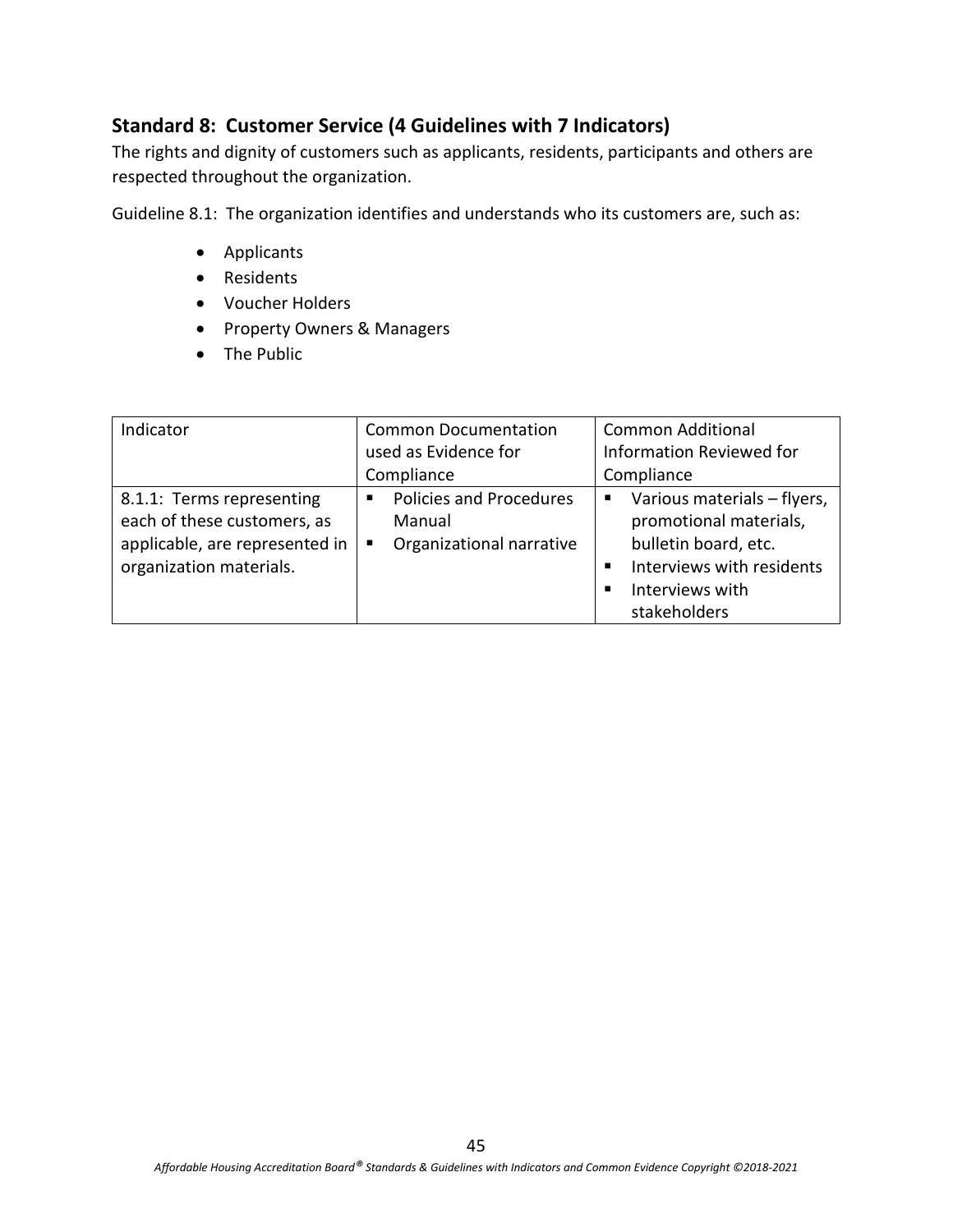#### **Standard 8: Customer Service**

The rights and dignity of customers such as applicants, residents, participants and others are respected throughout the organization.

Guideline 8.2: The organization uses results-oriented approaches, demonstrating that it exists to benefit its customers.

| Indicator                                                                                                                                                         | <b>Common Documentation</b><br>used as Evidence for<br>Compliance            | <b>Common Additional</b><br><b>Information Reviewed for</b><br>Compliance |
|-------------------------------------------------------------------------------------------------------------------------------------------------------------------|------------------------------------------------------------------------------|---------------------------------------------------------------------------|
| 8.2.1: The organization<br>works with participants on an<br>individualized basis, with<br>actions informed by the<br>participant's expectations<br>and strengths. | <b>Resident Manual</b><br>п<br><b>Policies and Procedures</b><br>٠<br>Manual | Sample participant record<br>Narrative                                    |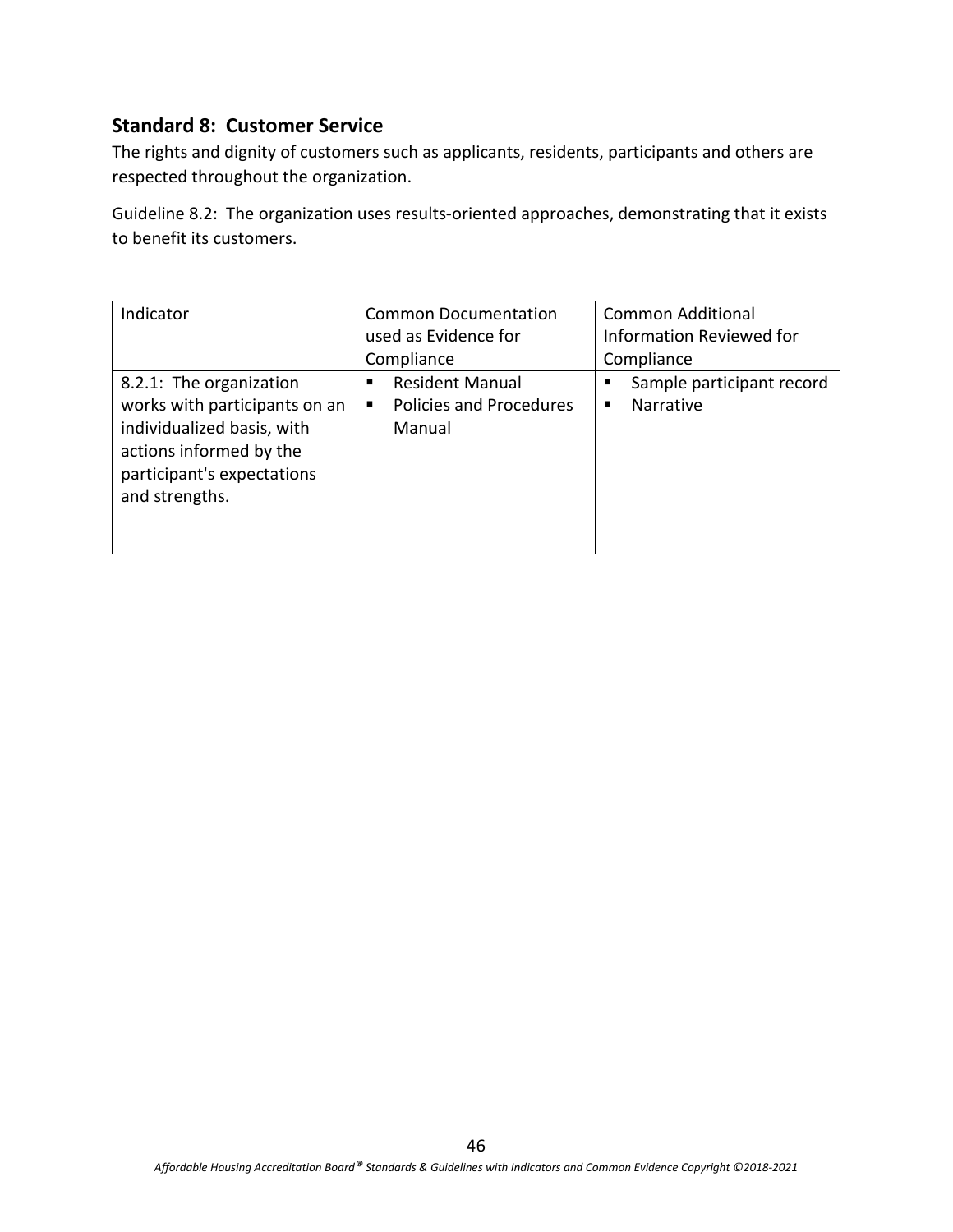### **Standard 8: Customer Service**

The rights and dignity of customers such as applicants, residents, participants and others are respected throughout the organization.

Guideline 8.3: Customers have opportunities to provide input on organizational decisions.

| Indicator<br>8.3.1: The organization<br>facilitates resident input<br>through advisory<br>representation to inform<br>executive leadership.  | <b>Common Documentation</b><br>used as Evidence for<br>Compliance<br><b>Board composition</b><br>П<br>information<br><b>Policies and Procedures</b><br>٠<br>Manual | <b>Common Additional</b><br>Information Reviewed for<br>Compliance<br>Interviews with residents<br>▪<br>Narrative<br>■ |
|----------------------------------------------------------------------------------------------------------------------------------------------|--------------------------------------------------------------------------------------------------------------------------------------------------------------------|------------------------------------------------------------------------------------------------------------------------|
| 8.3.2: The organization<br>facilitates other customer<br><i>input</i> through procedures to<br>inform executive leadership.                  | Correspondence<br>п<br><b>Customer hotline</b><br>п                                                                                                                | Examples of customer<br>п<br>surveys, including housing<br>partners<br>Narrative<br>■                                  |
| 8.3.3: The organization<br>utilizes evaluative tools that<br>include residents to gather<br>different perspectives when<br>making decisions. | Resident surveys<br>п<br>Other evaluation tools<br>п                                                                                                               | Narrative<br>п                                                                                                         |